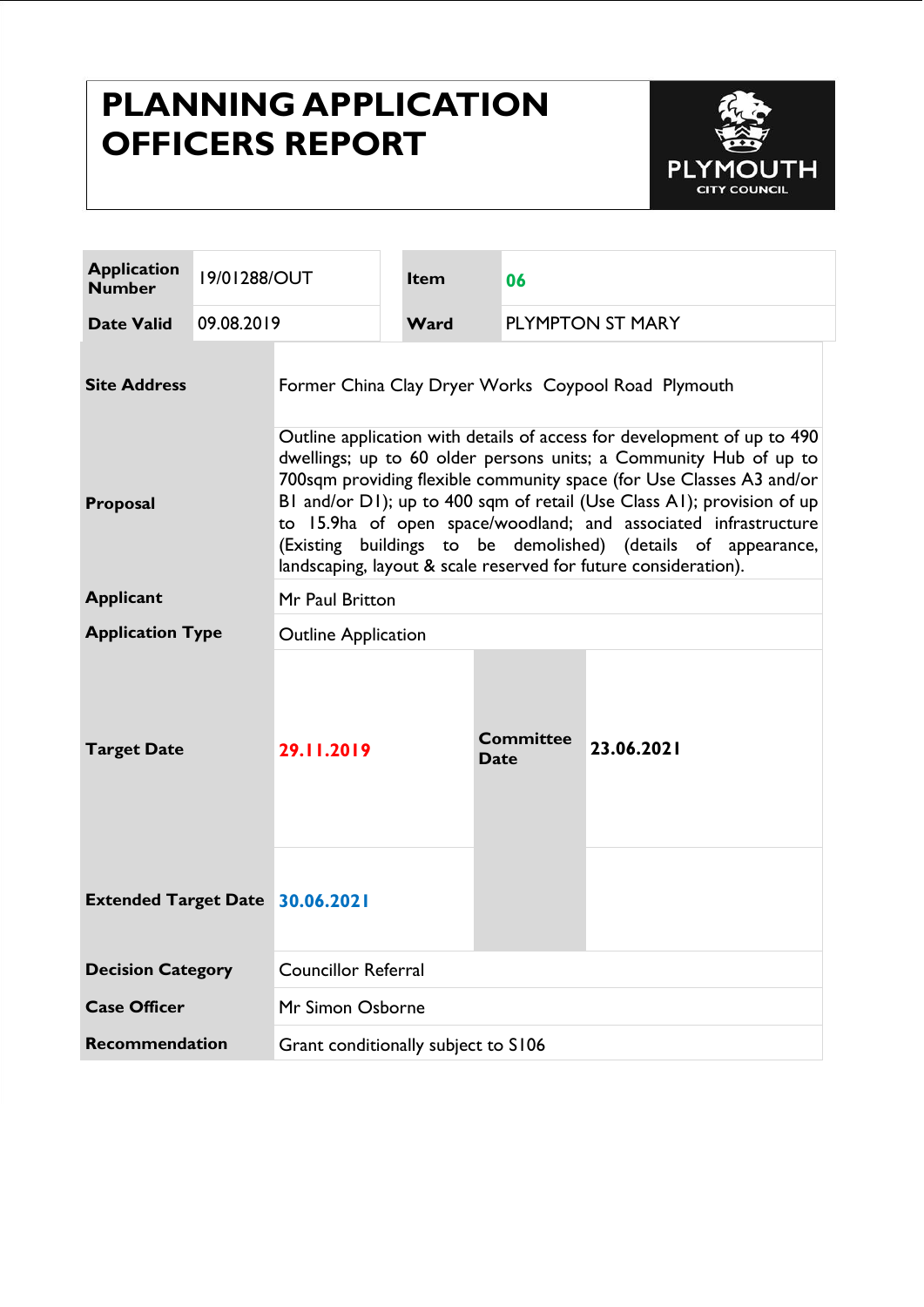

## **1. Description of Site**

The site is the Marsh Mills China Clay Dryers complex at Coypool that ceased operations in 2008. It is located approximately 5km to the north-east of Plymouth City Centre, and within the ward of Plympton St Mary.

The Site is bounded by Plym Valley Railway to the west, beyond which is Princess Yachts Yard. To the north of the Site is agricultural land which is allocated in the Plymouth and South West Devon Joint Local Plan (JLP) under Policy PLY60(11) for a sports hub. To the east of the Site is Boringdon Park Golf Course and to the south east are residential buildings of Cundy Close, Woodford Avenue, and Triumphal Crescent. To the south of the Site is Coypool Retail Park with Coypool Park and Ride to the south. The Drake's Trail recreational footpath and cycle path (also referred to as the Plym Valley Trail) constitutes National Cycle Network Route No.27 and runs adjacent to the Site's western boundary, following the western banks of the River Plym.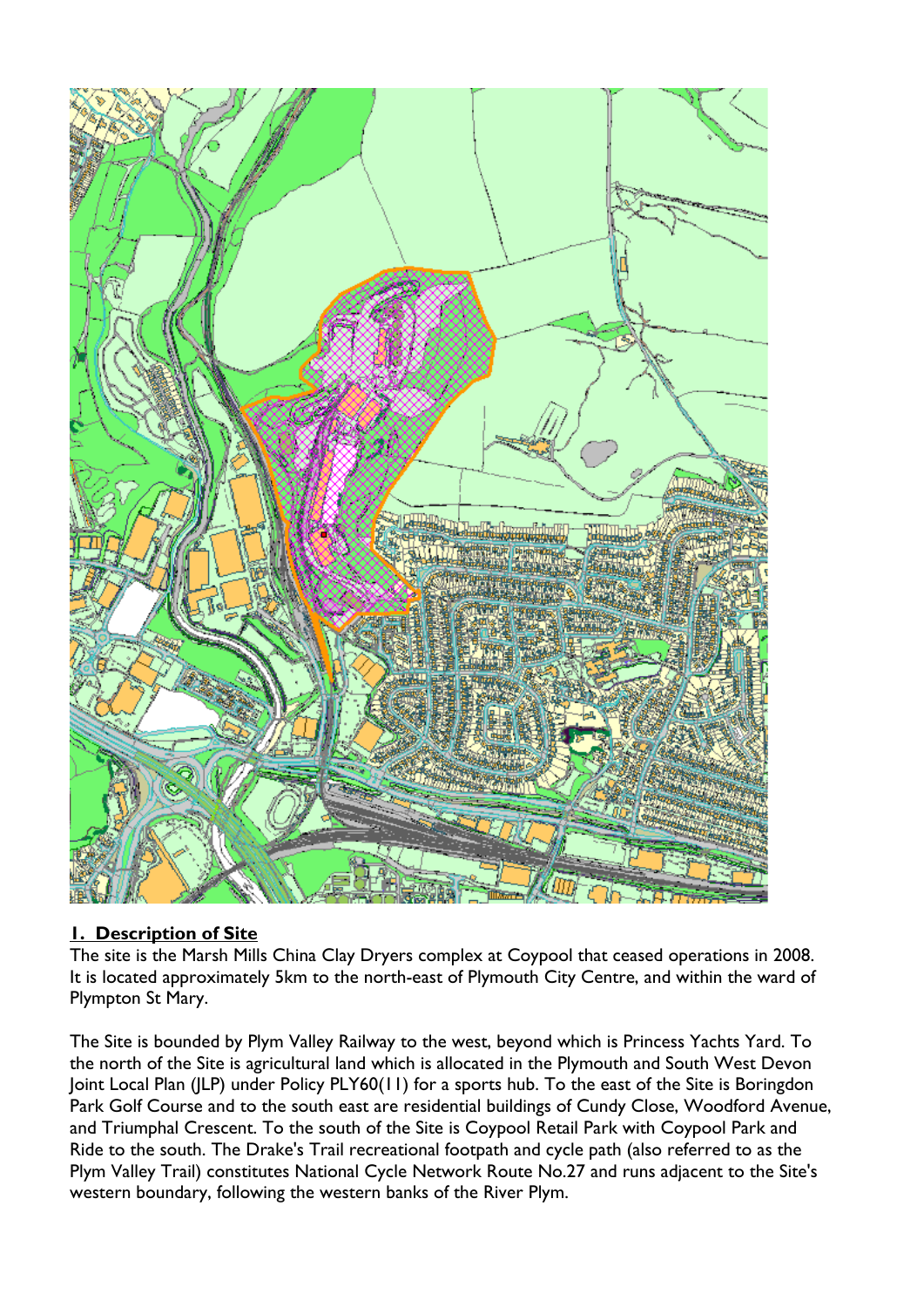The site is characterised by its woodland setting and prior to their demolition by circa 30,000 sqm of large vacant asbestos clad industrial-style buildings, hardstanding yards, access road and concrete platforms and structures associated with the storage, drying and processing of china clay served by a pipeline that once transported china clay from the Lea Moor china clay area to the north east of Plymouth. The western part of the site also contains the remnants of a former railway line connection with the Marsh Mills area to the south. An existing but defunct leat, which flowed in a southerly direction, partially forms the western boundary of the Site and crosses the south western corner before entering an existing culvert outside of the Site boundary. The site also included a vacant bungalow and an occupied dwelling at 91 Woodford Avenue in the south east corner of the site which has now been demolished. Woodford Avenue is an estate road on the eastern boundary of the site. The majority of the industrial buildings and infrastructure have now been demolished.

The topography of the Site is relatively steep and falls generally in a westerly direction towards the River Plym.

Coypool Road to the south of the site forms the main access which was constructed in accordance with a 1974 planning permission to serve the clay dryer complex with direct links to the A38 (and the City Centre beyond via Marsh Mills). There is now a gate across it to control access. A substandard access from Woodford Avenue was closed once Coypool Road was constructed, and access from that point has been blocked by a wall. Both Coypool Road and Woodford Avenue link directly with Plymouth Road to the south before linking with the A38 via the Marsh Mills Junction.

The site includes protected woodland (TPO 506) which surrounds the buildings and hard infrastructure.

A small section to the northwest of the site is situated in a flood zone two.

#### **2. Proposal Description**

Outline application with details of access for development of up to 490 dwellings; up to 60 older persons units; a Community Hub of up to 700sqm providing flexible community space (for Use Classes A3 and/or B1 and/or D1); up to 400 sqm of retail (Use Class A1); provision of up to 15.9ha of open space/woodland; and associated infrastructure (Existing buildings to be demolished) (details of appearance, landscaping, layout & scale reserved for future consideration).

The proposed development seeks to utilise the existing woodland to bring built form and landscape together through a comprehensive and integrated development framework. As such the application includes an Illustrative Masterplan which identifies the layout of the proposed development. This is then supported by Parameter Plans, a Woodland Strategy and a Design Code document (including a regulating plan) to provide clarity on how the masterplan can be implemented.

The parameter plans fix key elements of the proposed scheme and include building heights, density, green infrastructure, access and movement, and land use.

The Design Code provides a benchmark for development quality by illustrating a number of design principles to guide the shape and form of the development generated from the masterplan. This includes codes on Public Realm, Streets, Parking, The Urban Edge, Architecture and on Plot codes. It is pitched at a level of detail to avoid prescription and allow creativity whilst providing confidence and continuity of quality across the site. The code will be a tool for developers and designers preparing schemes for the submission of reserved matters applications, and the council and stakeholders in reviewing and determining them.

Likewise the Woodland Strategy provides a benchmark for delivery and use of the proposed enhanced woodland resource.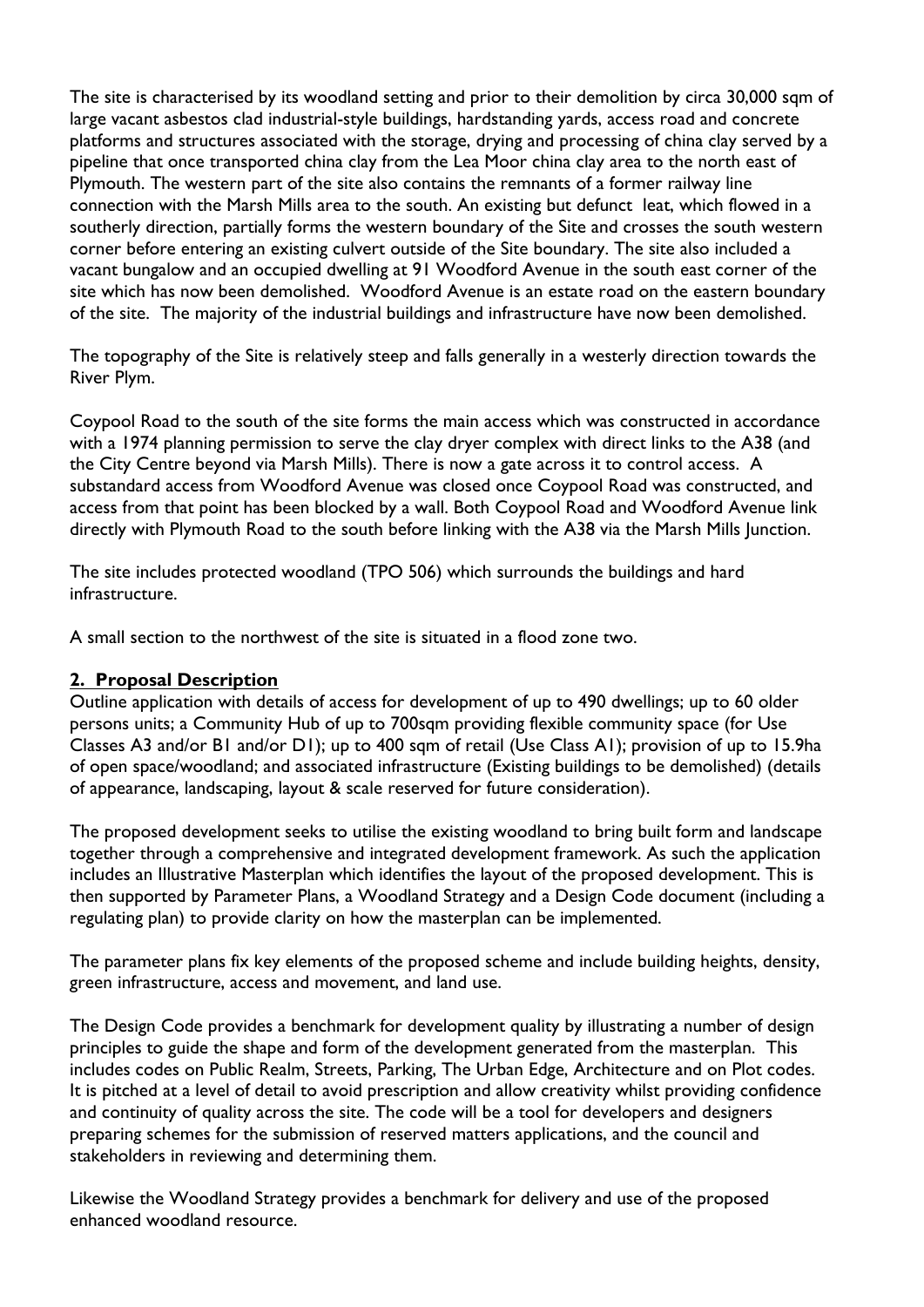An Environmental Statement submitted with the application presents the findings of an Environmental Impact Assessment (EIA) undertaken in accordance with the Town and Country Planning (EIA) Regulations 2017 and covers all matters identified within the Council's Scoping Opinion and assesses the environmental impact of the development proposals. The scope of assessment includes: landscape and visual impact, Cultural Heritage and Archaeology; Ecology and Nature Conservation, Traffic and Transport, Ground Conditions, Flood Risk and Drainage; and Population and Health.

#### Regrading

The topography of the Site slopes from east to west. The highest recorded level on the Site is located along the eastern boundary at approximately +63m Above Ordnance Datum (AOD) and there are a series of low points along the western perimeter at approximately +5m AOD. In order to bring forward residential development it will be necessary to create development platforms across the Site. In the absence of a detailed housing layout at the outline planning application stage it is not possible to fix the extents and AOD heights of the development platforms however the maximum height of platforms is fixed on the Building Heights Parameter plan to ensure the wider landscape impacts are acceptable. Full details of earth works and an earthworks strategy which will include the proposed grading and modelling of the land are reserved for future consideration through a condition and future reserved matters applications.

#### Design and Appearance

While appearance is reserved for future consideration the parameter plans and Design Code propose that the Primary street will be designed as a leafy urban environment with strong frontages and a generously proportioned street broken up by clusters of tree planting that provide a good sense of enclosure . Secondary streets will be generally tighter and still well enclosed by strong frontages with less tree planting. The lower order streets away from the central spine of the site, streets will provide a greater degree of informality in respect to parking treatments and boundaries to help the edges relate to the woodland.

The Architecture and material codes are not overly prescriptive but control general approaches to design including windows, doors, features such as bay windows, and roof materials.

Front boundary treatments are more prescriptive as a consistent and clear approach to the design of boundaries enables them to be a unifying feature of the streets across the development. For example only a low wall with railing or a low wall with railing and hedge will be allowed on the primary street.

#### Access, Streets and parking

The site would be accessed from the existing entrance on Coypool Road. In addition an access exclusively for emergencies, pedestrians and cyclists would be provided on to Woodford Avenue. The primary spine road would then run south to north through the site to the northern boundary with a network of smaller secondary and tertiary streets running off it. A cycle/pedestrian link is proposed to be provided at the south of the site onto Coypool Road and linking directly to the park and ride. Furthermore a pedestrian and cycle link will be provided to Drakes Trail to the west of the site.

The primary spine road will accommodate pedestrians, cyclists, busses and vehicular traffic and include clusters of tree planting.

The Access and Movement Parameter Plan shows the indicative alignment of the proposed primary street through the Site. This will be taken from the Coypool Road access and connect up to a point on the Site's northern boundary, in order to enable access to be provided to serve the allocated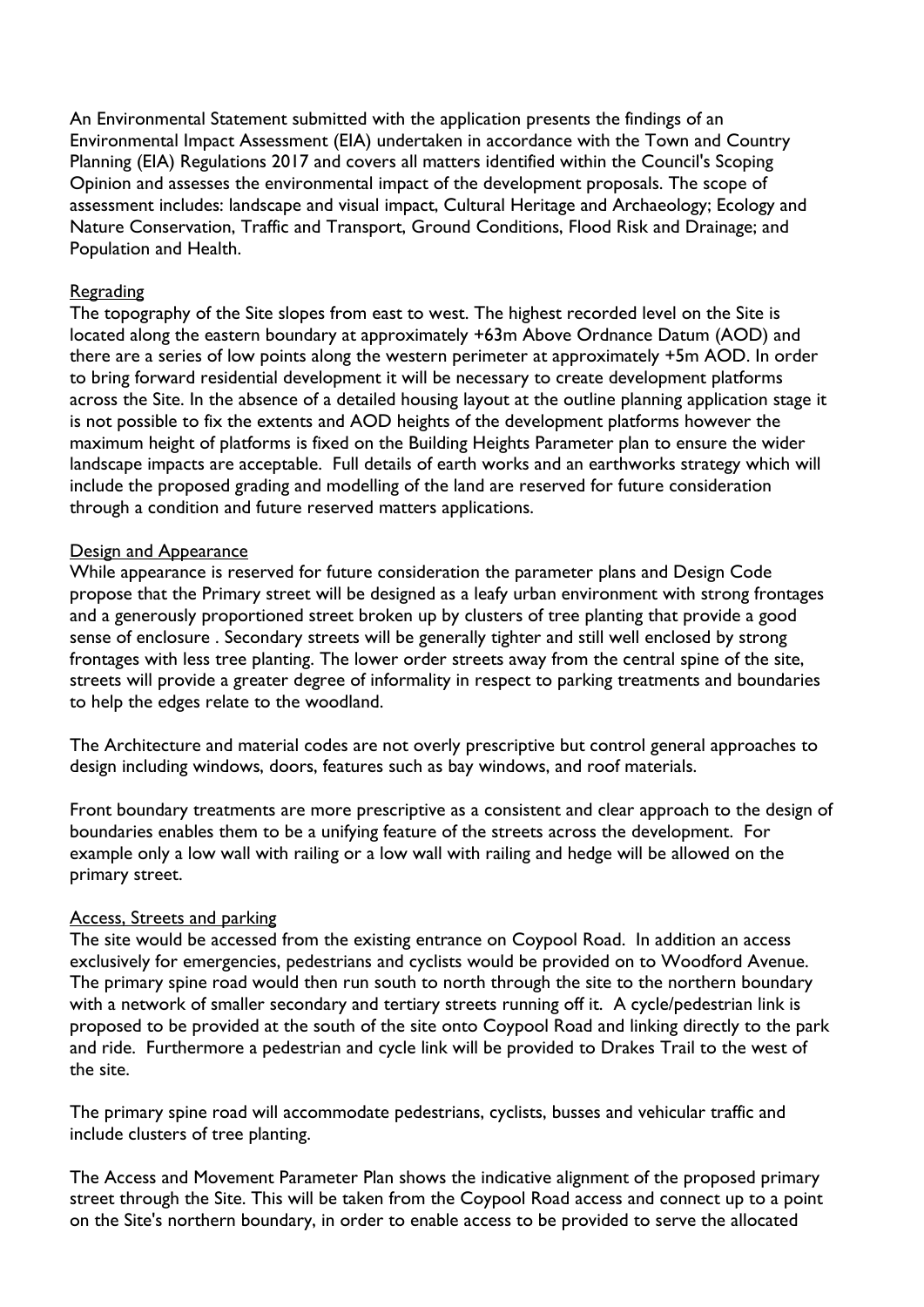Boringdon Park sports hub . A network of upper and lower secondary streets loops feed into the primary street, serving the residential areas and creating an interconnected and legible layout. A series of tertiary routes and lanes complement the pedestrian only stepped east-west connections and allow for a good level of permeability.

New bus infrastructure would be provided throughout the Site including bus stops with appropriate facilities, including real time travel information.

Provision is made for 1.7 car parking spaces per dwelling as an average across the proposed development. Electric charging points would be provided for residents along with communal charging points at the Community Hub.

#### Offsite highway works will include:

Coypool Road / Plymouth Road On-Slip westbound traffic - it is proposed to provide a bus gate at the on-slip which will hold general traffic on the slip road thus allowing the bus to travel onto Plymouth Road without interruption. When no bus is present general traffic will flow onto Plymouth Road without needing to wait at the current give-way marking

Coypool Road / Plymouth Road Junction (eastbound traffic)- The junction of Coypool Road to Plymouth Road, for eastbound traffic onto Plymouth Road, was initially included within the council's Eastern Corridor Junction Improvement scheme (ECJI) and new traffic signals have been provided. The additional lane from Coypool Road, that was part of the ECJI scheme, was not delivered under that scheme due to uncovering an unknown culvert and a requirement to divert services, which would have taken the scheme beyond a reasonable delivery date. This part of the scheme will now be delivered as part of the proposed development

#### **Dwellings**

The proposed development would provide up to 490 dwellings and up to 60 older persons units comprising a wide mix of sizes, types and tenure. While the precise housing mix and housing types will be subject to subsequent detailed reserved matters applications an indicative mix has been provided to demonstrate the site can accommodate the proposed unit numbers. This mix would be as follows, 46 one bed apartments, 54 two bed apartments, 93 two bed dwellings, 233 three bed dwellings and 64 four or five bed dwellings. The proposed density would be an average of 47.5 dwellings per hectare (DPH) throughout most of the scheme with a density of 150 DPH for the 60 bed Older persons scheme. In terms of building heights the proposal would allow up to 3 storeys throughout most of the scheme with up to four storeys on strategic corners. The older person scheme would be up to 4 storeys. The built form in the southwest corner adjacent to existing dwellings would have a maximum height of 2 storeys.

The older persons scheme is proposed to be located in the centre of the Site, in close proximity to the Community Hub or integral to the Hub.

#### **Community Hub and Retail**

A Community Hub of up to 700sqm is proposed within the site next to the proposed key public space which would include a park and play area. The application documents state that the community hub is envisaged as a central gathering and meeting point at the heart of the new community and will provide space for community services and facilities (encompassing Use Classes A3 (restaurants and cafes) and/or B1 (business) and/or D1 (non-residential institutions).

The Hub could potentially accommodate a café, nursery, and flexible multi-use space for local clubs, health clinics and the community. The Applicant has not defined the specific activities that could take place and instead wants to retain flexibility to accommodate the needs and aspirations of the new community and the ability to adapt to changing needs over time.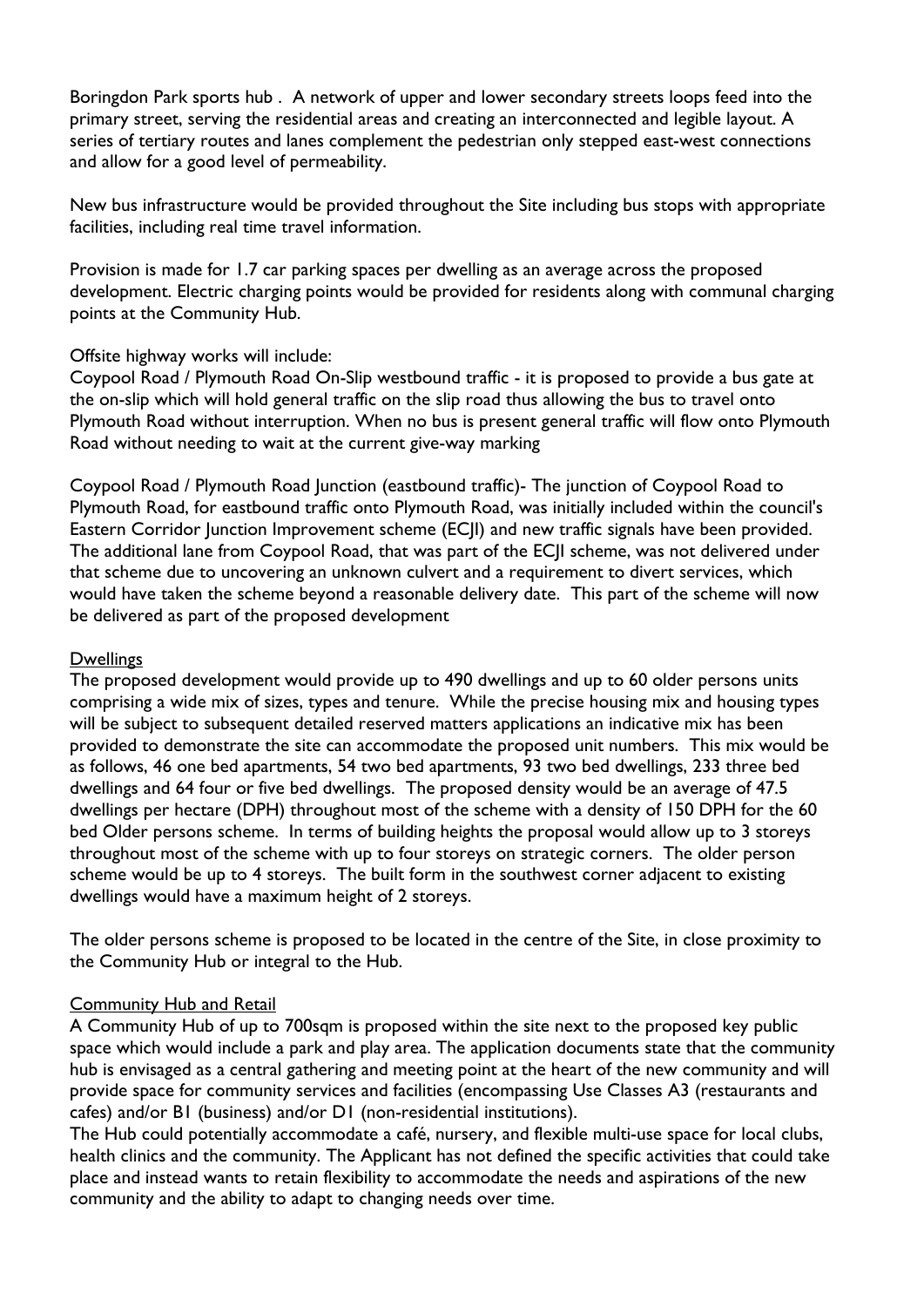The application proposes up to 400sqm of retail provision (use class A1) in addition to the Community Hub. The application allows for flexibility in the distribution of on-site retail provision. This could be provided just at the Community Hub/older persons scheme, or could be split across two locations: with one small retail unit at the Community Hub and another small shop provided closer to the Site entrance for example.

#### Open Space, Playspaces and Woodland

The proposed character and amount of open space on the Site is set out on the Green Infrastructure Parameter Plan. This is then informed by the Woodland Strategy which will guide the detailed design of the woodland and other proposed public open space as part of future reserved matters applications.

The application documents state that one of the key objectives of the proposed development is to retain and enhance the existing woodland around the Site which has been significantly degraded as a result of poor management and repeated damage by deer. Another key objective is to provide public access to and through the woodland making it accessible as an area for recreation and play, for the benefit of both future residents of the development and existing residents in the surrounding areas.

The proposed development would include 15.9Ha of woodland and open space provision. In addition to the woodland and the informal play areas proposed the proposal includes three formal areas of equipped play. Play space 1 would be located close to the existing Woodford community and accessible via a cycleway/footpath on to Woodford Avenue. Play spaces 2 and 3 would then be located in a broadly central location in the Site, close to the Community Hub. Provision is intended to cater for a wide range of ages, including an area for teenagers to use.

A community orchard is proposed in the east of the Site within a large clearing in the existing woodland and a community green is proposed adjacent to, and associated with, the Community Hub. This is intended to serve as an outdoor meeting and social space.

It is proposed that water attenuation features will be designed to provide focal points within the area of open space in which they sit and act as landscape features. Two attenuation features are proposed on the Site and the existing natural watercourses will be retained and designed so that they become part of the open space network. The watercourse along the valley at the northern end of the Site will remain open along its current length. There is potential for an existing culverted watercourse that runs east to west in the centre of the Site, to be partially opened up, to provide a feature of the public realm. This would be the subject of detailed design at reserved matters stage.

#### Phasing and Delivery

The applicant intends to divide the development site into parcels which would be developed by a number of different housing developers, including small and medium sized house builders (SMEs). The detailed design of each parcel (including, for example, the architectural detail of housing) would be subject to future reserved matters applications, submitted by the individual housing developers. The build period is anticipated to be between 6 and 10 years.

#### **3. Pre-application Enquiry**

A pre application process was began with council officers in October 2018 which involved a series of pre-application topic meetings including demolition, ground conditions and drainage, natural infrastructure, transport and highways, land use, socio economics and the design of the emerging masterplan. Separate meetings regarding viability have also taken place.

As part of this pre-application process the applicant took the scheme to two independent Design Review sessions which helped to inform the final proposals. The Design Review Panel was generally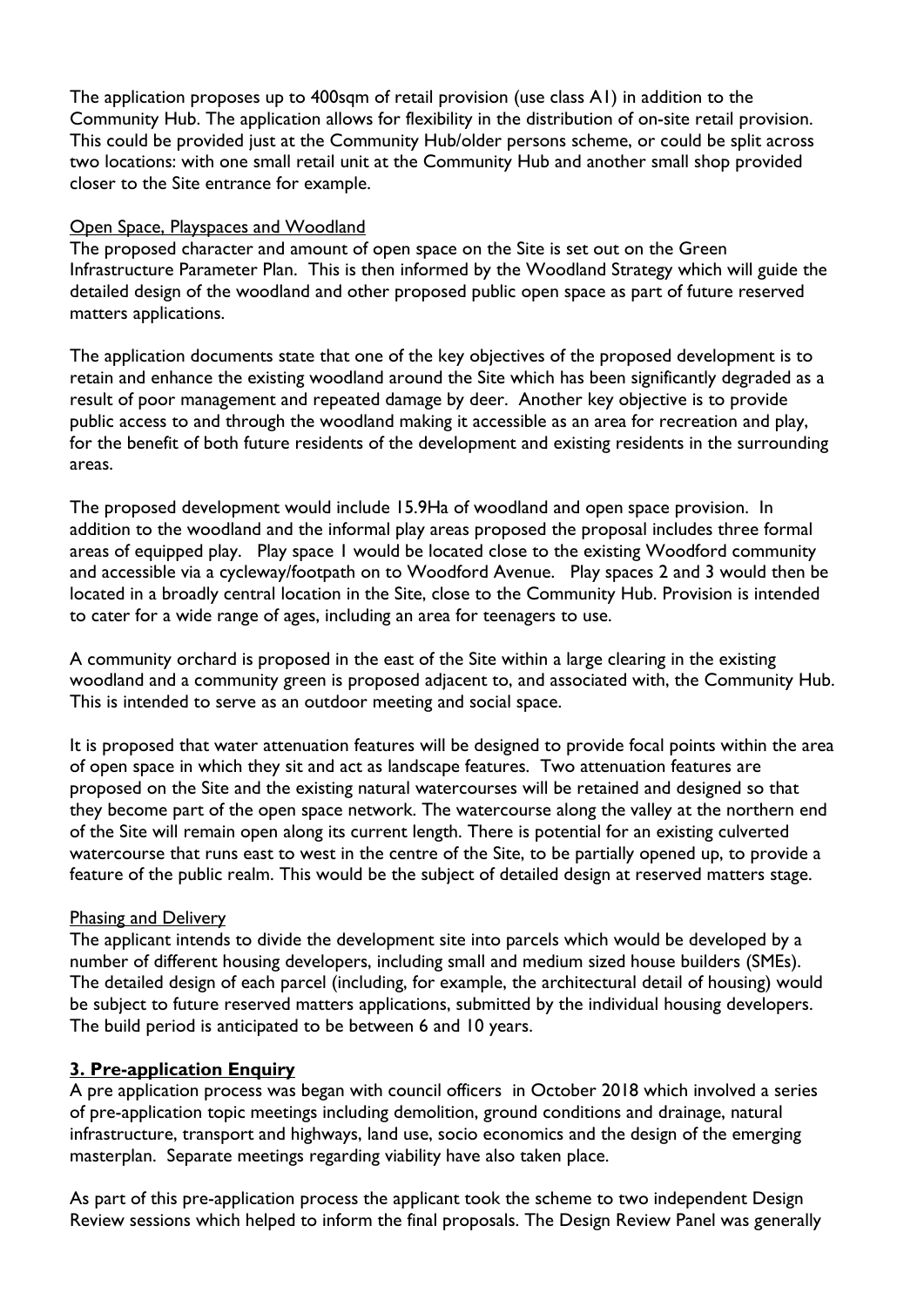supportive of the scheme and officers consider the applicant has explored and where appropriate incorporated the panel's suggestions into the scheme.

The submitted Statement of Consultation indicates that the applicant has undertaken a number of consultation events including four meetings with Ward Councillors and representatives of the Plympton St Mary Neighbourhood Forum and two Public Consultations events at Woodford Methodist Church, one in November 2019 and the second in May 2019.

#### **4. Relevant Planning History**

The Coypool Clay Dryer complex was formerly used for the drying of china clay as part of the wider operations for china clay manufacturing at Lee Moor, officially closed in May 2008. In its entirety the site comprises 32.58 hectares (80.5 acres) of existing industrial style buildings with settlement tanks and an infrastructure bespoke to the china clay industry and has an extensive woodland tree belt on the lower western and higher eastern boundaries.

The previously developed part of the application site extends to approximately 21.38 hectares (52.8 acres) and prior to commencement of current demolition included large hanger style warehouse buildings, former office blocks and a significant amount of industrial type infrastructure associated with clay drying and storage operations.

#### Mineral related activity-planning history

In 1951 the Plympton St.Mary Rural District Council granted planning permission for clay drying at Marsh Mills in association with the extensive Lea Moor mineral workings and planning conditions were imposed following an appeal in 1958.The 1958 permission covers part of the china clay drying works at Marsh Mills. These conditions have subsequently been reviewed in accordance with legislation relating to Reviews of Old Mineral Permissions (ROMPs) by Devon County Council and Plymouth City Council.

689/74/1(b) -Construction of new access road for Marsh Mills China Clay Works and adjoining industrial land at Marsh Mills China Clay Works. Granted subject to conditions 9th October 1974. In November 1975 the council refused an amendment to the condition to allow employees to enter the site via the Woodford Avenue access in their private motor vehicles.

93/00886 and 95/00011 Change of use of part of the china clay site to transport depot granted personal planning permission (to EEC) 2nd March 1995

16/00664/FUL -Application submitted April 2016 for removal (then variation) of planning condition imposed upon the above 1974 permission for the construction of Coypool Road. Essentially the application was to permit a route between part of the complex and Woodford Avenue along a 30m long carriageway. Refused July 2016. The condition had been breached for a 5 month period culminating in the service of a Breach of Condition Notice A222-EN386 following the decision to refuse the application. The notice issued by the Council on the 20th July 2016 was subsequently complied with (on the 11th August 2016) by the construction of a wall blocking the unauthorised access route. A subsequent appeal was withdrawn.

16/00148/TPO, dated 27 January 2016, application by Imerys to remove 2 TPO trees close to the eastern boundary of the site was refused by notice dated 23 March 2016 and the appeal was dismissed (APP/TPO/N1160/5249) 4th October 2016 following a hearing.

16/01278/OUT- residential development of up to 321 dwellings with access off Woodford Avenue and open space, play space, a sustainable urban drainage system, biodiversity enhancements, landscaping and all other associated infrastructure along with the demolition of onsite infrastructure-Withdrawn.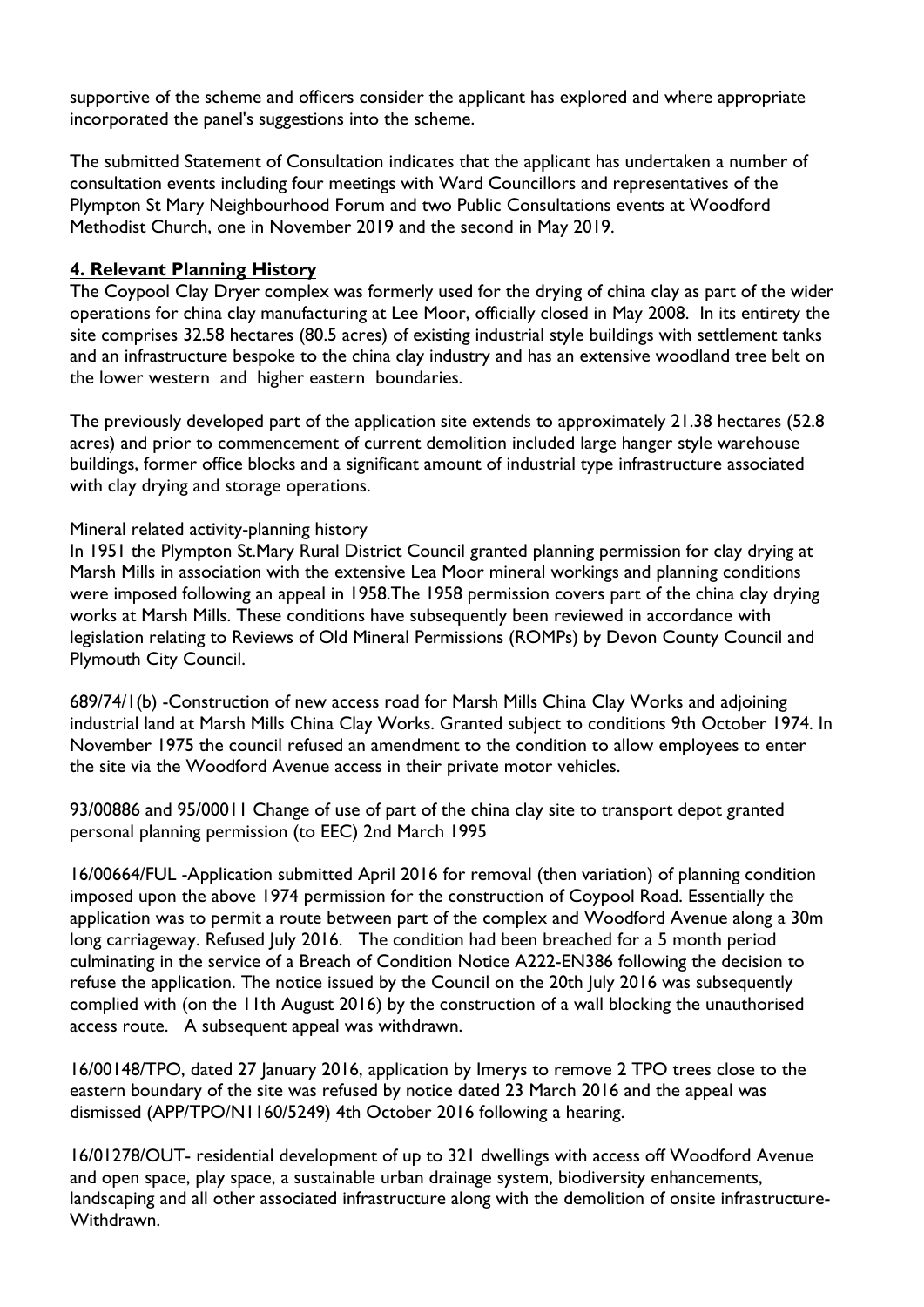18/01766/ERS105- Request for scoping opinion for proposed development of 600 residential units, a community hub, vehicular access, and hard and soft landscaping, including Sustainable Drainage Systems

18/01999/FUL Site clearance and demolition of existing structures down to ground slab, along with safe removal of asbestos and remediation of naturally Occurring radioactive materials (NORM) works to render the site safe - Permitted.

19/01964/FUL Demolition and removal of roads, hardstanding, slabs beneath demolished buildings, concrete water tank, pipework (redundant landing lines), contamination from identified 'hotspots' and removal of other redundant services, foundations and obstructions associated with the former use of the site - Permitted.

20/02001/11 -91 Woodford Avenue - Demolition of residential dwelling 91 Woodford Avenue (inc. garage and associated hardstanding) - Prior Approval Required and Given.

#### **5. Consultation Responses**

The application has had 3 full consultation periods in total due to submission of amended information during the consideration of the application. The summary below is of the latest responses.

Local Highway Authority - No objections subject to conditions. Highways England - No objections subject to conditions. Lead Local Flood Authority - No objections subject to condition. Natural Infrastructure Team - No objections subject to conditions. Public Protection Service - No objections subject to conditions. Low Carbon Team- No objection subject to condition. Housing Delivery Team- Support the application. PCC Public Health – No comments received. Urban Design – No objections –The urban design officer supplied comments throughout the pre application stages including the development of the Design Code. Historic Environment Officer - No objections. Environment Agency - No objections subject to condition. Natural England - No objections. Network Rail: - currently a holding objection to review information. Economic Development -No objections subject to conditions. Designing Out Crime Officer – Recommends conditions. Office for Nuclear Regulation- No objections. Natural England - No objections. Ministry of Housing, Communities and Local Government (MHCLG)-no comments to make on the Environmental Statement. Historic England - No objections. Recommends discussions take place in regard to securing improvements to Lee Moor Tramway Bridge. Sport England- No objections. Forestry Commission - Make a series of comments and recommendations but raise no objections. Health and Safety Executive - No comments or objections. Plympton St Mary Neighbourhood Forum - No objections subject to comments. SUSTRANS - No response received.

British Gas - No response received.

#### **6. Representations**

As mentioned above the application has been the subject of 3 consultation periods.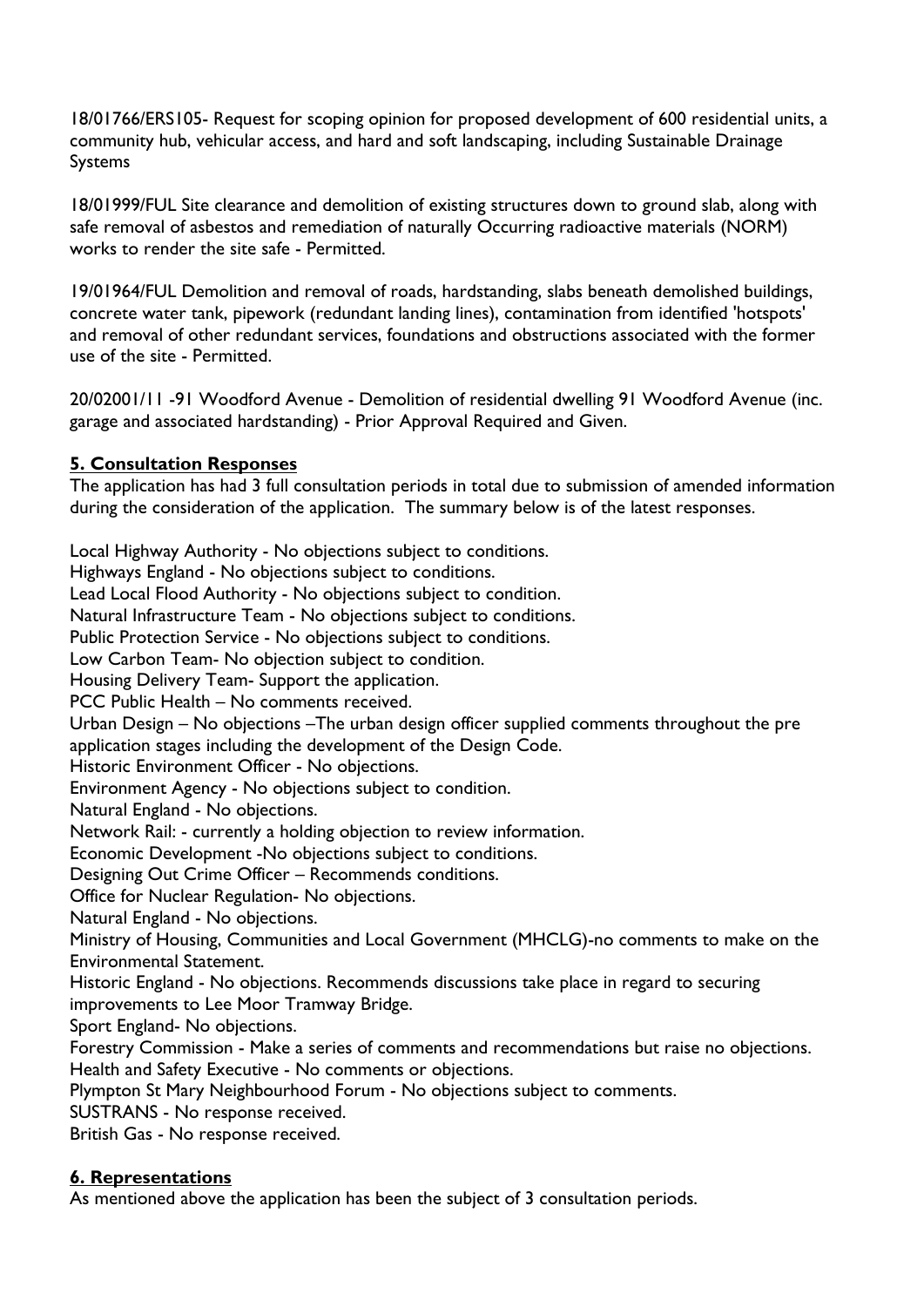7 letters of objection and one letter of general support were received during the first consultation period. The following issues/observations have been made:

1. Object to public access into woodland to north of the site due to impact on wildlife and privacy.

- 2. Planning notices not put up.
- 3. No neighbour letters.

4. The effects on wildlife including protected species have not been adequately considered. The information submitted is out of date and inaccurate.

- 5. The red boundary line is inaccurate.
- 6. Residents were told demolition of No 91 Woodford Avenue was not required.
- 7. Disappointing that the road at the far side of No 91 is not be utilised.<br>8. Insufficient detail in the DAS regarding the Woodford Avenue Access.
- 8. Insufficient detail in the DAS regarding the Woodford Avenue Access.<br>9. The photos of Woodford Avenue are not representative.
- The photos of Woodford Avenue are not representative.
- 10. It needs appropriate boundary fencing.

11. Visitors and new residents are likely to park near to the accesses and impact on Woodford Avenue. Parking management is required.

- 12. Parking court requirements are inconsistent.
- 13. The illustrative plan shows an area of amenity land with no overlooking.
- 14. No indication of where the proposed 'small shop near Woodford' would be sited.
- 15. No indication as to how the deer will be managed.
- 16. The masterplan shows trees removed for a line of terraces which should be retained.<br>17. Potential overlooking issues from new dwellings.
- Potential overlooking issues from new dwellings.

18. Construction parking will occur in Woodford Avenue if the new pedestrian access is formed in the first phase.

19. The existing pathways from Triumphal Crescent and Cundy Close need upgrading if they are to provide satisfactory links.

20. Concern that achieving over 100 additional dwellings above the JLP allocation will be at the expense of green space, community space or decent sized houses and gardens.

- 21. Concern that construction traffic will use Woodford Avenue.<br>22. Impact of new houses and cars on the climate and air pollution
- Impact of new houses and cars on the climate and air pollution.
- 23. Impact on local infrastructure including doctor's surgeries, dentists and police.
- 24. No designing out crime.

25. Care must be taken to ensure the development is sustainable and carefully planned.

26. The sports hub is a misnomer.

27. Developers never stick to original plans and this will lead to development of the fields to the north and all the associated impacts.<br>28. All the houses should be elec-

- All the houses should be electric, no fossil fuels.
- 29. All houses should be provided with electric sockets to charge electric cars.
- 30. Solar panels should be fitted to the houses.
- 31. Over development.
- 32. The development should include provision to deal with crime and disorder.
- 33. All trees cut down should be replaced.

34. Assurance from South West Water that the local sewage works have capacity. From the regular 'Plympton pong' it seems they are struggling.

35. A direct or indirect connection with the farm fields should be deleted from the plan.

36. Any proposed development of PLY60 should be subject to completely separate future standalone planning applications.

The letter of general support has made the following comments/concerns:

1. Health should be prioritised in the s106.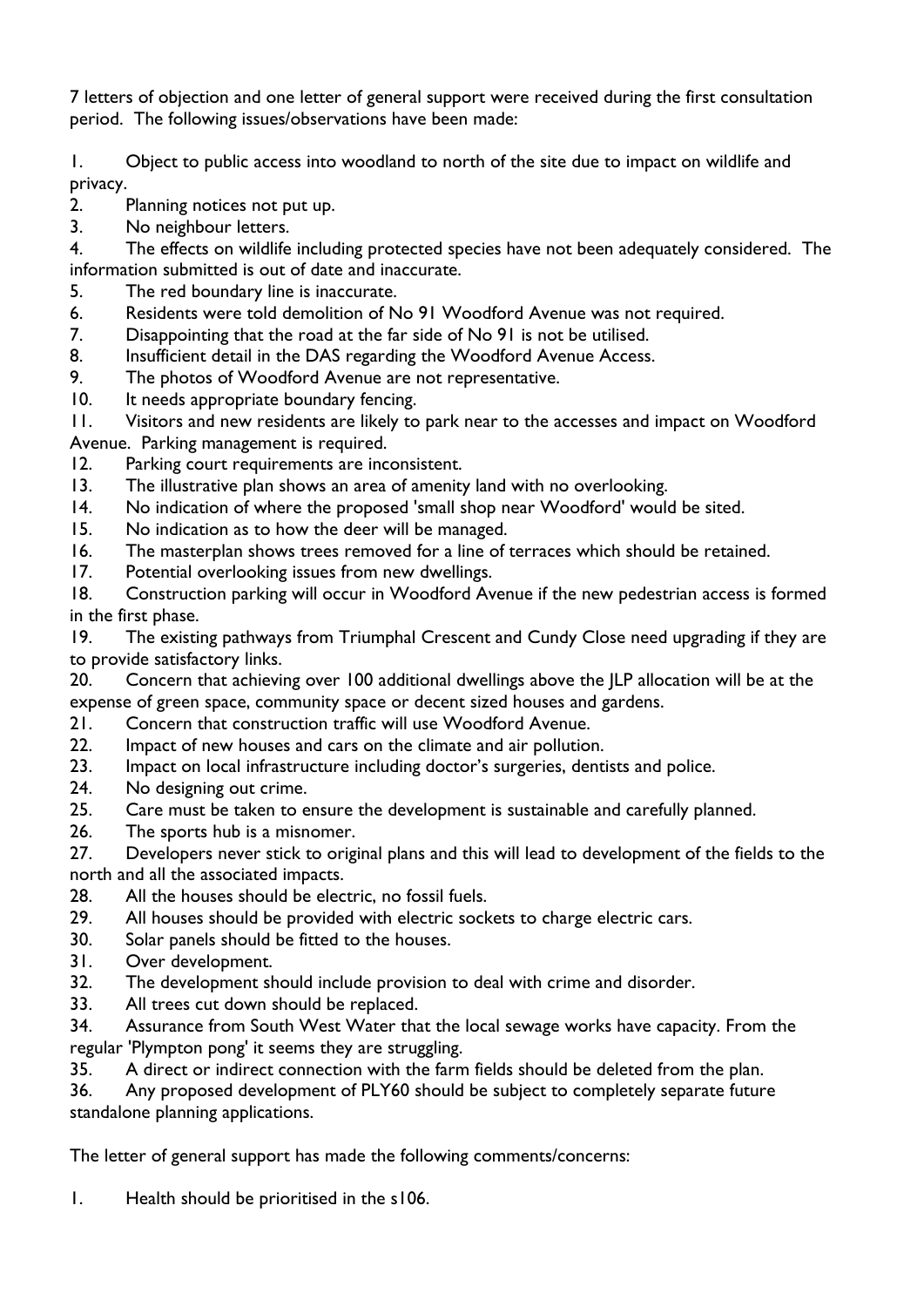2. Concerns exist in the local community about the loss of the detached house to create a new access. Ensure that all available land is used efficiently. Objection to the need for emergency access. 3. Concern about queueing onto Plymouth Road. Suggests an additional lane should be proposed over and above the current works in the Eastern Corridor Scheme.

A second consultation took place following the submission of an Environment Statement Addendum and amended Green Infrastructure Parameter Plan and Building Heights Parameter Plan. One letter was received in response. The issues raised are:

- 1. The deer issue is not addressed.
- 2. Position of retail unit is not shown.

3. No new trees or landscaping shown in areas near Woodford Avenue which would prevent overlooking.

A further letter was received from Princess Yachts who raised concerns over noise mitigation.

A third period of consultation has taken place following the amendment of the Red Line Site Boundary to accommodate a small parcel of land to the south of the site and provision of cycle/footways across the land. 2 letters of representation has been received in response to this. The issues raised are:

1. Concerns over traffic queues and behaviour from the Coypool MacDonald's resulting in queues from the development on Coypool Road.

2. Concern over the impact on wildlife and the environment.

#### **7. Relevant Policy Framework**

Section 70 of the 1990 Town and Country Planning Act requires that regard be had to the development plan, any local finance and any other material considerations. Section 38(6) of the 2004 Planning and Compensation Act requires that applications are to be determined in accordance with the development plan unless material considerations indicate otherwise. For the purposes of decision making, as of March 26th 2019, the Plymouth & South West Devon Joint Local Plan 2014 - 2034 is now part of the development plan for Plymouth City Council, South Hams District Council and West Devon Borough Council (other than parts South Hams and West Devon within Dartmoor National Park.

On 26 March 2019 of the Plymouth & South West Devon Joint Local Plan was adopted by all three of the component authorities. Following adoption, the three authorities jointly notified the Ministry of Housing, Communities and Local Government of their choice to monitor at the whole plan level. This is for the purposes of the Housing Delivery Test and the 5 Year Housing Land Supply assessment. A letter from MHCLG to the Authorities was received on 13 May 2019. This confirmed the Plymouth, South Hams and West Devon's revised joint Housing Delivery Test Measurement as 163% and that the consequences are "None". It confirmed that the revised HDT measurement will take effect upon receipt of the letter, as will any consequences that will apply as a result of the measurement. It also confirmed that that the letter supersedes the HDT measurements for each of the 3 local authority areas (Plymouth City, South Hams District and West Devon Borough) which Government published on 19 February 2019.

Therefore a 5% buffer is applied for the purposes of calculating a 5 year land supply at a whole plan level. When applying the 5% buffer, the combined authorities can demonstrate a 5-year land supply of 6.4 years at end March 2019 (the 2019 Monitoring Point). This is set out in the Plymouth, South Hams & West Devon Local Planning Authorities' Housing Position Statement 2019 (published 26 July 2019). The methodology and five year land supply calculations in the Housing Position Statement are based on the relevant changes in the revised National Planning Policy Framework published 19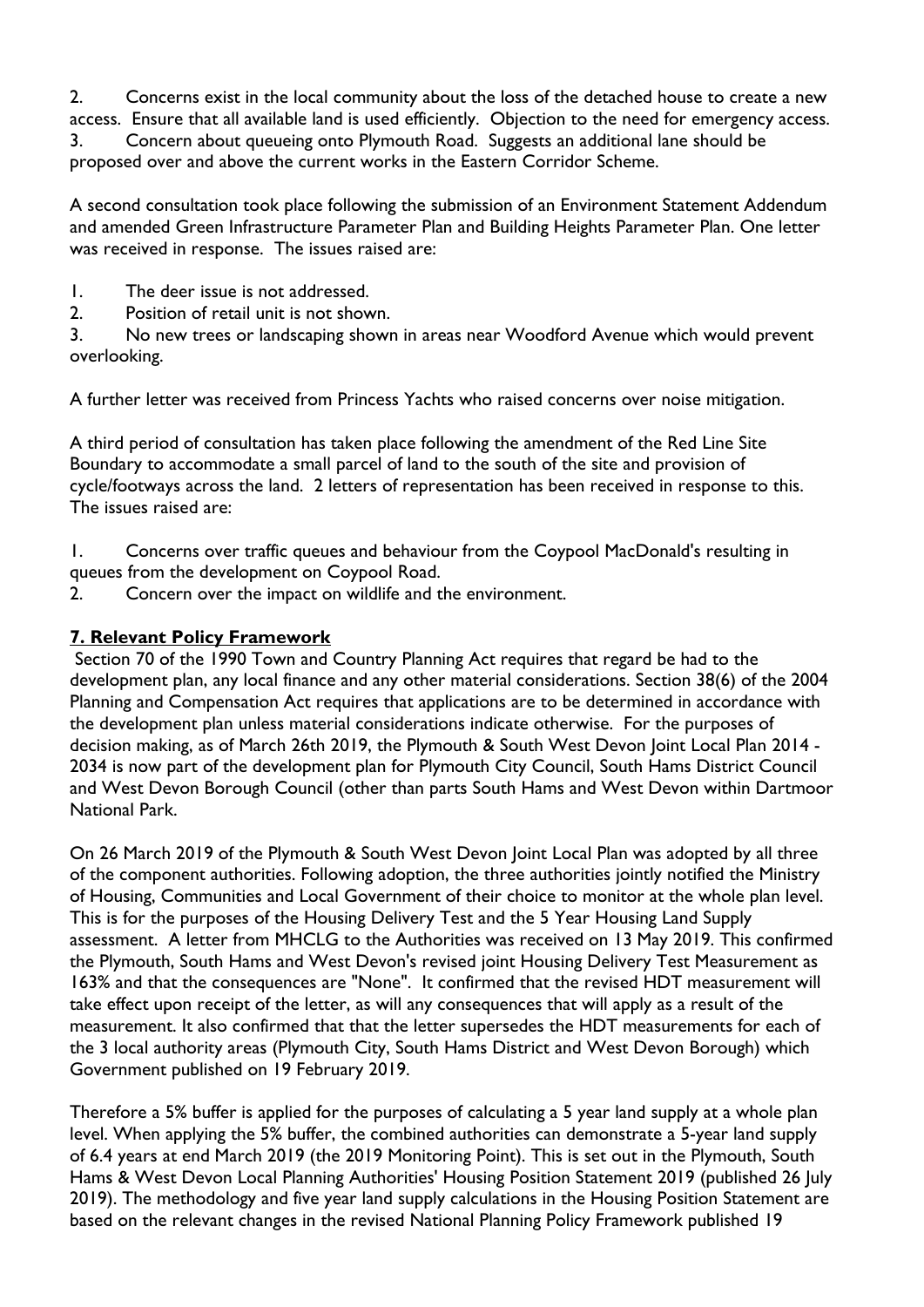February 2019 and updates to National Planning Practice Guidance published by the Government in September 2018, subsequently amended by NPPG Housing Supply and Delivery published 22 July 2019.

Other material considerations include the policies of the National Planning Policy Framework (NPPF), guidance in Planning Practice Guidance (PPG) and National Design Guidance. Additionally, the following planning documents are also material considerations in the determination of the application: The Plympton Neighbourhood Pan 2015-2034, The Joint Local Plan Supplementary Planning Document (SPD).

#### **8. Analysis**

1. The most relevant JLP policies include PLY53 (Former China Clay dryer complex); PLY57 (Strategic infrastructure measures for the Eastern Corridor Growth Area), PLY5 (Minerals), Policy PLY57 (Strategic infrastructure measures for the Eastern Corridor Growth Area), SPT1(Delivering sustainable development), SPT2 (Sustainable linked neighbourhoods and sustainable rural communities), SPT3 (Provision for new homes) SPT9 ( Strategic principles for transport planning and strategy), SPT10 (Balanced transport strategy for growth and healthy and sustainable communities) SPT11 (Strategic approach to the historic environment), SPT12 (Strategic approach to the natural environment) Policy SPT13 (Strategic infrastructure measures to deliver the spatial strategy) PLY2 (Unlocking Plymouth's regional growth potential) DEV1 (Protecting Health and Amenity); DEV2 (Air, Water, Soil, Noise, and Land); DEV3 Sport and recreation); DEV4 (Playing Pitches); DEV5 (Community food growing and allotments); DEV7 (Meeting local housing need in the Plymouth Policy Area); DEV9 (Meeting local housing need in the Plan Area); DEV10 (Delivering high quality housing); ; DEV14 (Maintaining a flexible mix of employment sites); DEV16 (Providing retail and town centre uses in appropriate locations); DEV19 (Provisions for local employment and skills); DEV20 (Place shaping and the quality of the built environment); DEV21 (Development affecting the historic environment); DEV23 (Landscape character); DEV26 (protecting and enhancing biodiversity); DEV27 (Green and play spaces) DEV28 (Trees, woodlands and hedgerows) DEV29 (Specific provisions relating to transport); DEV30 (Meeting the community infrastructure needs of new homes); DEV31 (Waste management); DEV32 Delivering low carbon development; DEV35 (Managing flood risk); Policy DEL1 Approach to development delivery and viability, planning obligations and the Community Infrastructure Levy)

2. The Plympton St Mary Neighbourhood Plan lists the housing development planned for Plympton St Mary and the neighbouring area as set out in the JLP, including the PLY53 allocation. Other polices of relevance are Policy PSM2 (Provide new healthcare facilities), PSM3 (High quality amenity green space), Policy PSM4 (Green space on the Boringdon/Newnham Ridge), Policy PSM5 (Increasing opportunities for sustainable travel), PSM10: (Mitigating flood risk) and PSM11 (Conserving and developing the historic environment).

#### Principle of Development

3. The site is allocated for residential development through JLP Policy PYL53 which is also supported in the Neighbourhood plan and therefore the principle of residential development is considered to be acceptable. Policy PLY53 sets out the vision for the site:

4. Land at the former China Clay dryer complex at Coypool is allocated for a comprehensive residential redevelopment. Provision is made for in the order of 400 new homes. Development should provide for the following requirements:

1. Delivery in accordance with a strategic masterplan for the entire site.

2. Principal vehicle access off Coypool Road, with secondary access into the Woodford estate, and improvements along Plymouth Road.

3. Provision of access to the proposed Boringdon Park sports hub.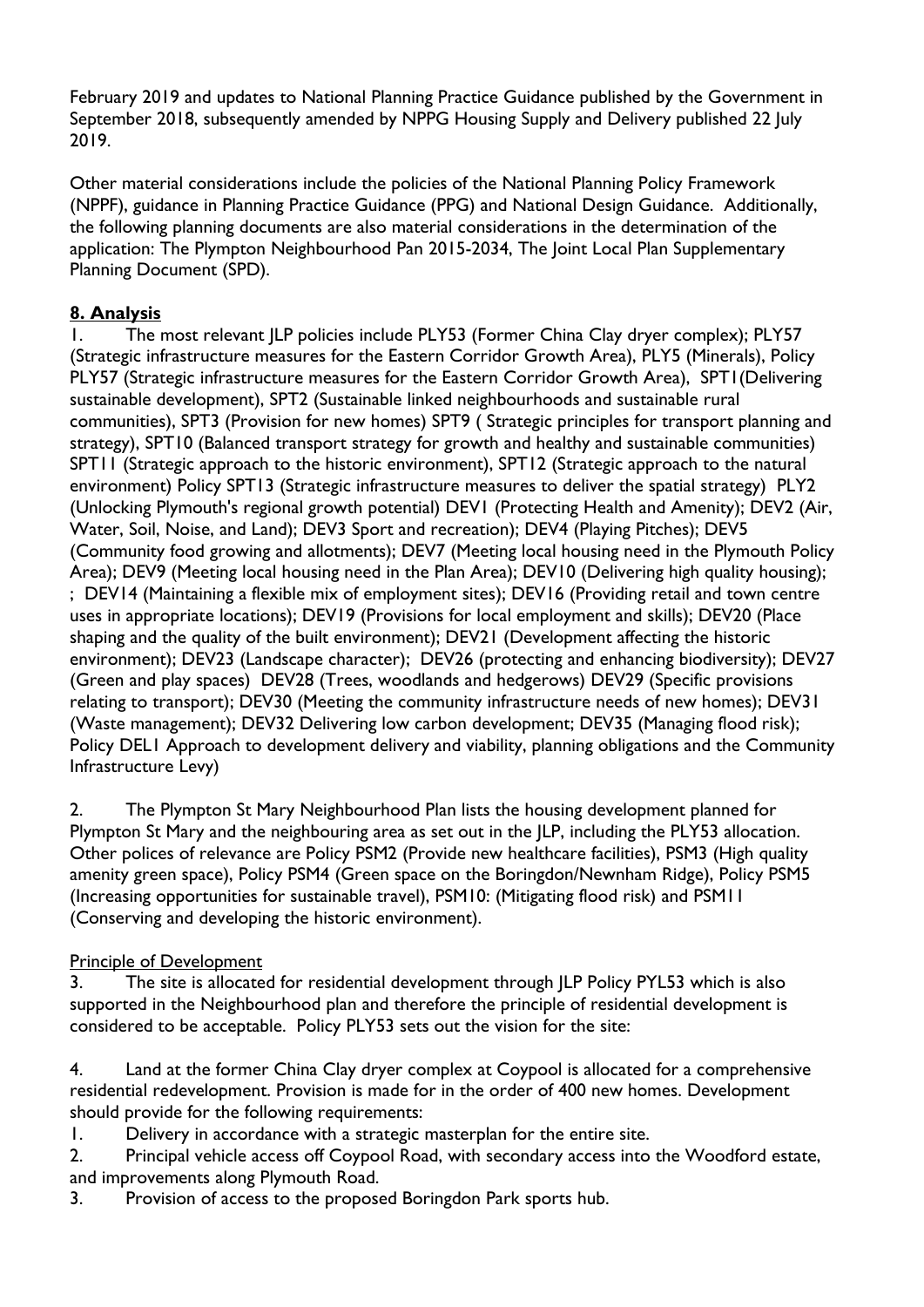4. Enhanced pedestrian and cycle links to the Strategic Cycle Network including the Plym Valley trail, the Coypool Park and Ride facility and surrounding residential areas, with the need for enhancements to the Coypool Park and Ride facility being assessed and provided for.

5. Provision of both formal and informal public amenity space.

6. Retention of the significant tree belts close to the boundary of the site with provision of managed public access.

7. A form of development which visually makes a positive contribution to the wider historic landscape setting and the setting of the designated Boringdon Arch.

8. A management strategy for the restoration and aftercare of the former clay dryer complex to ensure that the site is properly managed pending its future comprehensive redevelopment.

9. Proportion contribution to the delivery of the Boringdon sports hub.

10. Support the continued development of the Plym Valley railway.<br>11. Contributions towards strategic transport infrastructure / prog

Contributions towards strategic transport infrastructure / programmes on the Eastern Corridor.

12. Contributions towards health and education infrastructure in the locality.

5. The allocation policy makes provision for housing in the order of 400 units. The policy does not preclude higher density development provided that the site can adequately accommodate the proposed number of units and the impacts are acceptable particularly with regard to the constraints of the site and to the sites deliverability which is addressed in detail below. Furthermore the NPPF requires development to make effective use of previously developed sites and efficient use of land.

#### Density and Design

6. The Masterplan, Density Parameter Plan, and supporting documents indicate an average density of 47.5 dwellings per hectare (DPH) throughout most of the scheme with a density of 150 DPH for the 60 bed Older persons. The capacity of the masterplan has been tested on the basis that the dwellings meet the internal space standards set out in the Development Guidelines SPD (First Review) which was the relevant guidance at the time of submission but has now been superseded by the JLP SPD. The layout and capacity testing is also based on providing adequate storage, parking and amenity space for each home. The amenity space standards from PCC's Development Guidelines SPD (First Review) were also used, most of which have been brought forward in the JLP SDP. The internal spaces are now in most cases slightly bigger, should this or any other updated requirements result in the need to reduce the quantity of units this can be controlled through the determination of future reserved matters applications.

7. The issue of density will be dealt with through the Reserved Matters submissions however officers consider that the indicative density levels are unlikely to result in harm and are in compliance with policy.

8. While design is a matter reserved for future consideration a design code has been produced which illustrates a number of design principles to guide the shape and form of the development generated from the masterplan. This includes codes on Public Realm, Streets, Parking, The Urban Edge, Architecture and on Plot codes.

9. Housing has been planned to provide overlooking of publicly accessible streets and areas of open space. The proposed development will meet good standards of design, contributing positively to both townscape and landscape, and will protect and improve the quality of the built environment. While appearance is a reserved matter, a strongly landscape-led approach to masterplanning has been adopted. This has meant embracing the existing character of the Site and proposing the retention and enhancement of the woodland as a key principle, so that it becomes a visible and integral part of living in the proposed development.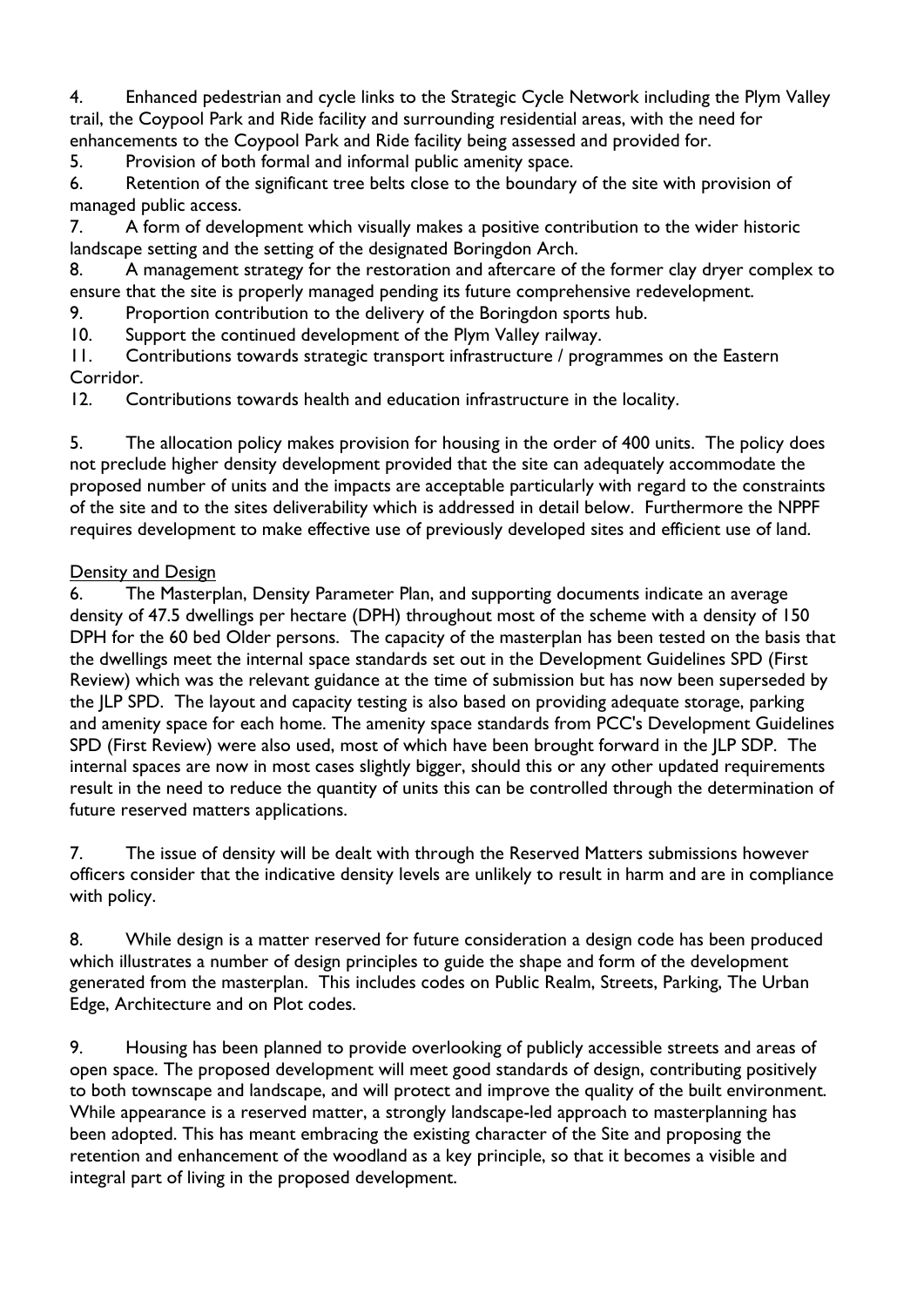10. Conditions will ensure that future reserved matters are compliant with the Design Code and Woodland Strategy. Officers consider that the design code principles will ensure that the development will be of high design quality in accordance with policy DEV20 of the Joint Local Plan. Furthermore it is the intention of Homes England to retain a controlling interest in the development and oversee a quality scheme.

#### Residential Amenity

11. Officers do not consider that the proposed development will impact significantly upon the residential amenities of nearby properties due to the separation distances between the existing surrounding development and the site, the extent of green landscaping that will be retained and also the changing topography, with much of the site being significantly lower than the surrounding areas and separated from adjoining residential development by woodland. The building heights parameter plan indicates that the buildings located in the south eastern corner of the site would be a maximum of 2 storeys in height in order to ensure the impact of the development is acceptable. While the exact positioning of these buildings together with boundary treatment would be determined at Reserved Matters stage, there is adequate room to ensure that the distances between any new buildings and existing dwellings will meet or exceed the minimum distance guidelines in the JLP SPD.

12. The aspects of the development that could have an impact on residential amenity of neighbouring properties, such as noise and disruption caused from development construction, potential light pollution issues and potential noise nuisance issues, can be mitigated through the imposition of planning conditions. On this basis the development proposal is not considered to have an unacceptable impact on the residential amenity of neighbouring properties in terms of outlook, noise, nuisance or light pollution.

13. Officers consider that the development accords with adopted Joint Local Plan Policies DEVI and DEV2.

#### Highway Considerations

#### Traffic Impact

14. The application is accompanied by a Transport Assessment (TA) to appraise the impact of traffic on the Local and Strategic Highway Network.

15. The TA has assessed the level of trips that will be generated by the development and provided a future forecast of how the existing and proposed traffic will operate in the study area. For the purpose of this assessment the study area was agreed as the Eastern Corridor, between Leigham interchange, to the west and St Mary Bridge, to the east. The TA accounted for the changes to the network, as a result of the ongoing Plymouth City Council Eastern Corridor Junction Improvement Scheme (ECJI) so predicted a future baseline to account for the changes provided by the ECJI project.

16. Additional traffic growth was applied to background flow before the development traffic was added to the network. This provides a robust assessment of traffic impacts as arguably the applied growth, which is essentially based on Local Plan projections, would account for some traffic associated with this development site. There will be an element of double counting as a result but in terms of assessing worst case there have not been any reductions.

17. Trips rates were applied to quantum of development. This concluded that the proposed development could generate approximately 230 two-way trips and 240 two-way trips during the AM (0800-0900) and PM (1700-1800) highway peak hours respectively. These hours are generally accepted as the peak hours for assessment purposes.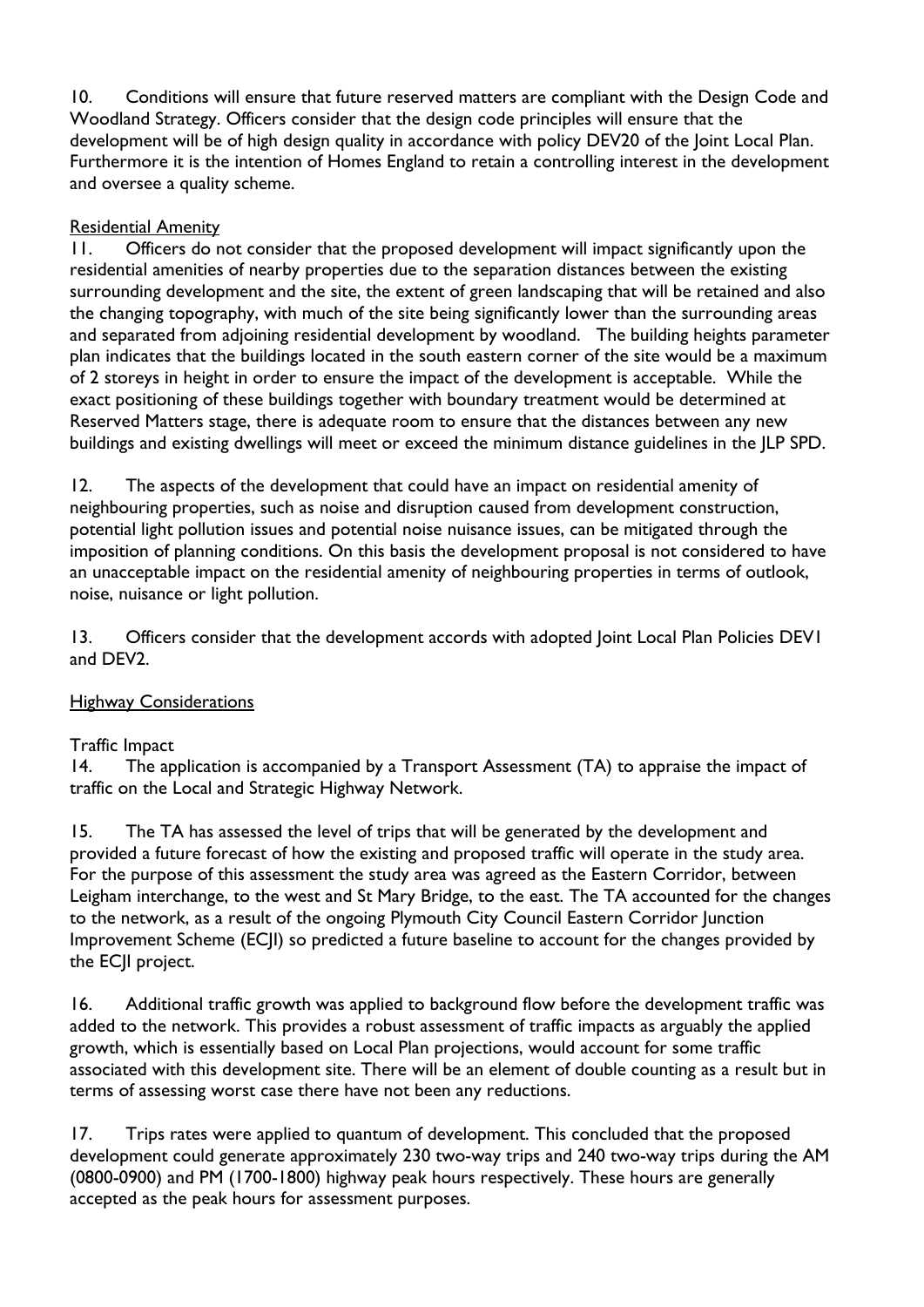18. The proposed development trips are considered to be worst case as they do not allow for any internal trips that are likely to occur, such as trips to the proposed community uses, nor do they account for any modal shift as a result of Travel Plan measures which will be required. Furthermore, the future year assessment scenario included a full build out of the development whereas, in real terms the build rate is likely to be approximately 75 houses a year so is likely take up to 7 to 8 years, this goes beyond the assessment years.

19. It should also be noted that the future impacts to traffic flows, from the COVID-19 pandemic, are not yet known but it is understood that home working might increase and levels of traffic during the peak hours, compared to pre-COVID levels, may reduce in the future. Therefore, the assessment of traffic impact within the TA demonstrates a worst case as it assessed pre-COVID conditions and traffic surveys were taken during these times. Officers therefore consider the assessment is robust.

20. The assessment indicates that the junction of Coypool Road / Plymouth Road (Westbound), hereafter referred to as Coypool Road on-slip, could be subject to queuing of vehicles which will increase as a result of the additional development traffic. Although this doesn't necessarily impact on the main Plymouth Road traffic flow it could block back sufficiently and prevent a bus entering the existing bus lane, thereby giving rise to delay to the bus service. Therefore it is proposed to provide a bus gate at the on-slip which will hold general traffic on the slip road thus allowing the bus to travel onto Plymouth Road without interruption. When no bus is present, which would require a detection system as part of the works, general traffic will flow onto Plymouth Road without needing to wait at the current give-way marking. This will effectively remove any queue and thus not interfere with the free flow of the bus.

21. The scheme proposes to extend the bus lane northwards, notwithstanding the tight bend that prevents a continuous lane being provided over a short section, which effectively turns the extent of Coypool Road between the retail park entrance and the bottom of the on-slip as a one-way highway. Currently uncontrolled parking tends to occur along this section of road which essentially means that southbound traffic tends to use the northbound lane to pass. However, the level of traffic heading northwards is minimal as this route only serves as an access to the rail yard. A traffic survey has identified that less than 10 movements per day (mostly occurring between1500-1600) leave the rail yard, in a northward direction, so preventing this movement, and thus requiring any eastbound journeys to make use of the on-slip and u-turn at Marsh Mills, should not give rise to any significant issues. In order to facilitate the proposed scheme, the parking will need to be removed and appropriate Traffic Orders implemented (one-way traffic, parking control and bus lane). The ban on right turns out of the rail depot will be the same as that imposed on the adjacent speedway facility.

22. The impact of the on-slip traffic on to Plymouth Road, and in particular at Marsh Mills has been assessed in the model and it considered to be acceptable. Traffic from the on-slip will join lane one on Plymouth Road which would then allow drivers to merge into the required lane before reaching marsh Mills, a similar movement to the existing arrangement. The existing lane configuration provides sufficient highway to facilitate this manoeuvre, as part of the existing bus lane, which currently provides the bus priority, will not be required and can be removed.

23. In addition to the highway works, which does require some localised widening to the carriageway by way of a small retaining structure, the traffic signals will be connected to the systems on Plymouth Road and in the event where queues become excessive at Marsh Mills the traffic can be held on the slip road to assist in reducing the queue. The modelling suggests this is unlikely to occur, but this provides further comfort to Officers.

24. Full details of the scheme will be secured by a condition. Separate from planning permission the scheme will also be subject to a Section 278 Agreement, Highways Act 1980, and to ensure that the works are completed prior to first occupation. As the scheme involves new Traffic Orders it will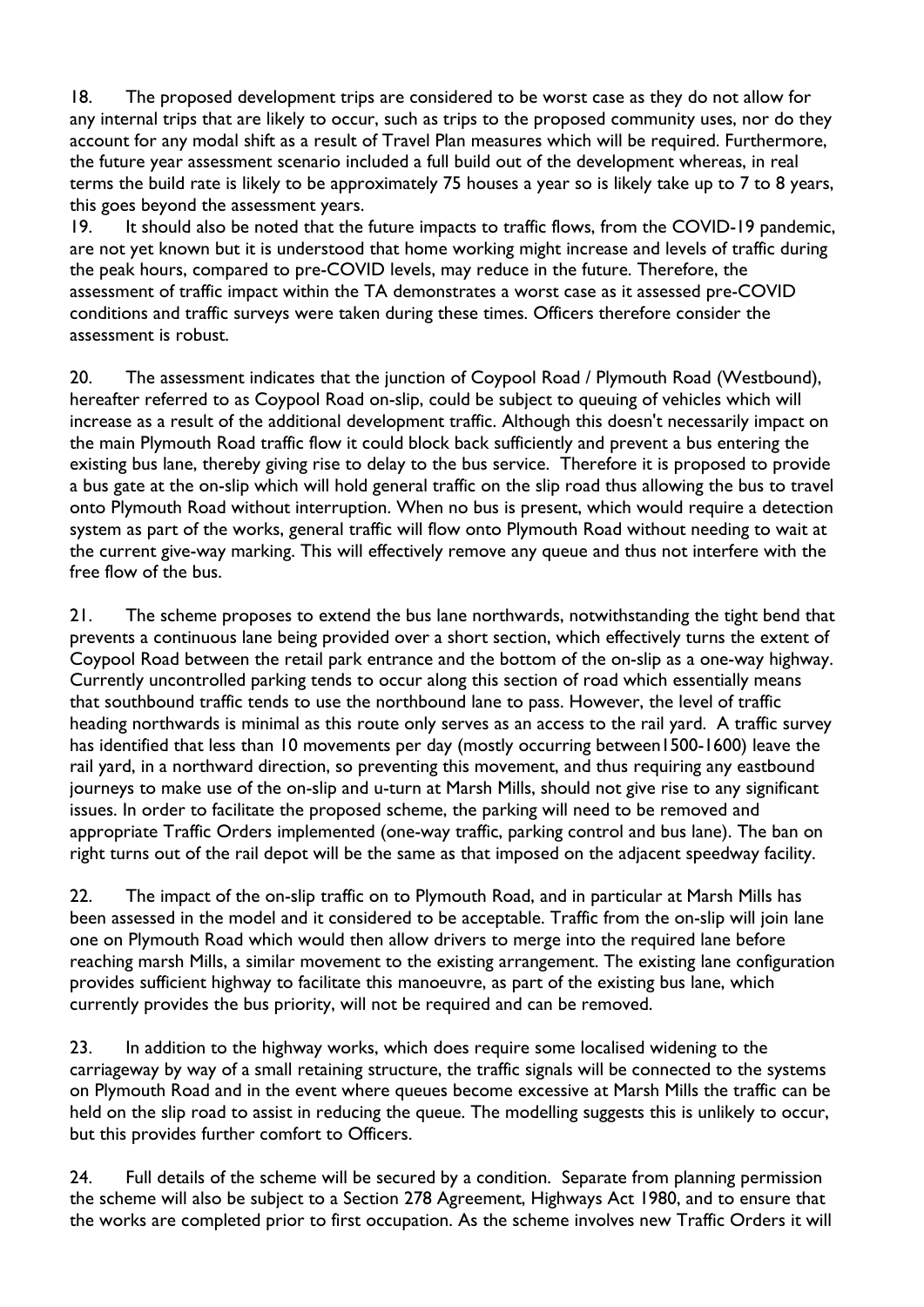be subject to a public consultation. Should the outcome of the consultation conclude that the scheme cannot be delivered then it would be possible to reduce the extent of the bus lane to the on-slip only but this would reduce the public transport provision. It does however provide a fallback solution should the Traffic Order not be approved.

25. The junction of Coypool Road to Plymouth Road, for eastbound traffic onto Plymouth Road, was originally included within the ECJI scheme and new traffic signals have been provided. The additional lane from Coypool Road, that was part of the ECJI scheme, was not delivered under that scheme due to uncovering an unknown culvert and a requirement to divert services, which would have taken the scheme beyond a reasonable delivery date.

26. With the proposed distribution of traffic an element of development traffic will use this junction and turn left on to Plymouth Road.

27. The ECJI layout was included within the traffic impact assessment within the TA and the results show that the scheme offsets the additional impact of the development traffic, to a reasonable level. As such the applicant will provide the junction improvement, in accordance with the approved PCC ECJI Scheme, but deliver it under the provisions of a Section 278 Agreement secured by a planning condition. The scheme will be commenced on commencement of the first dwelling and will be delivered before occupation of the 40th dwelling.

28. Following the assessment, which included the ECJI improvements, to be completed, the network was shown to operate within reasonable thresholds throughout. Where instances of operational pressures are prevalent the difference between the baseline situation and the 'with development' scenario is minimal and not considered to be severe. With the mitigation outlined above and the ongoing ECJI works providing betterment to the operation of the corridor, the additional proposed development traffic does not give rise to unacceptable levels of additional traffic or congestion.

#### Site accessibility

29. Access to the site is achieved by way of the former Dryer Complex access road, from Coypool Road. This commercial access road currently has a single footway and consists of a number of vehicle access points into commercial units and service yards. In its current configuration it not considered suitable to serve as a primary means of access for a residential development.

30. The application therefore proposes to upgrade the former access and improve pedestrian crossing facilities, across the commercial access points, along its length. The road is proposed to become a 20mph zone which will benefit from a gateway feature at its junction to Coypool Road.

31. Due to width restrictions a single sided footway can only be provided with cycle ramp facilities at each end. Within the site the footway increases in width to provide a shared facility. The access arrangement has been assessed using tracking software and it is not possible to reduce the carriageway widths any further. The proposed access is essentially the best that can be delivered but it is accepted that it does fall short of the normal requirements.

32. To address this the proposal includes a pedestrian/cycle link through the site to connect the National Cycle Network, Drakes Trail - National Cycle Route 27 (NCN). This will make use of an existing tunnel under the NCN and ramp up to negotiate the level change. This will provide an alternative route for pedestrians/cyclists and cater for both work related journeys as well as leisure trips and serve as a desire line route for journeys to the north.

33. In addition, the applicant has secured land adjacent to Coypool Road and the steam railway which, as part of a landscaping scheme, will include a pedestrians/cycle route from the site towards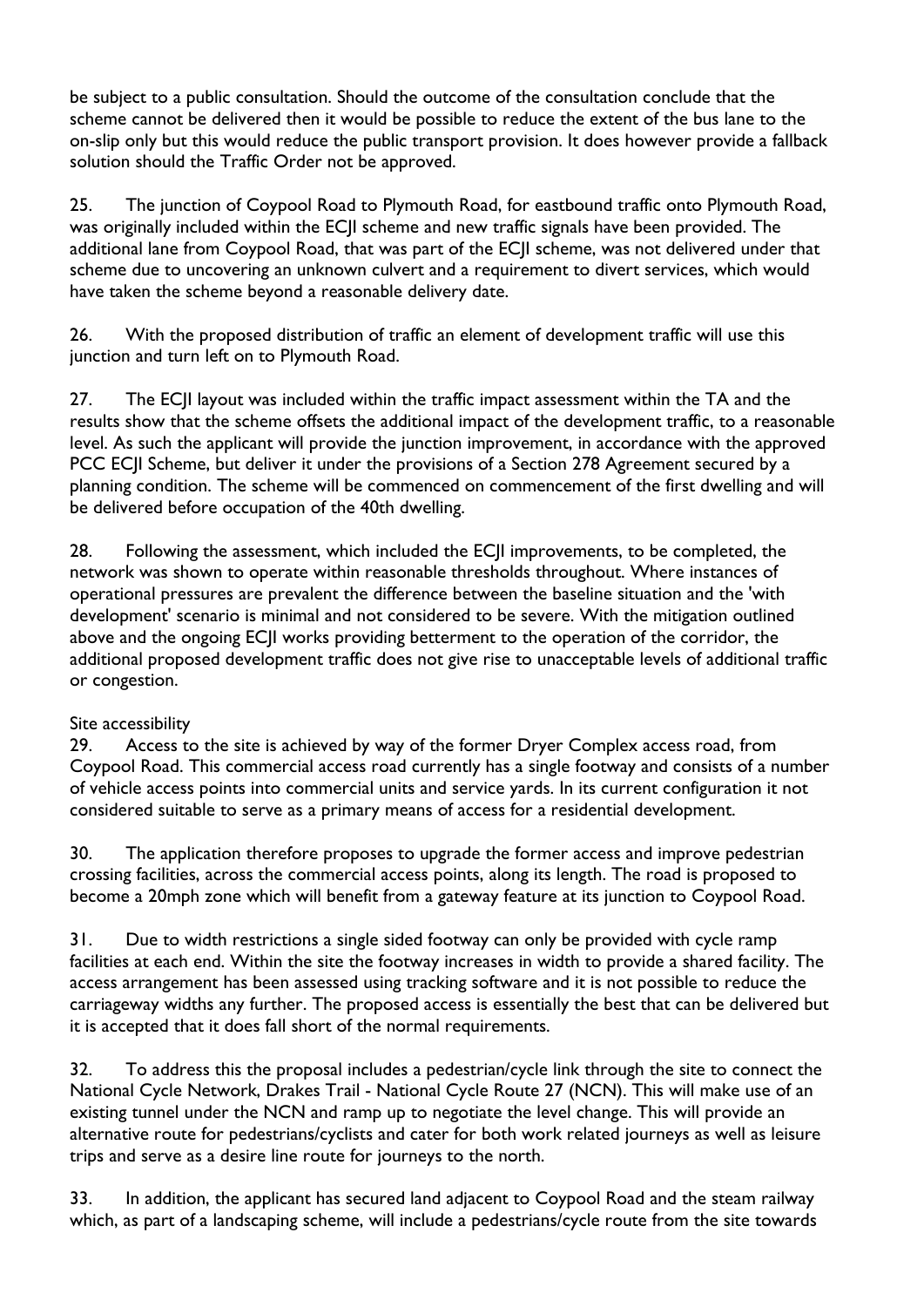the Coypool Road Park and Ride, and nearby commercial units, catering for movements to the south. The redundant rail tracks on Coypool Road will be removed and the footway improved.

34. Exact details of each route will be secured by condition. The northern route will need to be completed and made available during phase two.

35. The link to the south will be required upon first occupation, and at the same time as the access road is bought up to an appropriate standard.

36. As mentioned earlier the development includes a pedestrian / cycle link to Woodford Avenue. This will not be used for vehicular access but will have the ability to be used as a means of emergency access, should the primary access be blocked for some reason. This situation, if it does arise, will be short lived and likely to be under police control in relation to an incident on the other route. A condition will prevent sustained use of this route for vehicles.

37. An indicative masterplan layout has been submitted within this planning application, which includes the link to Woodford but a detailed access plan must be submitted and the link constructed prior to first occupation. This will be secured by condition.

38. These access routes are considered appropriate to offset the limitations of the primary means of access and therefore, as a package of measures, the proposed access arrangements are considered suitable to serve the proposed development.

#### Internal Road Network

39. As previously discussed the details of the layout of the development are reserved for future consideration. However the design code provides details of the street form strategy for the development. The main route through the development site, the Primary Street, will provide access for all users and is suitable for use as a bus route. Bus stops will be provided along this route with junctions to secondary and tertiary streets provided throughout.

40. The development provides a walkable neighbourhood with provision for cyclists ensuring that sustainable travel is strongly promoted for future residents.

41. The design code has undergone a review and the principles, contained within the designs, are considered suitable for the development. The principles of the design code are secured by way of a condition with the construction and engineering principles controlled by way of the standard street details condition.

#### Proposed Parking

42. The level of car parking has been submitted to cater for the different user needs. The final quantum of parking provision will be subject of the reserved matters application. At this time the applicant indicates 1.7 car parking spaces per dwelling, as an average across the proposed development. Details of the parking allocation for dwellings will need to be submitted for approval. Safe and secure cycle parking will also need to be provided in line with both PCC policy requirements and cycle parking guidelines.

43. Car parking typologies will vary through the Proposed Development based on character area, and will comprise a mixture of on-plot (including garages), parking courts and on-street parking.

44. The adopted Development Guidelines SPD refers to provision of charging infrastructure for electric vehicles (EV). The SPD states that each dwelling with a drive or garage must be provided with a single charging point. For other dwellings at least 25% of space should be provided with charging points with 50% of all other spaces safeguarded with passive wiring to allow future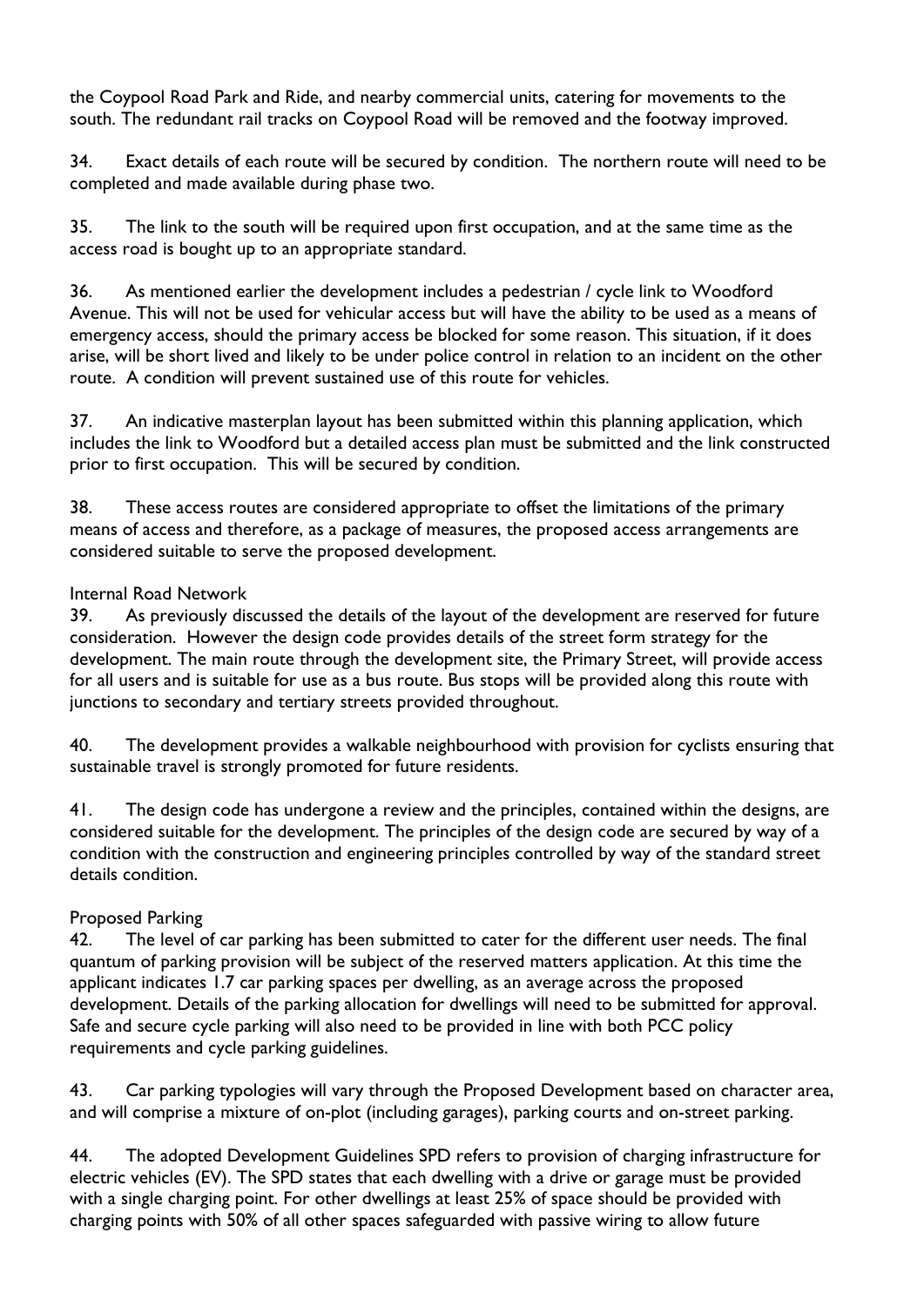connection. While the minimum level of charging facilities is currently unknown, the applicant has committed, within the TA, to provide at least 20% of spaces with a suitable charging port and potentially provide the necessary infrastructure to allow future bays to be upgraded through the phased entry process. The current offer falls below the recently adopted SPD but at the time of the application the SPD was only a draft document. As there is currently a mix of on-plot, off-plot and on-street parking proposed it is considered that the majority of on-plot parking spaces could have the appropriate charging infrastructure to comply with the SPD requirements with visitor facilities throughout the site, including around the community hub. Electric vehicle charging facilities therefore need to be provided at convenient locations across the site to encourage the take up of electric vehicles in line with the SPD requirements and will be secured by condition.

45. Parking provision, including EVC and Cycle storage (including e-bikes / scooters) will be controlled by way of a condition with details submitted for approval under future reserved matters applications.

#### Site Sustainability

46. The CIHT guidance 'Planning for Public Transport in Developments' defines 400m as the recommended maximum distance to walk to a bus stop. The site does provide a pedestrian route onto Woodford Avenue where local bus services operate. However, these bus services would exceed the 400m walking distance for the majority of future residents .Services are lacking on Coypool Road so in order to ensure that every residential dwelling is located within 400m of a bus stop the applicant will fund an additional carriage on the Park and Ride service which will allow the service to extend in to the proposed development and retain its frequency.

47. The requirement for funding is  $£130,000$  for an additional bus, per year, and the applicant will need to fund the service for a period of five years. Beyond this, additional years, up to three years, will be required on a year by year basis which will be reviewed against operational requirements. As such a S106 obligation to secure the necessary funding to extend the P&R service is required (£650,000 for five years and if still required  $£130,000$  per year for up to three years).

48. The extended bus service, into the site, will need to be operational from first occupation and appropriate bus stops and turning provision must be provided within the site. Details of the turning area must be submitted for approval and subject to planning conditions. It will be acceptable for a bus to perform a reversing manoeuvre as a temporary arrangement, in a dedicated area, if required whilst construction continues within the site.

49. The application includes an Outline Residential Travel Plan which aims to promote sustainable travel and reduce the number of journeys made by single occupancy vehicles. Sustainable travel options will be designed into the residential estate but a Travel Plan will ensure that residents are made fully aware of all modes of sustainable travel in the area and a Travel Plan Co-ordinator will be appointed to liaise with the Councils Sustainable Travel Officers to ensure information is up to date.

50. Targets, for modal shift away from private car trips, will be identified and through the lifetime of the Travel Plan reviews / surveys will be undertaken to determine the success of the Plan. Reports will be submitted to the Council in a timely manner with results communicated to residents.

51. The Travel Plan will include a welcome pack for each property and each property will receive a Travel Voucher which can be redeemed for the purchase of bus tickets or towards a bicycle (including electric cycles / scooters). Each voucher will be worth up to £200, in accordance with a S106 obligation, and will available for the first occupants of each property only.

52. The Travel Plan is subject to a condition and will require surveys to be undertaken to establish baseline travel trends and future targets.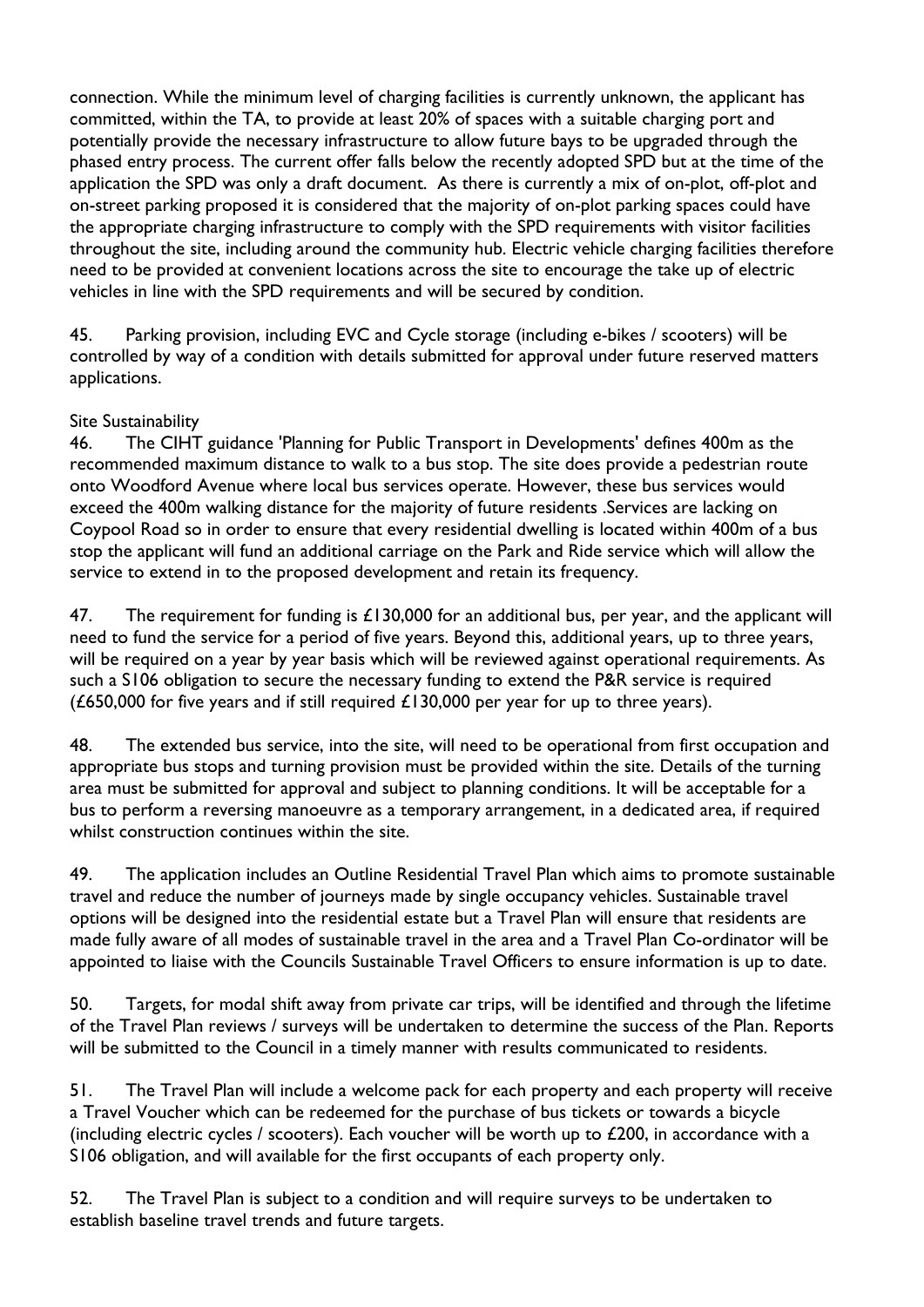#### Construction Traffic

53. Access to the site is achieved via a road network that consists of strategic roads leading to commercial estate roads. However, as the development progresses the nature of the local road network will change, by way of becoming a primary means of access to a residential development, and it is therefore important to ensure that a Construction Traffic Management Plan, CTMP, is submitted. This should include details of access routes, contractor parking, welfare areas, Traffic management requirements and construction times. Construction traffic, associated with the development, during peak hours on the highway should be avoided where possible. This will also include a Construction Worker Travel Plan (CWTP) which will assist with management of worker car parking to avoid overspill in to surrounding local streets.

54. The applicant will also be required to provide a dilapidation survey of the local roads with a commitment to make good any damage caused by construction traffic. Road sweeping must be carried out on a regular basis to maintain clean roads and footways. This will be secured by condition.

55. Significant pre-planning and planning application discussions have taken place with the applicant in regard to this proposed development. The traffic impacts have been fully assessed and where issues arise a package of measures and mitigation proposals have been negotiated which include financial contributions towards the ECJI project and highway works to Coypool Road.

56. Access will be achievable for all users with a range of routes into, and within, the development provided for pedestrians and cyclists. Connections will be made to link into existing sustainable infrastructure and the applicant will fund a bus service, for up to eight years, to ensure that all future residents live within the recommended 400m distance to a bus stop.

57. The internal estate road network will be designed as a low speed environment with details secured through a design code to ensure consistency throughout the residential estate. The development will provide a walkable neighbourhood to encourage lower car-based journeys. Localised pedestrian and cycle route improvements will be provided to link with existing facilities in the area.

58. Parking will be provided in accordance with current standards and the applicant has committed toward providing Electric vehicle charging points for dwellings and in shared facilities within the site.

59. The application has been submitted as an outline, with access as a full detail, the Reserved Matters Application(s) can ensure that further details are acceptable due course.

60. Officers consider that the proposed development is acceptable with regard to highways and is in accordance with JLP policies DEV29 and PLY53 of the JLP. as well as PSM5 of the PSMNP.

#### Openspace, Landscape Impacts and Trees

61. The proposed character and amount of open space on the Site is set out on the Green Infrastructure Parameter Plan. This is then informed by the Woodland Strategy. Officers consider the proposed development helps address local deficiencies in the accessibility and quality of green space and play space in compliance with JLP Policy DEV27. Managed public access to the woodland will be provided through the creation of new connections and provision of recreational routes through the woodland, for the benefit of both existing and future residents. Formal public spaces will be provided to complement the woodland and provide further opportunities for play and recreation. This includes the proposed community orchard, playspaces, Community green, and provision of open space for teenagers close to the Community Hub.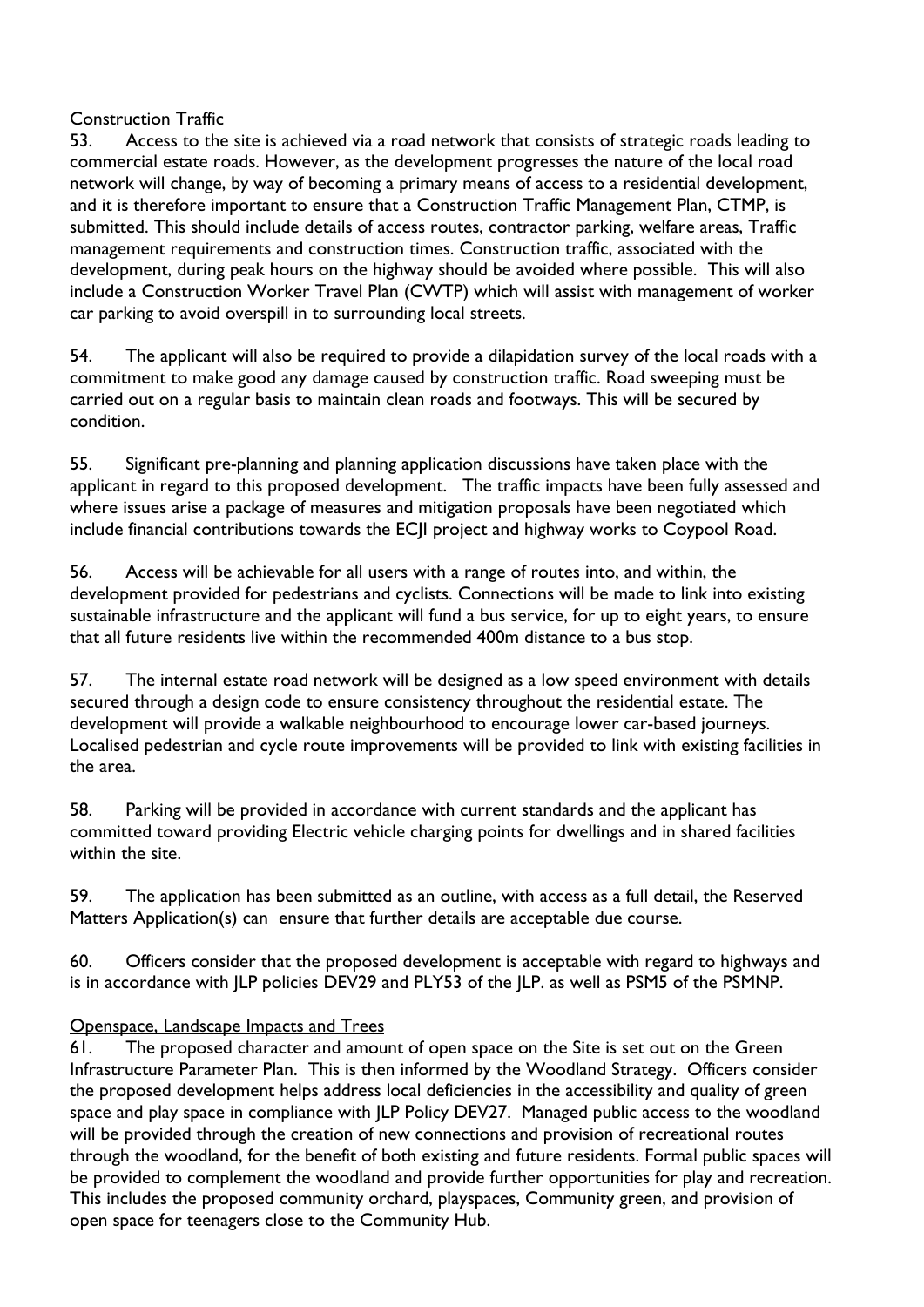62. Public access to the woodland is considered to be a major benefit of scheme and meets the requirement of Policy PLY53(6). The scheme will also comply with Policy PSM3 of the approved Plympton and St Mary Neighbourhood plan. The applicant has agreed to transfer the openspaces, playspaces and woodland to the council once all work and improvements in those areas are complete which will be secured through the s106 along with a commuted sum of £1,441,281 cover the cost of management and maintenance for a period of 20 years (unless an alternative management arrangement is agreed).

63. A Landscape and Visual Impact Assessment has been submitted with the application which concludes that due to the topography of the site and existing vegetation impacts on landscape character is likely to be minimal. The Proposed Development would generally be seen within the context of residential development both along the edges of Woodford and beyond the Site to Plymouth. It is considered that, whilst the existing environment comprises a partly undeveloped landscape, the Proposed Development and landscape strategy proposals would be beneficial to the improvement and enhancement the current landscape condition and quality, which has historically been used for industrial purposes and characterised by large industrial structures. Officers are in agreement with these conclusions and therefore the application complies with policies DEV23 and DEV27 of the ILP.

64. The majority of existing tree cover connectivity across the site would be retained. Approximately 1.45 hectares of trees (9% of total tree cover) would be removed if the development was carried out in strict accordance with the Illustrative Masterplan.

65. The majority of trees that would be removed comprise low quality groups of self-set regeneration or structure planting as well as trees which have been structurally compromised by previous ground remediation works. There would be some loss of moderate quality trees but this is generally restricted to woodland edge and occasional open grown trees. Connectivity of woodlands will be retained wherever possible with only the access road to the north affecting this.

66. The Woodland Strategy sets out the principles by which the existing woodlands and areas of tree cover will be incorporated into the development and how they will be managed and improved as part of the development process.

67. Detail of replacement tree planting will be dealt with through reserved matters applications and address mitigation for the loss of trees opportunities to augment and connect existing tree cover.

68. A detailed Arboricultural Impact Assessment (AIA) will be required in support of any future reserved matter/applications which will be secured through condition. Officers consider the proposal complies with policy DEV28 of the JLP.

#### **Biodiversity**

69. The Proposed Development incorporates a number of ecological measures that protect the existing ecological features at the Site and make the most of the opportunities for ecological enhancement. An outline Landscape and Ecological Management Plan has been submitted with the application which details a number of ecological features which will be incorporated within the Proposed Development. These include:

Retention and enhancement of woodlands and adoption of management regimes to ensure longevity and structural diversity in addition to maintaining wildlife interest;

• Creation of structurally and botanically diverse grasslands;

• Landscaping and management to encourage pollinators e.g. selection of native and wildlife friendly nectar and pollen producing species for bees and butterflies, including early and late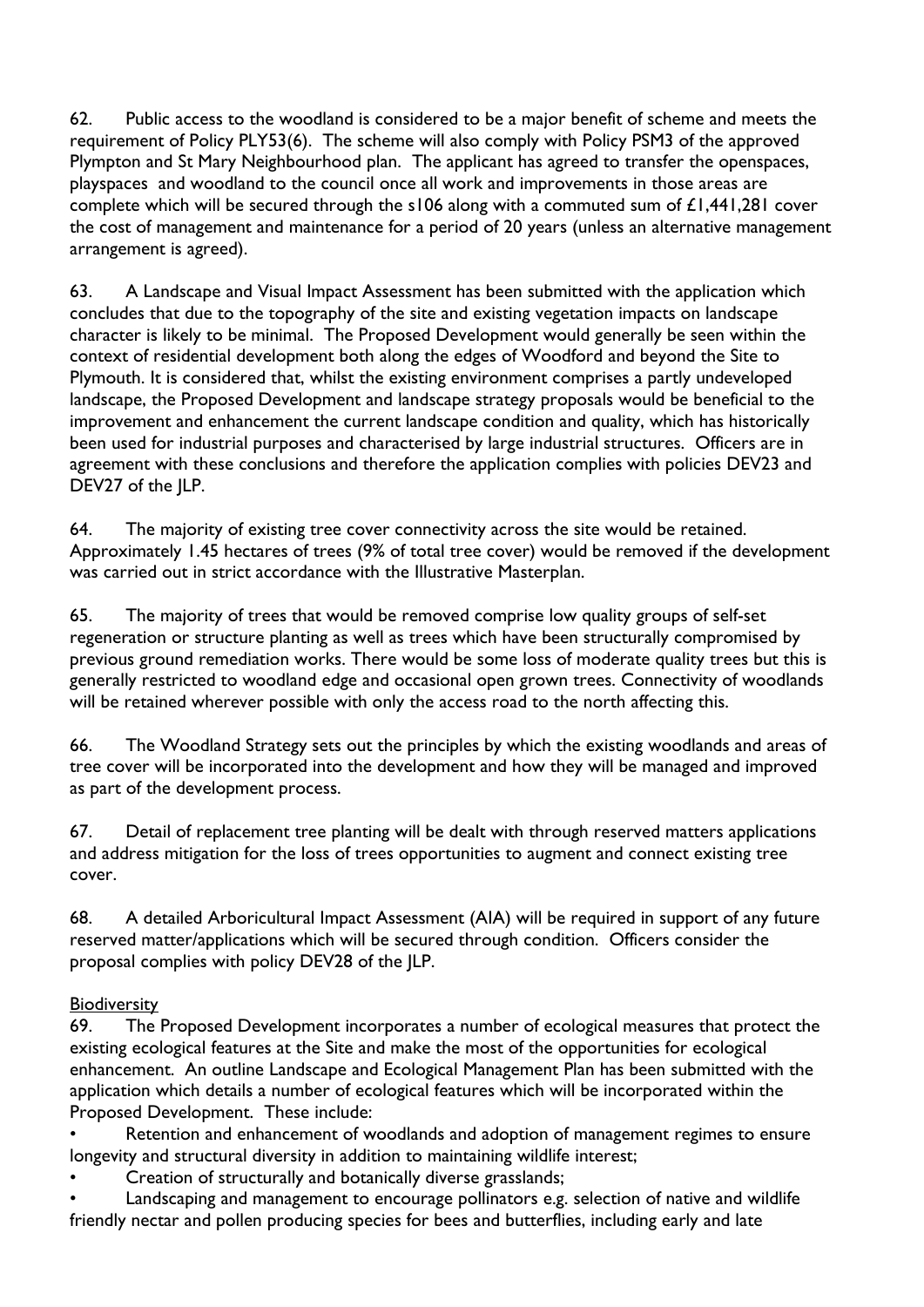flowering species, in addition to management operations that maintain forage sources throughout the season and which safeguard overwintering and breeding habitats;

• Provision of 30 habitat features for insects, such as 'bee bricks', bumblebee nest boxes, 'bug hotels' and similar;

• Sanctuary areas for badgers and reptiles, created and safeguarded through landscaping and public access management;

• Wildlife refuge features suitable for small mammals, birds, invertebrates and reptiles;

• Provision of bird boxes, suitable for a range of species, within the woodlands to maintain nesting opportunities during woodland management operations, in addition to 20 bird nest units (e.g. for swifts, swallows, house sparrow) incorporated within the new residential development;

• Provision of 30 bat boxes, including models suitable for pipistrelles, Myotis species and barbastelle, within woodlands to maintain roost habitat for tree dwelling bats throughout woodland management operations, in addition to 10 bat roost units installed within or on to appropriate structures within the new residential development (for example, buildings within the community hub facing onto open space, apartment buildings or residences within the older persons scheme which face towards woodland edges);

• Long-term maintenance of the existing bat barn in the northeast corner of the Site and creation and long-term maintenance of second bat building in the west of the site to maintain roost opportunities and range within the site; and

• Adoption of a wildlife sensitive lighting strategy to minimise light spill within sensitive habitats and light disturbance affecting a range of nocturnal wildlife occupying the site.

70. Officers consider the biodiversity measures are acceptable. Biodiversity Impact calculations have been undertaken which demonstrate a significant Net Biodiversity Gain as required by policy DEV26. Conditions have been added to secure these measures and the submission of detailed LEMPS at reserved matters stage. The conditions will secure details of the deer impact and mitigation.

71. The number of bird boxes proposed falls below that which is required by the SPD therefore a condition has been added requiring the equivalent of 1 bird box per unit as per the guidance, Conditions have also been added securing details of the new 2nd bat house, and full reptile translocation details.

72. An Outline Construction Environmental Management Plan (CEMP) has been provided which sets out the principles of protecting biodiversity and the environment during construction of the development. A condition has been added securing a detailed CEMP prior to commencement.

## **Sustainability**

73. A sustainability Statement and Energy Strategy have been submitted with the application which states that the proposed development will be designed and constructed in accordance with the energy hierarchy: be lean (designed to reduce energy demand); be clean (use energy efficiently); and be green (supply with renewable local carbon energy where feasible). The strategy allows for a combination of Low and Zero Carbon Technologies (LZCTs) to be integrated into the Proposed Development. The strategy can be delivered through one (or a combination of) the following measures:

#### 74. - Photovoltaics:

- Air Source Heat Pumps (ASHPs);
- Site-wide district heating network fed by gas-fired heat and power (CHP);
- 75. and/or
- Site wide renewable community heating systems fed by biomass boilers.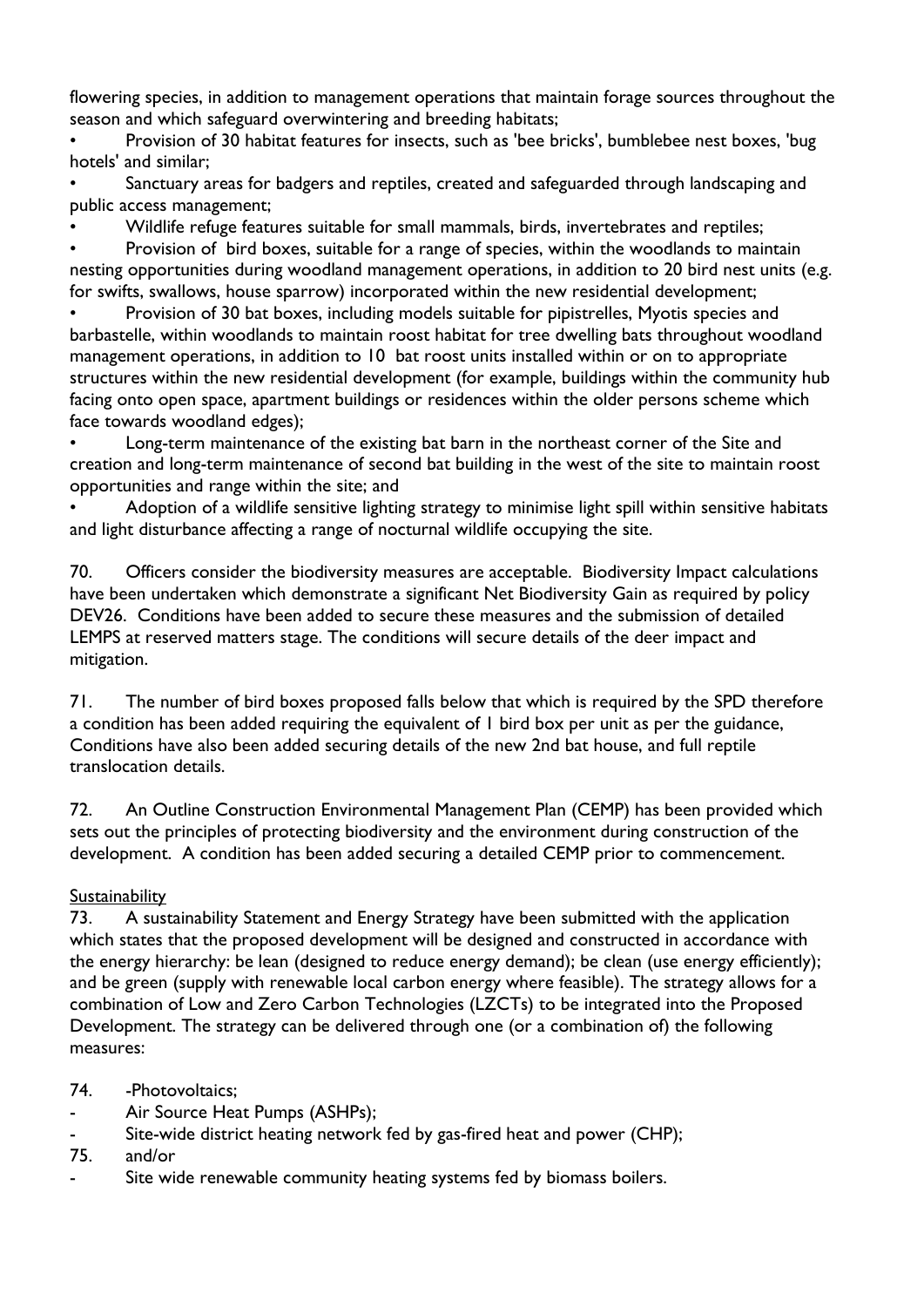76. Officers are in agreement with the majority of the Energy Strategy however consider some of the discounted options should be re explored along with whether there are any opportunities for shared offsite heat and power with the neighbouring Princess Yachts .

77. In overall terms, the submitted details in the Sustainability Statement and Low Carbon & Energy Strategy, meet current requirements of policy DEV32 in reducing CO2 emissions. Further details will be secured by condition.

#### Housing Provision and Affordable Housing

78. The application proposes 20% affordable housing (AH) which is below the 30% requirement in DEV7 subject to viability. Officers have therefore sought to secure various commitments from the applicant to improve upon the initial offer, which are outlined below in more detail.

79. Officers acknowledge that there are considerable abnormal costs associated with the development of this former industrial site, including the demolition of circa 30,000sqm of various large asbestos clad buildings, the remediation of the contaminated ground, and the steeply sloping topography of parts of the site which have a significant impact on the viability of the development. Officers therefore accept that achieving full policy levels of AH will not be possible, as evidenced by the agreed viability appraisal for the development.

80. It is also worth noting that without intervention by a public body such as Homes England, it is quite likely that the site would not have been assembled or brought forward for development at all, or even if it had, then the AH offer would almost certainly have been significantly lower. In addition Officers have taken the view that the 20% affordable housing offer should apply to all 550 residential units that are proposed on the site, which includes the 60 unit block of older person's flats.

81. 65% of the AH units will be for Social Rent and that the remaining 35% will be available as Affordable Home Ownership options which complies with the guidance within the SPD. If all 550 units are delivered this will equate to 72 Social Rent units and 38 Affordable Home Ownership units, providing valuable homes for the 7000+ households that are currently awaiting affordable rental accommodation on the Council's housing register, as well as those in the city who need to secure affordable forms of home ownership.

82. In order to maximise the contribution of the development towards AH delivery in the city, officers have worked with the applicant to find ways of improving on the original headline 20% offer. This includes:

a. A commuted sum payment of £361,524 towards the delivery of off-site affordable housing in other parts of the city, captured in the S106 agreement.

b. A formal commitment from the applicant to make reasonable endeavours to increase levels of AH at a later stage in the development process as set out in an Affordable Housing Statement, which would be appended to the S106. It is envisaged that additional AH units over and above those captured in the S106 will be enabled as a result of this agreement.

#### Phasing of Affordable Housing

83. The applicant's aim to subdivide the whole site into a number of parcels is welcomed, as officers consider that it will attract a range of developers and builders of different sizes, hopefully accelerating and diversifying housing development products and partners. Policy DEV7 requires however that developments should deliver a wide choice of high quality homes which create sustainable, inclusive and mixed communities, and therefore the AH should reasonably spread across the site, rather than being concentrated within a particular area. To secure this an Affordable Housing Base Plan will be required, prior to any Reserved Matters applications being submitted. This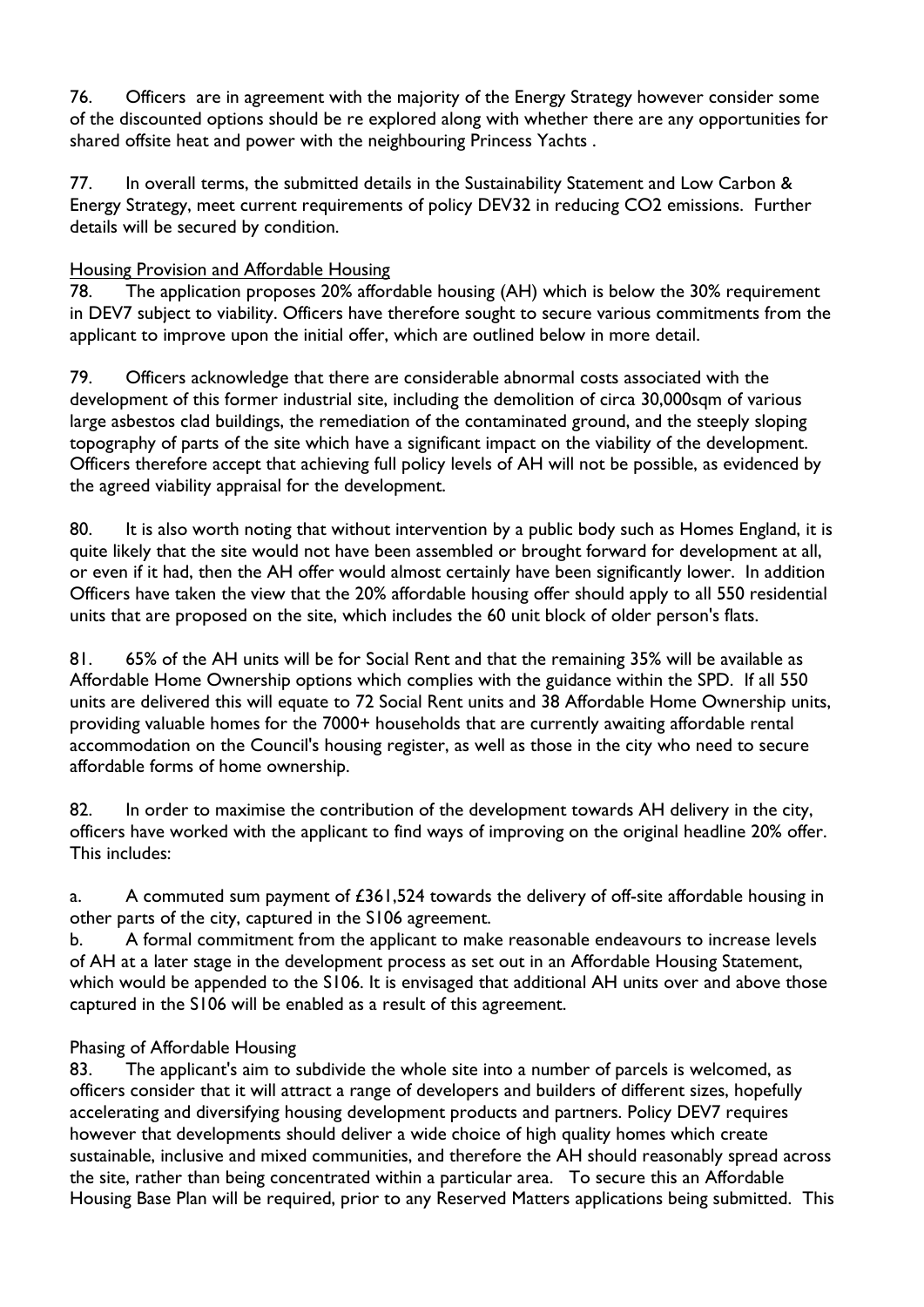will include a requirement that AH clusters do not exceed 12 properties (unless otherwise agreed by the Council) and for the AH units to be indistinguishable from open market units.

#### Housing Unit Type Mix

84. Although exact housing unit types will be reserved for future consideration the proposed indicative unit type mix for all forms of tenure is 390 houses and 160 flats which has been used in the capacity testing. This is considered to be acceptable for a housing development of this scale at this location, and will ensure that a wide range of housing needs are met by this development, complying with the strategic policy aims set out in DEV7 of the JLP.

85. The indicative housing size mix set out in the Planning Statement of 46 one bed apartments, 54 two bed apartments, 93 two bed dwellings, 233 three bed dwellings and 64 four or five bed dwellings will meet the need for both smaller and larger homes is in line with the strategic aims of JLP policy DEV7, and as evidenced by the SHMA part 2.

86. The proposal to develop 60 flats for older persons is welcomed given the predicted future housing needs of an ageing population, and again this is set out as a policy objective in DEV7. The proposal to locate this apartment block close to the neighbourhood centre, where the retail, community and public transport links will be concentrated is welcomed.

#### Provision of Accessible and Adaptable Homes

87. Policy DEV7 sets out the policy requirement for housing suitable for households with specific needs. In addition DEV9 makes a specific requirement for 20% of dwellings to meet Category M4 (2) of Building Regulations, and for 2% of dwellings on developments larger than 50 properties, to meet Category M4 (3). The application proposes to meet these requirements which will be secured by a condition. Given the scale of this development, officers consider this to be a valuable opportunity to meet some of the backlog of unmet need for this type of housing in the city.

#### Self-Build/Custom build

88. Policy DEV9 - Meeting local housing need in the Plan Area confirms that Self and custom build housing will be supported providing they meet the over-arching sustainable development, general amenity and design policies. It states that the LPAs will:

i. Negotiate the identification of suitable plots on major development sites to meet this need.

ii. Encourage the provision of serviced plots and co-housing schemes.

iii. Be proactive in exploring ways to ensure sufficient plots are consented to meet the duty set out in the Self-Build and Custom Housebuilding Regulations.

89. Officers have discussed and negotiated self- build and custom build housing with the applicant who has committed to explore all options, to provide at least 5% Custom and Self-build housing at the Site where viable and deliverable. This commitment will be secured in the s106 which will a require the applicant to submit an Annual Custom and Self-build Statement to the Council every 12 months from the date of securing Planning Permission. The Statement will provide an update on the marketing process and funding opportunities to support Custom and Self-build homes. It will also include a requirement to hold quarterly delivery team meetings with the Council to ensure that this approach is maintained throughout the lifetime of the project.

90. Officers consider that the proposal will make a significant contribution to meeting the AH meeting in the city, creating a wide range of high quality new homes for approximately 110 households in need of both Social Rented property and for those in need of Affordable Home Ownership. This is in addition to other AH units that will be enabled by the commuted sum for offsite AH provision.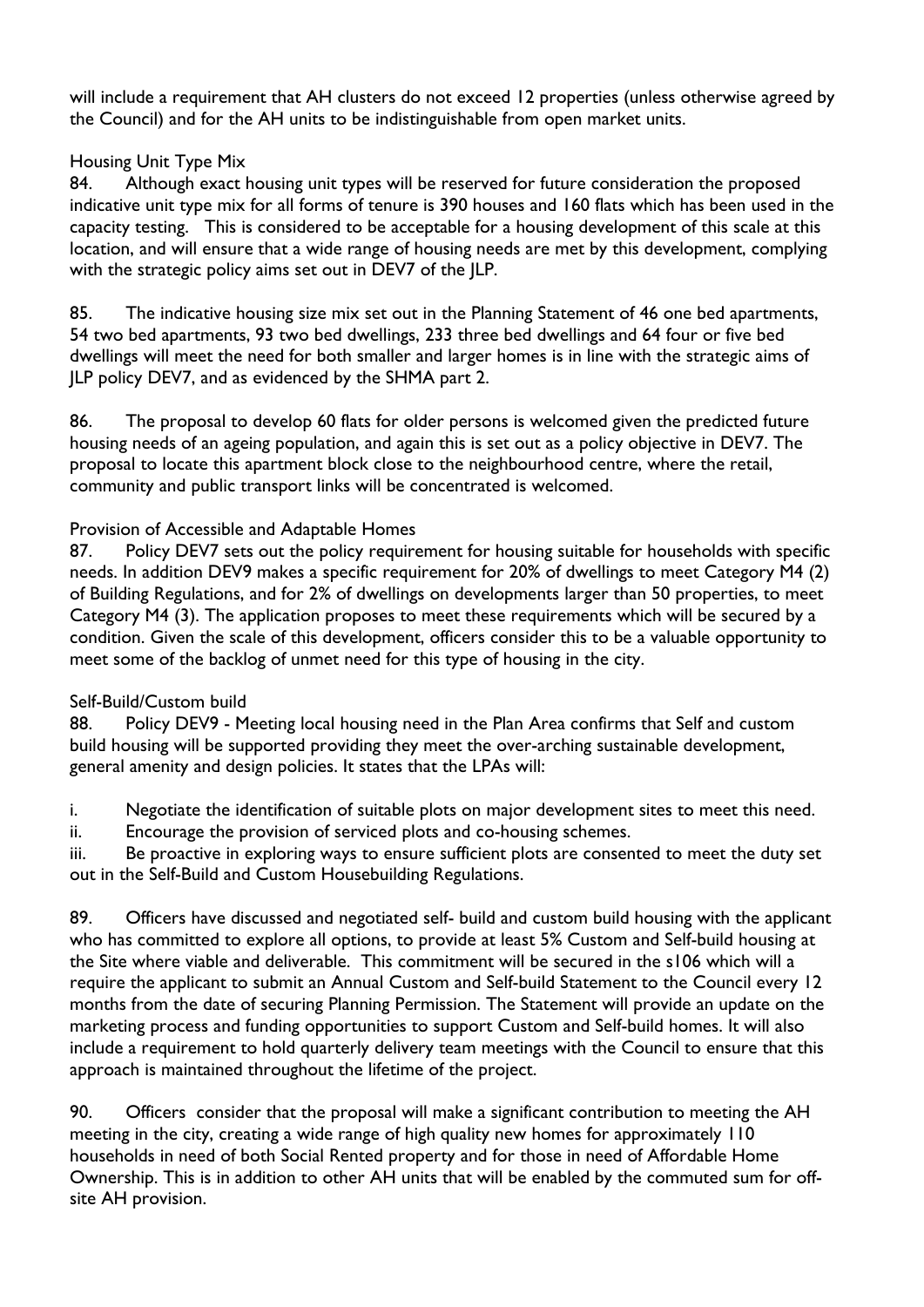91. Although the total percentage offer falls short of the policy level required by JLP policy, it is considered the offer is acceptable overall given the challenging nature of the site and the other commitments being offered by the applicant, as evidenced by the viability assessment.

92. In addition the application offers significant numbers of accessible homes to meet the backlog of need for households requiring adaptable and accessible properties, and this is also welcomed, given the relative scarcity of this form of housing across the city.

#### Retail and Town Centre Uses

93. Policy DEV16 'Providing retail and town centre uses in appropriate locations' states that proposals for main town centre uses in edge of centre locations and out of centre locations should be supported by a sequential test. It states that the test should demonstrate that there are no other sequentially preferable suitable and available sites within or on the edge of an appropriate centre within the hierarchy of centres. As such a sequential test has been submitted with the application.

94. The proposed retail and community uses are included within the development mix to help create a sustainable neighbourhood potentially meeting daily shopping requirements and providing a focal point for community life, as well as reducing reliance on public and private transport. Inclusion of retail provision in the development mix is therefore designed to meet a particular market and locational requirement at Coypool Park.

95. Policy SPT5 'Provision for retail development' states that proposals that meet compelling 'qualitative' needs for retail development will be considered favourably. This includes providing retail development 'in support of the principle of sustainable linked neighbourhoods, allowing for a small scale local convenience shop in locations where there is no other shop within a reasonable walking distance of a residential area'.

96. Although the sequential test has identified available units within nearby shopping centres officers consider that the limited retail space and community hub uses are needed to help create a sustainable neighbourhood particularly in contributing to reducing the amount of vehicle movements on the wider highway network and therefore the proposal is considered to comply with policies DEV 16 and SPT5.

97. The location of the retail unit(s) will be controlled through the reserved matters applications.

#### Pollution and contamination

#### Ground contamination

98. A Contaminated Land report and Remediation Strategy has been submitted with the application as an appendix to the Environmental Statement. The EA are in agreement with the report that the site contains localised organic and/or metals contamination that require remediation and further delineation. Some remediation in relation to Controlled Waters risks etc. has been carried out in accordance with permitted planning consent 19/01964/FUL for demolition and removal of roads, hardstanding and slabs etc. along with pipework (redundant landing lines) and contamination 'hotspots' The report also concludes that as part of the future site re-profiling works the residual risk of unforeseen NORM radiation occurring in excavated soils needs consideration as well as verification of soils for reuse. A condition has been added to secure appropriate investigation and remediation takes place.

#### Noise

99. A noise assessment has been submitted with the application which identifies external noise issues at proposed properties near Princess Yachts and the road traffic noise from the B3416 and A38. Mitigation measure are to be the noise barriers with proposed heights ensuring that sound level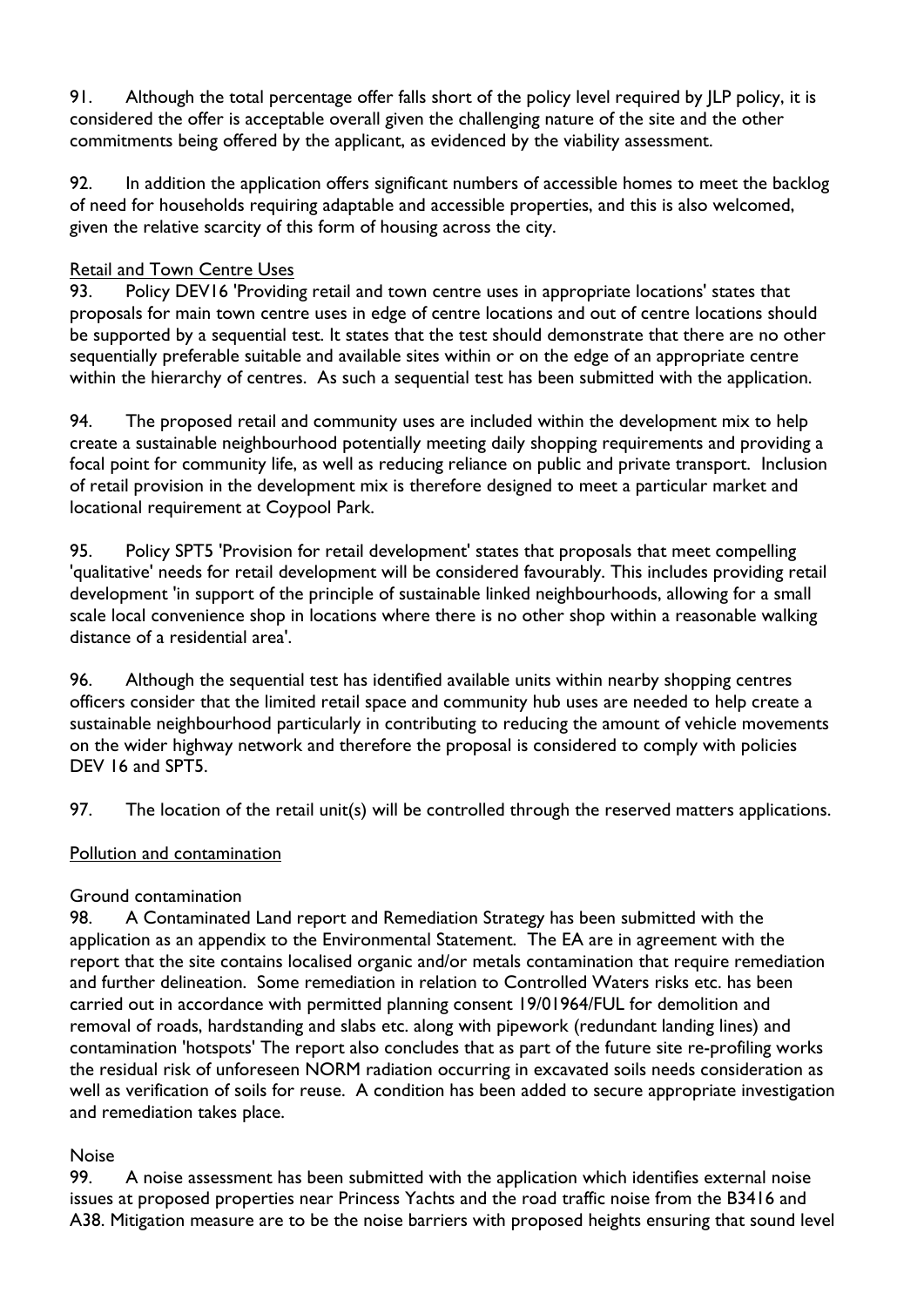of between 50-55db are no exceeded. The Public Protection Service are in agreement with this approach which will be secured by condition.

100. The construction phase of the development is initially unlikely to cause too much disturbance due to the size of the development space and the distances from any existing dwellings, however during the course of the development as residences become inhabited the potential for disturbance to existing residents will increase. As such a Construction and Environmental Management Plan has been conditioned which will deal with all elements of disturbance including noise, dust, mud on roads

#### Air Quality

101. An air quality assessment report has been submitted with the application which identifies construction dust as a potential issue. Construction dust is made up of particulates which can have an impact upon health, in addition to causing a nuisance to nearby residents. A dust management plan will be included within the Construction Environmental Management Plan (CEMP) secured by condition.

#### Drainage

102. The developable area is found entirely in Flood Zone 1. An area to the north is located in Flood Zone 2 and this is to remain as woodland. The EA defines Flood Zone 1 as being at a low risk of flooding from a 1% AEP (1 in 100 year return period) flood event.

103. Surface water flood risk mapping provided by the Environment Agency indicates isolated areas of surface water, but overall the current site is at a low risk of flooding from a 1% AEP (1 in 100 year return period) storm event. Mapping indicates that there is an ordinary watercourse in the north of the site extent which is culverted to the north west. This appears to connect to a leat (identified on mapping as a canal) towards the western boundary of the site, and is also identified as an ordinary watercourse. To the south of the site this watercourse is culverted beneath Coypool Road and the Coypool industrial development south of the proposed site, and outfalls to the Tory Brook. The outfall is understood to be below mean high water and can be tide locked.

104. The site is located in a Critical Drainage Area (green) identified by the Environment Agency as an area where the existing drainage system is close to or has reached capacity.

105. The site is located in an area identified as having the potential for contaminated land due to former china clay works.

106. The Environmental Statement includes a summary of flood risk with a Flood Risk Assessment as an Appendix.

107. The site is described as consisting of three existing catchments:

• Catchment 1 forms approximately 12.9ha of the north of the site and drains to an ordinary watercourse that discharges to the River Plym. The existing impermeable area is 0.84ha.

• Catchment 2 forms 7.5ha of the middle of the site that drains to a leat on the western boundary. The existing impermeable area is 1.78ha.

• Catchment 3 forms 7.7ha and drains to an infiltration basin located in the south of the site. This basin also has a pump that discharges to the leat. The existing impermeable area is 1.51ha.

108. The proposed development increases the impermeable area from an existing 4.13ha to approximately 9.5ha.

109. Infiltration tests have been completed within the site and the rates are described as being 'generally good close to the western boundary', while the north eastern part of the site returned poor infiltration rates.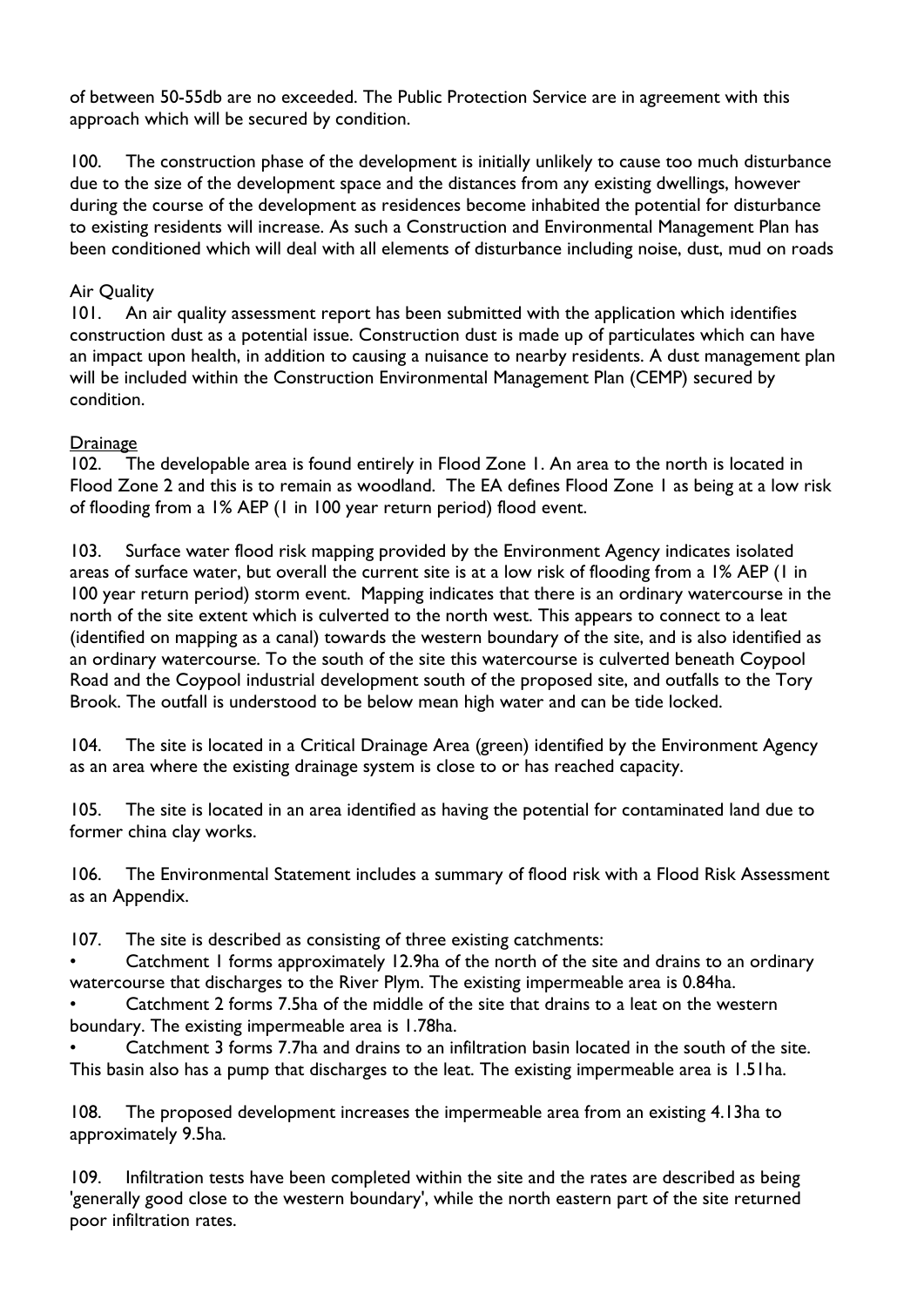110. As part of the proposed development drainage works, the intention is to open up the existing ordinary watercourse where feasible and locally divert it to suit the proposed levels and for benefits in terms of placemaking and habitat creation.

111. The proposed drainage strategy is to discharge all surface water to infiltration. The general concept is described as discharging surface water to individual plot soakaways. Roads and parking areas are to be drained to permeable paved areas and soakaways where feasible. Where this is not possible, surface water will be directed to attenuation / infiltration SUDs ponds and underground tanks.

112. The design standard of the proposed drainage strategy is for a 1 in 100 year return period (1% AEP) event with a 40% allowance for climate change. An allowance of 10% increase in impermeable area has been included for 'urban creep' over the lifetime of the development. Recommended maintenance schedules have been included in the FRA.

113. Detailed drainage design drawings and supporting calculations are required for all proposed drainage features showing that the proposed drainage strategy meets the LFRMS design standard of 1 in 100 year return period with a 40% allowance for climate change. A condition has been attached requiring the submission of a fully detailed drainage strategy prior to commencement of development and drainage details to be submitted with each reserved matters application.

#### Foul Drainage

114. Due to the topography of the site two new foul water pumping stations will be required to pump foul water from the Proposed Development into the existing offsite 225 foul sewer located along Woodford Avenue. This has been agreed in writing with South West Water.

115. Pumping Station 1 will be located in the south west corner of the Site and Pumping Station 2 will be located in the west of the Site.

116. Full details of the foul drainage and its infrastructure will be secured by condition. The exact location and appearance of the pumping stations will form part of reserved matters applications.

#### **Heritage**

117. The application is accompanied by a Heritage Impact Assessment that identifies and assesses the impact on 4 nearby by designated heritage assets:

- The Borringdon Arch
- Saltram House
- Borringdon Park Wood
- Lee Moor Tramway Bridge

118. It also identified non designated heritage assets within the site, the Cann Quarry Canal (disused 'leat') and 18th century stone hedgebanks within the woodland.

119. The assessment concludes that there will be no direct effect upon the Boringdon Arch or upon its immediate setting, as the historic designed views from the arch out to the wider landscape, down to Saltram and Plymouth will be preserved. Dwellings in the north east of the site may be visible but this could be mitigated through design and woodland planting. The proposal will allow public access to the woodland to view the Boringdon Arch and hedgebanks which will enhance the understanding of the historic landscape.

120. The Site is located 780 meters to the north of Saltram House Registered Park and Garden the proposed development will bring built form closer to the south side of the Site, however this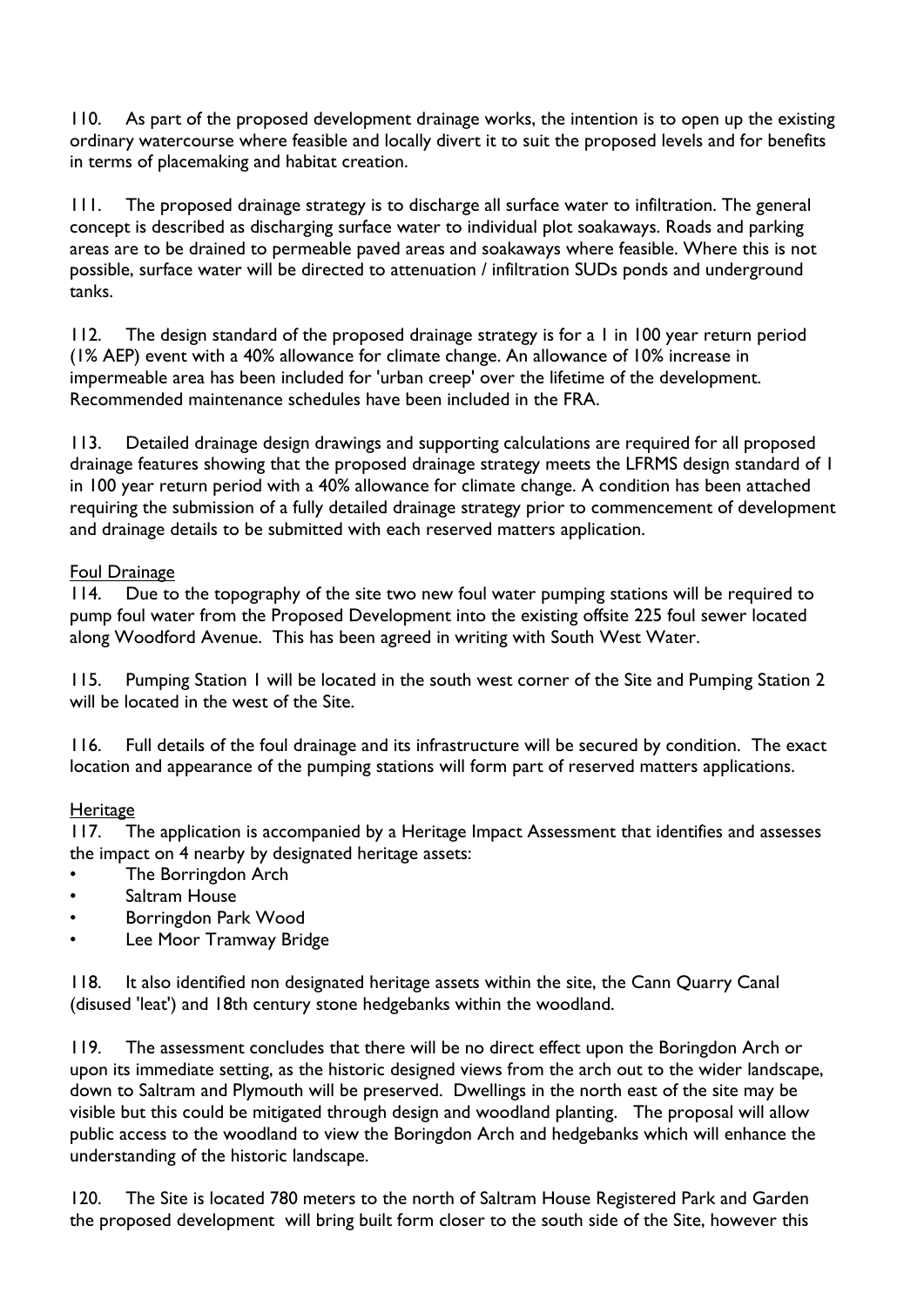change will be experienced largely in the context of existing built form at Woodford, as seen from the north and west side of the registered area.

121. The immediate setting and heritage significance of Boringdon Park Wood, will remain unaffected by the Proposed Development, and there are likely to be no direct impacts.

122. The retention and enhancement of woodland will help to ensure any visual harm on the wider setting of the Lee Moor Tramway Bridge is reduced. The existing modern industrial/retail units to the east have had an adverse impact upon the wider setting of the bridge, the buffer zone and woodland screening proposed will ensure that no significant further visual intrusion on the setting of the bridge will occur.

123. The 18 century hedgerows have low significant historic value but will be retained in the woodland where they will be able to be viewed by the public. The Cann Quarry Canal (the disused leat) will be retained within an area of enhanced open space and woodland. Therefore the layout of the Proposed Development will make a neutral contribution to the immediate setting of this nondesignated heritage asset.

124. The railway underpass to the west of the Site is proposed to be opened up to connect the footpath and cycle way on the Site with the Plym Valley trail, which will enhance access to, and therefore appreciation of, the post medieval and modern industrial history of the Site, as well as the Plym Valley Railway and Plymbridge Woods

125. The Councils Historic Environment Officer and Historic England have raised no objections to the proposal but have expressed some regret regarding damage to the non-designated leat during the previous demolition and remediation works. Historic England have suggested a financial contribution towards repairs and improvements to the tramway bridge however given that these are not required to mitigate the impact of the proposal officers do not consider these would be meet the required tests in the CIL regulations. Furthermore it is understood the bridge is in third party ownership.

126. The proposal is considered to enhance access to some historical assets and officers consider any adverse impacts will not be significant. The proposal therefore complies with policy DEV21 and of the JLP and PSM11 of the PSMNP

#### Other Issues

127. An Employment and Skills Plan has been conditioned to contribute to employment and skills development during the construction phase to meet the requirements of DEV19 of the JLP.

128. A condition requiring a Public Access Defibrillator to be installed on the community hub building or an alternative agreed location has been added in line with guidance within the SPD and to meet the requirements of DEV1 and SPT2.

129. A secure by design condition has been attached requiring the development to reach secure by design silver standard and for all private gates to have locks in accordance with policies Dev 10 and Dev 20.

130. With regard to the letters of representation the majority of comments have already been addressed in this report.

131. With regard to Site Notices and publicity the application has been advertised on 3 separate occasions in line with national regulations and council protocols. This has included site notices and press adverts. Letters are not sent to neighbouring properties.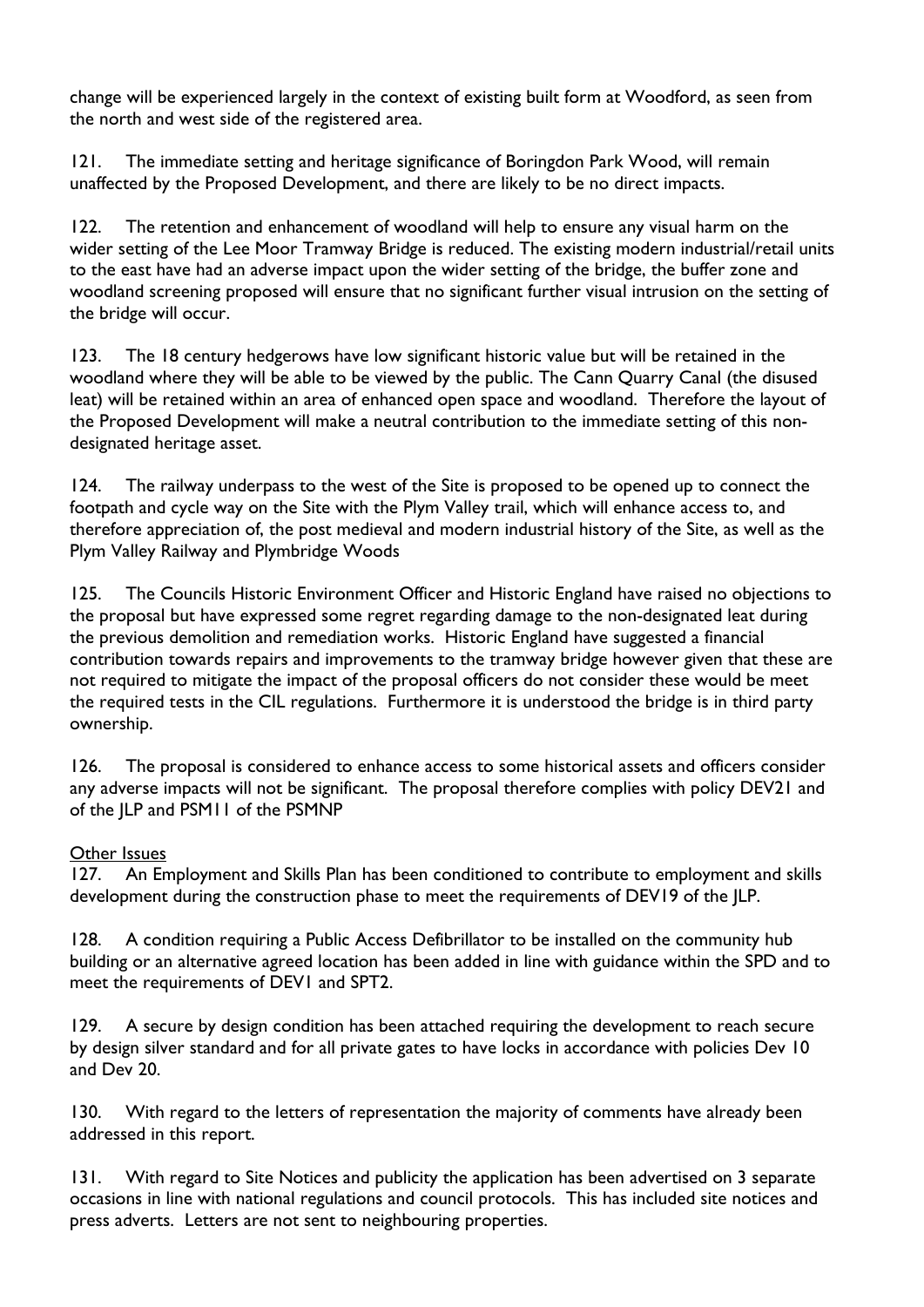132. With regard to construction traffic and workers movements this will be controlled through condition. All construction traffic and worker movements will be via Coypool Road.

#### **9. Human Rights**

Human Rights Act - The development has been assessed against the provisions of the Human Rights Act, and in particular Article 1 of the First Protocol and Article 8 of the Act itself. This Act gives further effect to the rights included in the European Convention on Human Rights. In arriving at this recommendation, due regard has been given to the applicant's reasonable development rights and expectations which have been balanced and weighed against the wider community interests, as expressed through third party interests / the Development Plan and Central Government Guidance.

## **10. Local Finance Considerations**

The Local Planning Authority has assessed that this development will attract an obligation to pay a financial levy under the Community Infrastructure Levy Regulations 2010 (as amended).

## **11. Planning Obligations**

The purpose of planning obligations is to mitigate or compensate for adverse impacts of a development, or to prescribe or secure something that is needed to make the development acceptable in planning terms. Planning obligations can only lawfully constitute a reason for granting planning permission where the three statutory tests of Regulation 122 of the CIL Regulations 2010 are met.

Planning obligations have been requested in respect of the following matters:

- Strategic Transport
- Playing Pitches
- Health
- **Education**
- Allotments
- **Outdoor Sports**
- Wet Sports
- **Dry Sports**

The submitted viability appraisal has been scrutinised by development viability officers, who agree that the S106 financial package of £4,750,000 is justified. As previously mentioned officers acknowledge that there are considerable abnormal costs associated with the development of this former industrial site, including the previous demolition of various large existing buildings, the remediation of the ground, and the steeply sloping topography of parts of the site which have a significant impact on the viability. Officers consider without intervention by a public body such as Homes England, it is quite likely that the site would not have been assembled or brought forward for development at all.

The available contribution has been prioritized as follows.

Infrastructure Contributions:

 $£1,790,813$  towards strategic transport improvements along the city's eastern corridor including, but not limited to, the A374 / A379, the B3416 Plymouth Road and Marsh Mills roundabout.

• £1,000,000 towards Secondary Education provision at Hele's School or other provision in the City that mitigates the impact of the development on secondary education.

• £187,068 towards the Plympton Wellbeing Hub, or to alternative local wellbeing projects that mitigate the impact of the development on health and wellbeing infrastructure.

• £637,595 towards the Boringdon Sports Hub or other sports provision in the area.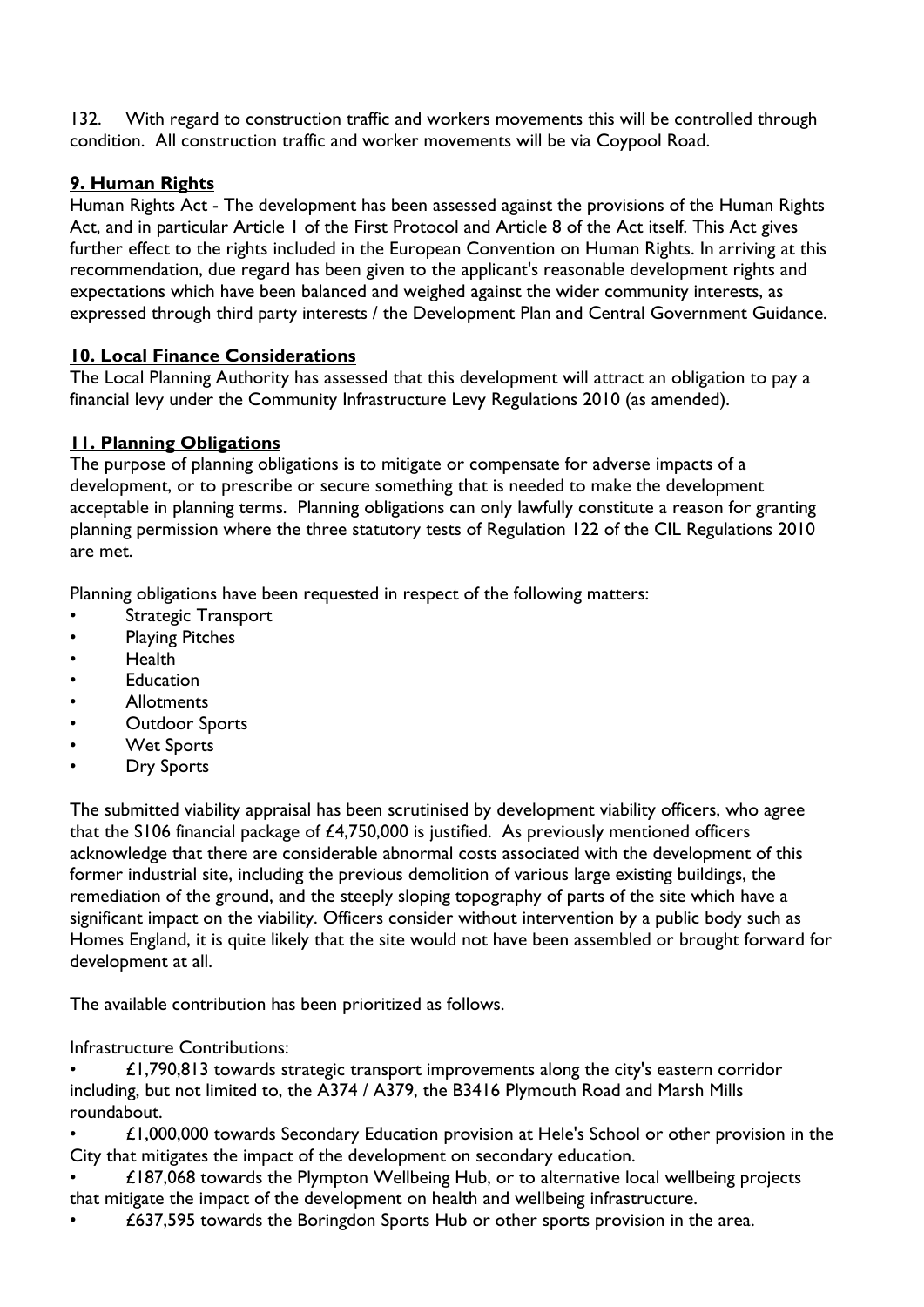- £361,524 towards offsite affordable housing.
- £13,000 S106 Management Fee.

In addition the s106 will secure:

• £650,000 to fund provision of the extension of the park and ride bus route into the development for 5 years. If after 5 years the route is still is not viable this will be funded for up to a further 3 years  $(E130,000$  for each year).

Travel plan measures up to the value of £110,000.

• Transfer of the openspace, playspaces and woodland to the council (unless an alternative management proposal is agreed) with a commuted sum of £1,441,281 to cover 20 years management and maintenance.

- 20% Affordable Housing and Affordable Housing Statement.
- Custom and Self build statement.

#### **12. Equalities and Diversities**

This planning application has had due regard to Section 149 of the Equality Act with regard to the Public Sector Equality Duty and has concluded that the application does not cause discrimination on the grounds of gender, race and disability.

#### **13. Conclusions and Reasons for Decision**

Officers consider the proposed development will deliver a high quality sustainable residential development on previously developed land. The development will deliver an important and recognisably difficult site allocated in the JLP and Plympton St Mary Neighbourhood Plan. Up to 550 homes are proposed which will make a significant contribution to addressing the housing need in the city. Furthermore 20% of these homes will be affordable housing with provisions in place to increase this in the city through an offsite contribution and a commitment to explore avenues of increasing the affordable housing provision on site in the future.

The development will provide community uses, playspaces and openspace to create a sustainable and desirable place to live. Public access and improvements to the woodland as well as its long term management will provide significant public benefit to existing residents in nearby estates as well as future occupiers.

Officers consider the Design Codes and Woodland Strategy alongside the other application documents will ensure a quality scheme which will successfully integrate the new built environment with the natural resources of the site.

The impact on the environment and wildlife has been comprehensively assessed in the Environmental Statement and appropriate mitigation and enhancement proposed to ensure any impacts are acceptable and net biodiversity gain is achieved.

A package of highways measures and offsite works as well as a significant financial contribution to the strategic highway network has been secured to ensure that the impact on highways is acceptable. Likewise the impact on infrastructure such as schools and health facilities will be mitigated through significant contributions which also includes a contribution to the delivery of an allocated sports hub to serve the area.

Officers consider the overriding social, economic and environmental impacts of the scheme are positive. Officers have taken account of the NPPF and S38(6) of the Planning and Compulsory Purchase Act 2004 and concluded that the proposal accords with policy and national guidance and is therefore recommended for conditional approval subject to a s106 agreement.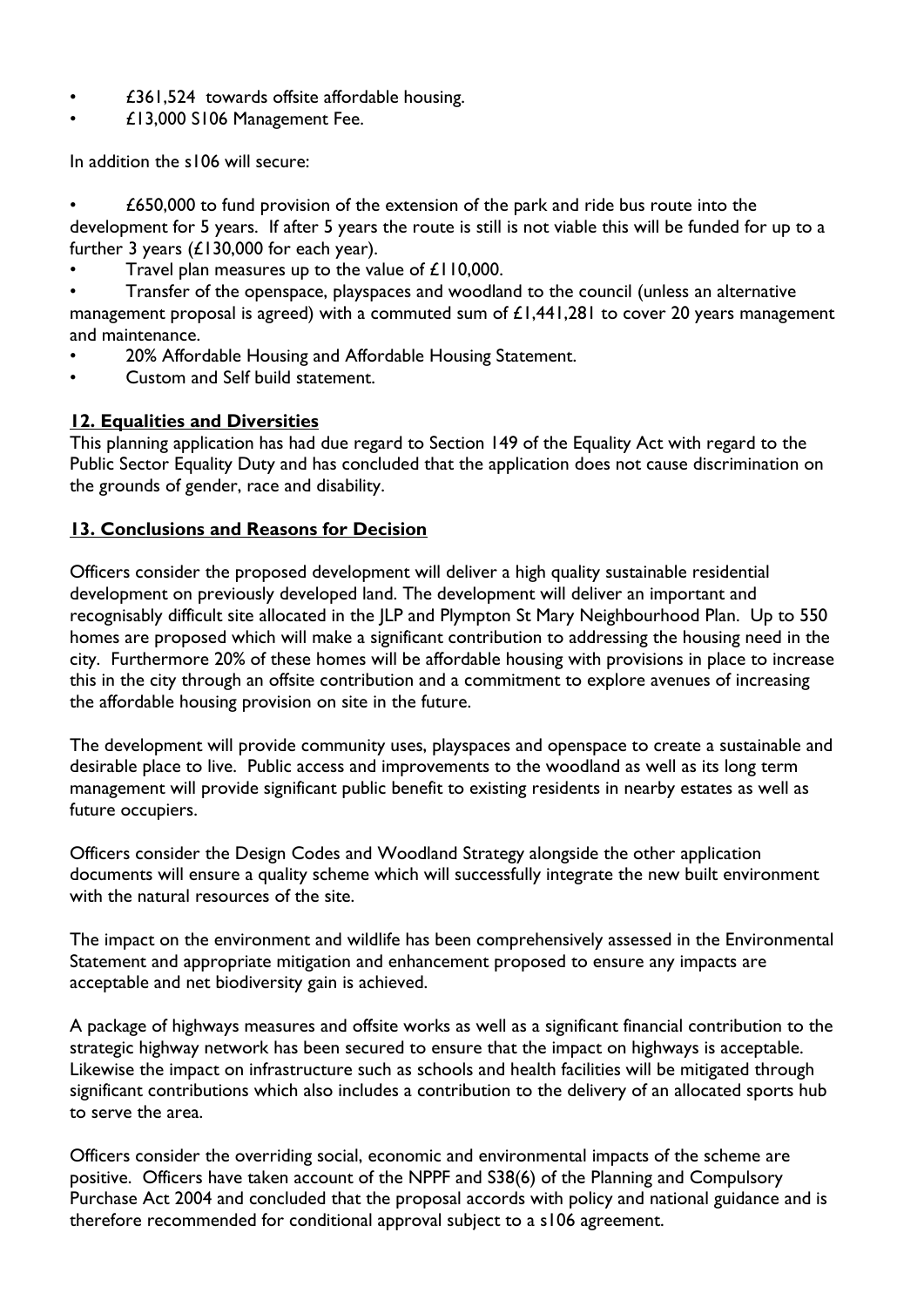#### **14. Recommendation**

In respect of the application dated 09.08.2019 it is recommended to Grant conditionally subject to S106.

#### **15. Conditions / Reasons**

The development hereby permitted shall be carried out in accordance with the following approved plans:

#### 1 **CONDITION: APPROVED PLANS**

Buildings and structures to be demolished 12991-GIS003-D received 07/08/19 Density Paramater Plan 6052\_P\_005 Rev B received 27/04/21 Illustrative Masterplan 6052\_P\_007 Rev A received 27/04/21 Red Line Boundary Plan 6052 P001 Rev B received 27/04/21 Access and Movement Parameter Plan 6052 P 002 Rev B received 27/04/21 Building Heights Parameter Plan 6052 P 006 Rev C received 27/04/21 Site Location Plan 6052\_P\_100 Rev B received 27/04/21 Land Use Parameter Plan 6052 P 003 Rev B received 27/04/21 Green Infrastructure Parameter Plan 6052 P 004 Rev C received 27/04/21 Pedestrian and Cycle Link to Coypool Road Illustrative Plan 6052\_SK040 - received 27/04/21 SECONDARY ACCESS LAYOUT OPTION 2 12991-CRH-ZZ-XX-SK-C-4005 ) P2 Delivery Strategy Phase 1 and 2 (2 Sheets) received 23/06/20 Proposed Slip Road Amendments 12991-CRH-XX-XX-DR-D-6075 P6 ECJIW WORKS - COYPOOL ROAD / PLYMOUTH ROAD 70031204\_CP\_0101 Rev C PRIMARY ACCESS GENERAL ARRANGEMENT 12991-CRH-XX-XX-DR-D-4030 P5

Reason:

For the avoidance of doubt and in the interests of good planning, in accordance with the Plymouth & South West Devon Joint Local Plan 2014–2034 (2019).

#### 2 **CONDITION: APPROVAL OF RESERVED MATTERS**

Approval of the details of means of appearance, layout, scale and landscaping (hereinafter called "the reserved matters") shall be obtained from the Local Planning Authority in writing before any development is commenced.

Reason:

Application was made in outline only under Section 92 of the Town and Country Planning Act and approval of the details specified is still required.

#### 3 **CONDITION: RESERVED MATTERS SUBMISSIONS 1**

The submission of all Reserved Matters and the implementation of the development hereby permitted shall be carried out in accordance with the mix and disposition of land uses, outlined within the approved Masterplan, and in broad conformity with the layouts identified and details on the illustrative Masterplan, Regulating Plan, and approved Parameter Plans and or any subsequent amendment to these plans which may be subsequently approved in writing by the Local Planning Authority.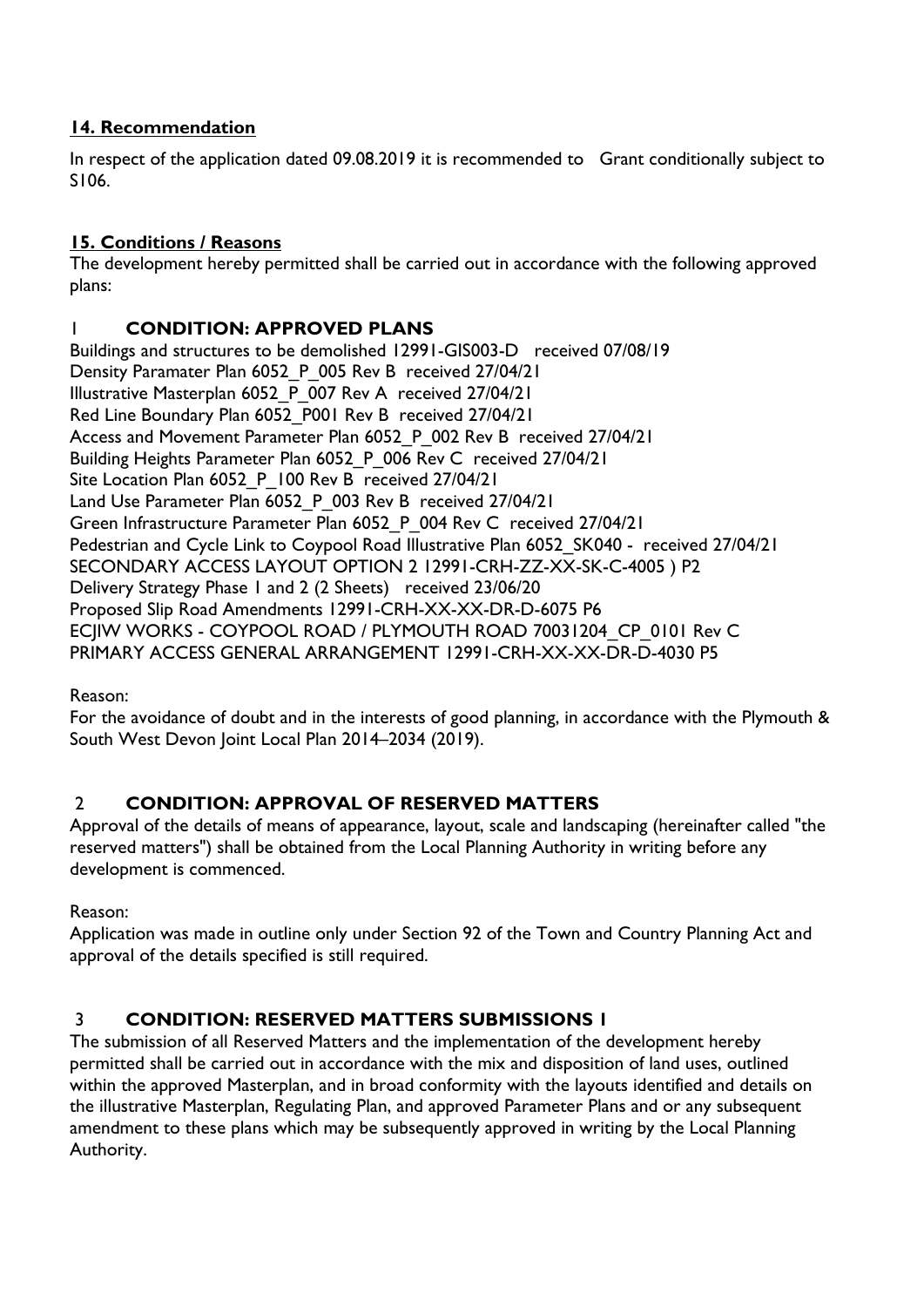Reason:

To set a framework for the submission of full and adequate reserved matter details and for the assessment of the proposed development in accordance with the adopted Plymouth and South West Devon Joint Local Plan 2019.

# 4 **CONDITION: RESERVED MATTERS SUBMISSIONS 2**

Detailed plans and particulars of the Reserved Matters above shall be in compliance with the approved Design Code November 2020 and Woodland Strategy January 2020 (where applicable) and each application shall demonstrate in a written statement how the principles and requirements of the Design code and Woodland Strategy (where applicable) have been adhered to.

Reason:

To ensure the development achieves the aspirations of quality design set out in the Design Code in accordance with the adopted Plymouth and South West Devon Joint Local Plan 2019.

## 5 **CONDITION: TIME LIMIT FOR SUBMISSION**

The first and second applications for the approval of Reserved Matters shall be submitted to the Local Planning Authority (LPA) within three years from the date of this permission. The applications for the approval of Reserved Matters which relate to the remaining development shall be submitted to the LPA within 6 years from the date of this permission. The first reserved matters application submitted shall be for the woodland area.

Reason:

To comply with Section 92 of the Town and Country Planning Act 1990.

## 6 **CONDITION: TIME LIMIT FOR COMMENCEMENT**

The development hereby permitted shall be begun before the expiration of two years from the date of approval of relevant reserved matters to be approved.

Reason:

To comply with Section 92 of the Town and Country Planning Act 1990 and Section 51 of the Planning and Compulsory Purchase Act 2004.

## 7 **CONDITION: RESERVED MATTERS FRAMEWORK PLAN**

No Reserved Matters applications shall be submitted until a Reserved Matters Area Framework Plan has been submitted to and approved in writing by the LPA. The plan shall divide the development into different reserved matters areas. Reserved Matters areas shall include all public open space and playspace and the interface between the built development and the woodland. The woodland shall form a separate and individual reserved matters area.

Reserved Matters Application shall be submitted in accordance with the approved Reserved Matters Area Framework Plan.

Reason:

To set a framework for the submission of full and adequate reserved matter details and for the assessment of the proposed development for particular areas, in accordance with the Plymouth and South West Devon Joint Local Plan.

## 8 **CONDITION: WOODLAND RESERVED MATTERS APPLICATION**

The woodland reserved matters application and any other reserved matters applications that include woodland shall be in compliance the following documents: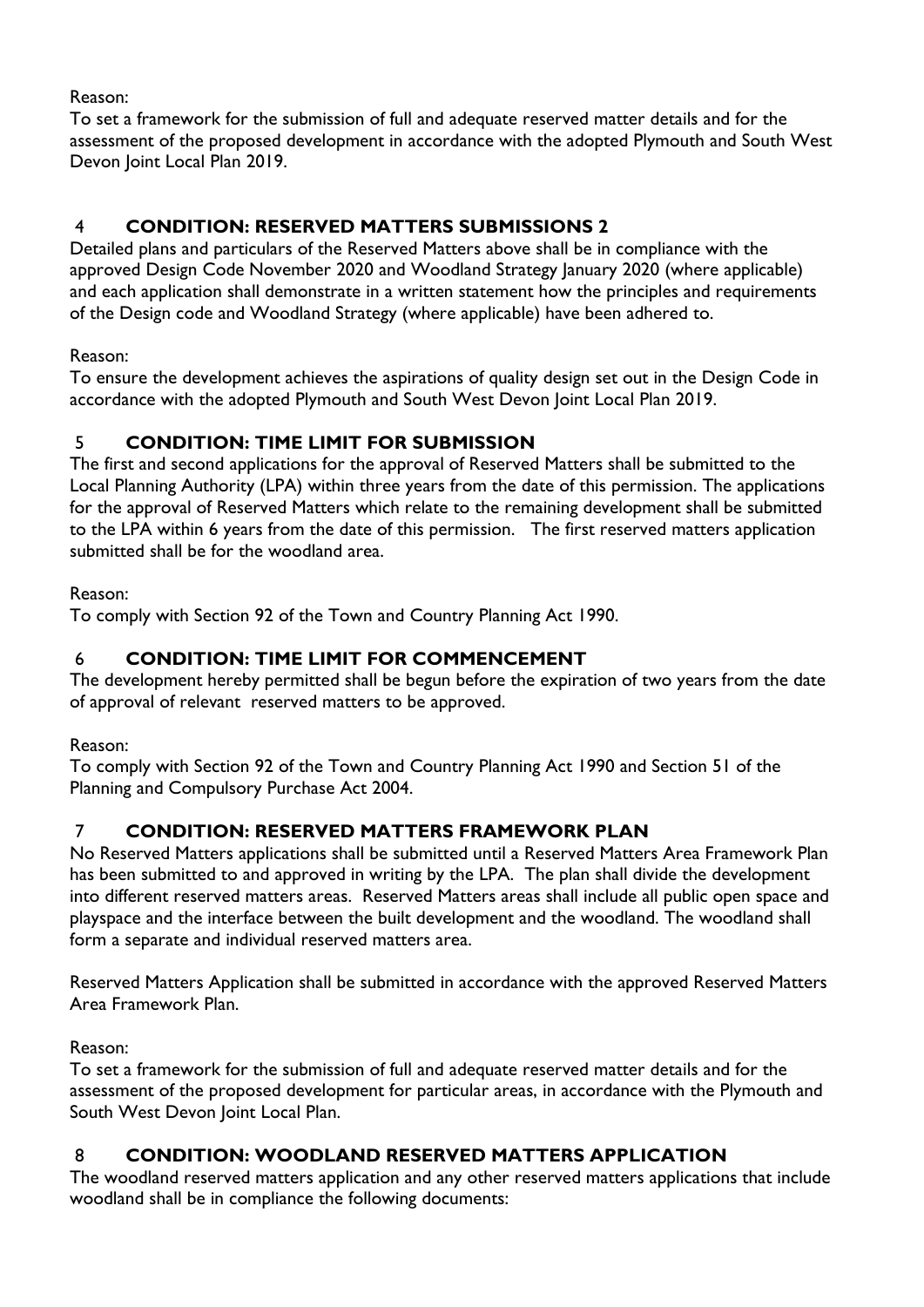Woodland Strategy January 2020 Green Infrastructure (GI) Parameter Plan (Figure 4.3 Ref 6052\_P\_004) Access and Movement Parameter Plan (Figure 4.1 Ref 6052 P 002) Proposed Habitats Plan (Figure 7.2 Ref G5810.70.069E) Wildlife Mitigation Strategy Overview (Figure 7.4 Ref G5810.70.071C Outline Landscape and Ecological Management Plan (ES Appendix 4.4).

Reason:

To ensure the woodland improvements achieve the aspirations set out in the Woodland Strategy in accordance with the adopted Plymouth and South West Devon Joint Local Plan 2019.

## 9 **CONDITION: CONSTRUCTION ENVIRONMENTAL MANAGEMENT PLAN (CEMP)**

## PRE COMMENCEMENT

Prior to commencement of any development a detailed CEMP shall be submitted to and approved in writing by the Local Planning Authority

The CEMP shall be in accordance with the principles and objectives of the Outline Construction Environmental Management Plan dated April 2021 (ES Appendix 4.3). The CEMP shall include details of all permits, contingency plans and mitigation measures that shall be put in place to control the risk of pollution to air, soil and controlled waters, protect biodiversity and avoid, minimise and manage the productions of wastes with particular attention being paid to the constraints and risks of the site. The CEMP will also include a dust management plan and a site waste management plan. The development shall be carried out in accordance with the approved CEMP.

Reason:

To protect the residential and general amenity of the area from any harmfully polluting effects during construction works and avoid conflict with Policies DEV1, DEV2, DEV26 and DEV35 of the Plymouth and South West Devon Joint Local Plan.

#### 10 **CONDITION: CONTAMINATED LAND**

#### PRE-COMMENCEMENT

Unless otherwise agreed by the Local Planning Authority, development other than that required to be carried out as part of an approved scheme of remediation shall not take place in that phase until sections 1 to 2 of this condition have been complied with for that phase. If unexpected contamination is found after development has begun, development must be halted on that part of the site affected by the unexpected contamination to the extent specified by the Local Planning Authority in writing until section 3 of this condition has been complied with in relation to that contamination.

Section 1. Submission of Remediation Strategy

A remediation strategy to deal with the risks associated with contamination of the site in respect of the development hereby

permitted, has been submitted to, and approved in writing by, the local planning authority

This strategy will include the following components:

1. A preliminary risk assessment which has identified:

- all previous uses

- potential contaminants associated with those uses
- a conceptual model of the site indicating sources, pathways and receptors

- potentially unacceptable risks arising from contamination at the site

2. A site investigation scheme, based on (1) to provide information for a detailed assessment of the risk to all receptors that may be affected, including those offsite.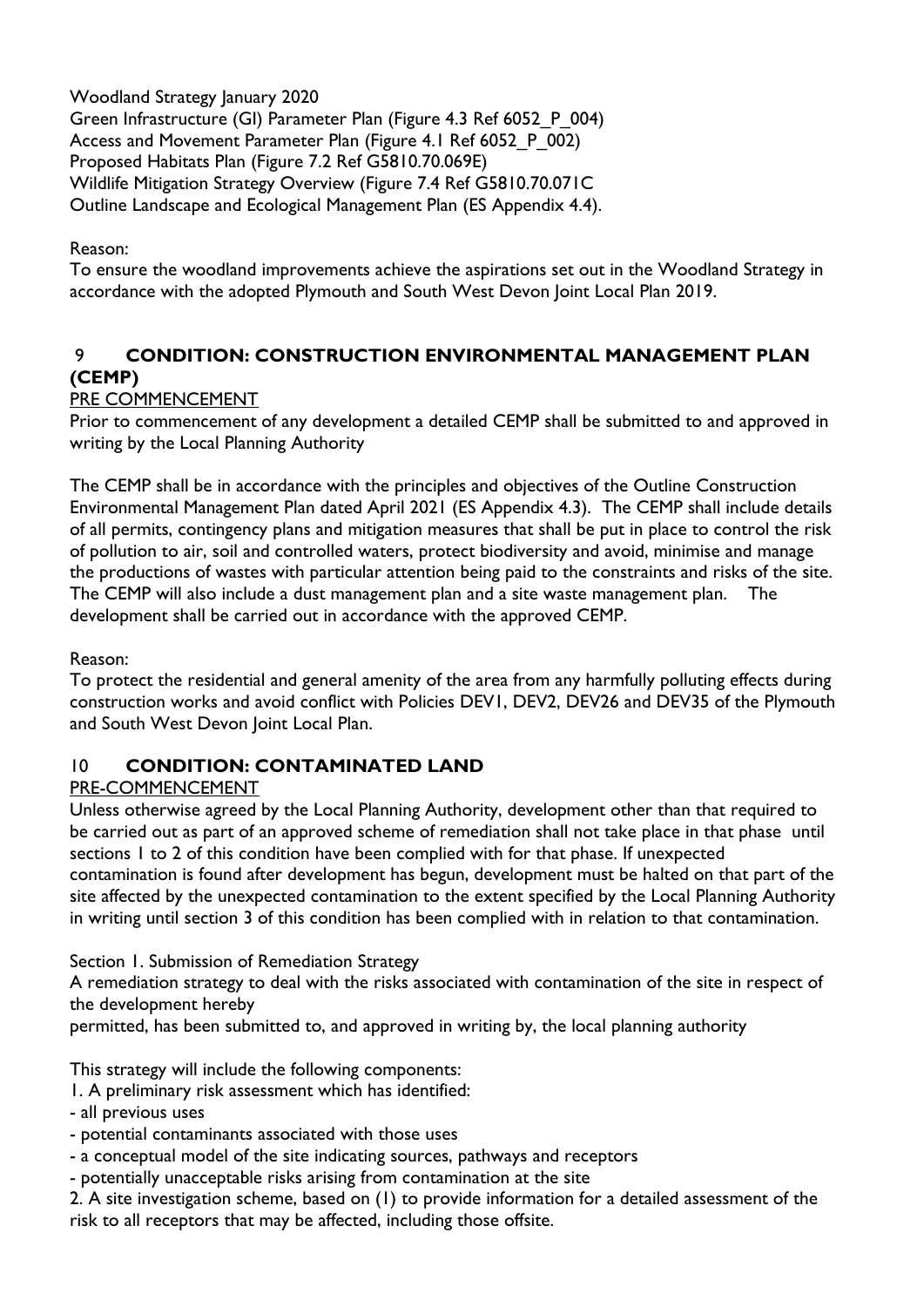3. The results of the site investigation and the detailed risk assessment referred to in (2) and, based on these, an options appraisal and remediation strategy giving full details of the remediation measures required and how they are to be undertaken.

4. A verification plan providing details of the data that will be collected in order to demonstrate that the works set out in the remediation strategy in (3) are complete and identifying any requirements for longer-term monitoring of pollutant

linkages, maintenance and arrangements for contingency action.

Any changes to these components require the written consent of the local planning authority. The scheme shall be implemented as approved

Section 2. Implementation of Approved Remediation Scheme

The approved remediation scheme shall be carried out in accordance with its terms. The Local Planning Authority must be given two weeks written notification of commencement of the remediation scheme works.

Following completion of measures identified in the approved remediation scheme, a verification report (referred to in the replaced PPS 23 as a validation report) that demonstrates the effectiveness of the remediation carried out must be produced, and is subject to the approval in writing of the Local Planning Authority.

Section 3. Reporting of Unexpected Contamination

In the event that contamination is found at any time when carrying out the approved development that was not previously identified it shall be reported in writing immediately to the Local Planning Authority. An investigation and risk assessment must be undertaken in accordance with the requirements of section 1 of this condition, and where remediation is necessary a remediation scheme must be prepared in accordance with the requirements of section 2, which is subject to the approval in writing of the Local Planning Authority.

Following completion of measures identified in the approved remediation scheme a verification report must be prepared, which is subject to the approval in writing of the Local Planning Authority in accordance with section 3.

#### Reason:

To ensure that risks from land contamination to the future users of the land and neighbouring land are minimised, together with those to controlled waters, property and ecological systems, and to ensure that the development can be carried out safely without unacceptable risks to workers, neighbours and other offsite receptors, in accordance with policy DEV2 of the Plymouth and South West Devon Joint Local Plan.

Pre commencement justification: To ensure that contamination is dealt with at the appropriate time.

## 11 **CONDITION: CONSTRUCTION TRAFFIC MANAGEMENT PLAN**

#### PRE-COMMENCEMENT

No development shall commence until there has been submitted to and approved in writing by the Local Planning Authority a Construction Traffic Management Plan (TMP). The said TMP shall include, but not be limited to, details of all likely vehicle movements including number, type and size of vehicle; site operation hours and local highway embargo (peak traffic hour times); routes being used by site traffic; site access (vehicle and pedestrian / cycle) and security; wheel wash facilities; cycle storage and welfare facilities; and details of contractor's car parking arrangements. The approved works shall be carried out in strict accordance with the approved TMP.

#### Reason:

To ensure that the traffic impacts associated with the demolition phase of the proposed development does not lead to adverse impacts upon the operation of either the Local or Strategic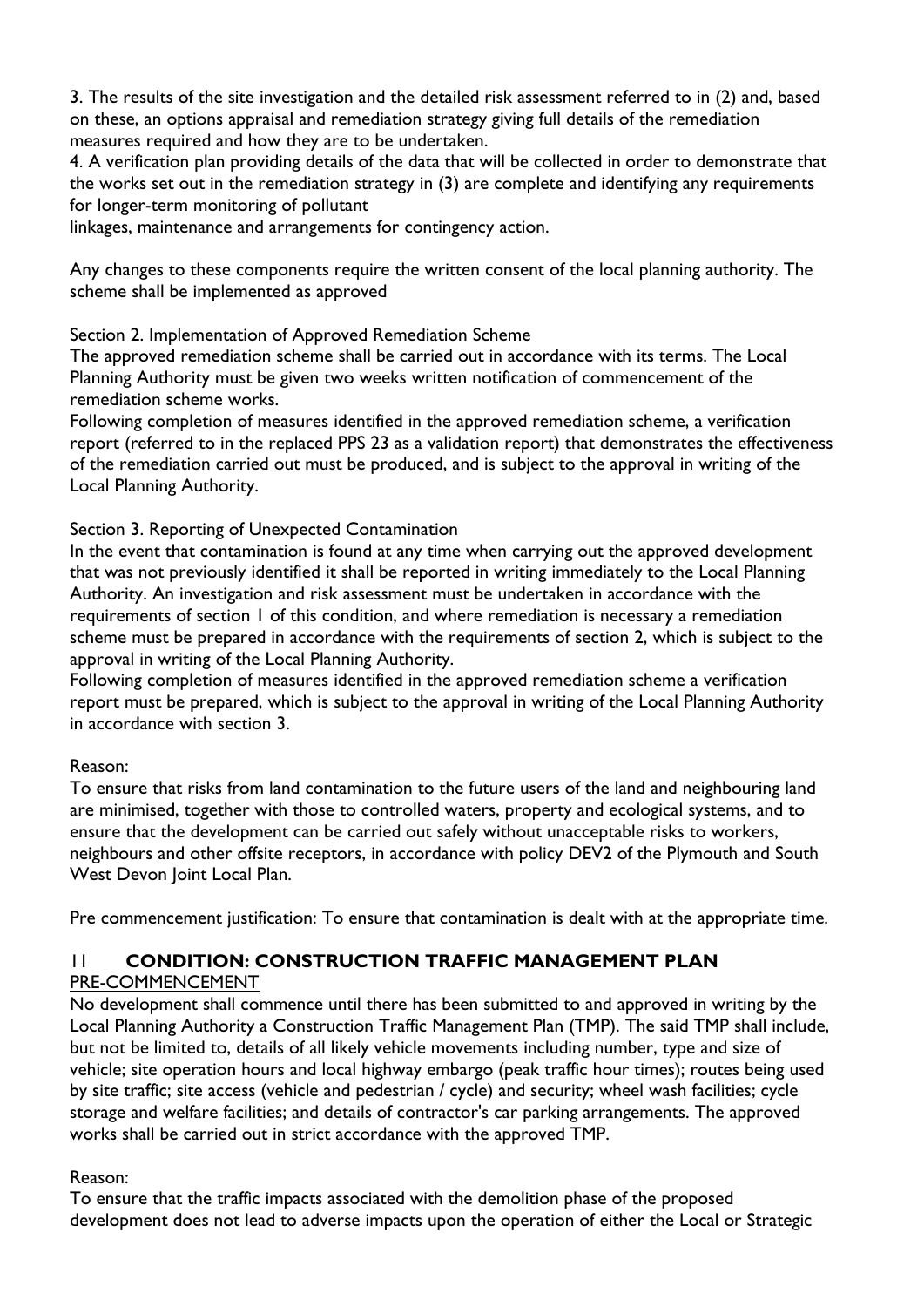Road Networks in accordance with Policy DEV29 of the emerging Plymouth and South West Devon JLP March 2017.

Pre-commencement justification: To ensure the impacts of demolition and construction on the highway are acceptable from the beginning of works.

## 12 **ACCESS (CONTRACTORS)**

#### PRE COMMENCEMENT

Before any other works are commenced, an adequate road access for contractors with a proper standard of visibility shall be formed to the satisfaction of the Local Planning Authority and connected to the adjacent highway in a position and a manner to be agreed with the Local Planning Authority.

Reason:

To ensure an adequate road access at an early stage in the development in the interests of public safety, convenience and amenity in accordance with Policy DEV29 of the Plymouth and South West Devon Joint Local Plan, Adopted March 2019.

Pre commencement justification: To ensure that the construction access is acceptable before development begins.

## 13 **CONDITION REPTILE TRANSLOCATION**

#### PRE-COMMENCEMENT

Prior to commencement of the development a detailed method statement for reptile translocation, as proposed in the Outline Landscape and Ecology Management Plan (ES appendix 4.4) shall be agreed in writing with the Local Planning Authority. The method statement shall:

a) identify on appropriate scale plans the areas that will be subject to translocation to remove reptiles in advance of phased development;

b) set out the methods to be employed to find, capture and translocate reptiles;

c) the timetable for translocation, including optimal times of year and seasonal constraints;

d) identify the receptor site(s) selected for translocation of reptiles with established habitat sufficient to support the reptile population to be moved;

e) identify qualifications and experience necessary for those responsible for implementing the works.

Where reptile survey data is older than 2 years old on land to be developed, repeat surveys shall be undertaken to establish current population levels and distribution prior to translocation. Reptile translocation shall be carried out in accordance with the approved method statement and timetable.

Reason:

In the interests of the retention, protection and enhancement of legally protected wildlife and features of biological interest, in accordance with Joint Local Plan Policies SPT12 & DEV26 and Government advice contained in the NPPF paragraphs 170, 174 & 175.

Pre commencement justification: To ensure that the reptile translocation takes place at the appropriate time.

## 14 **HIGHWAY DILAPIDATION SURVEY**

#### PRE COMMENCEMENT

No works shall commence on-site until the applicant has undertaken a highway dilapidation survey in consultation with the Local Highway Authority. The survey shall assess the existing condition of all highway infrastructure adjoining the site which will be impacted upon through the construction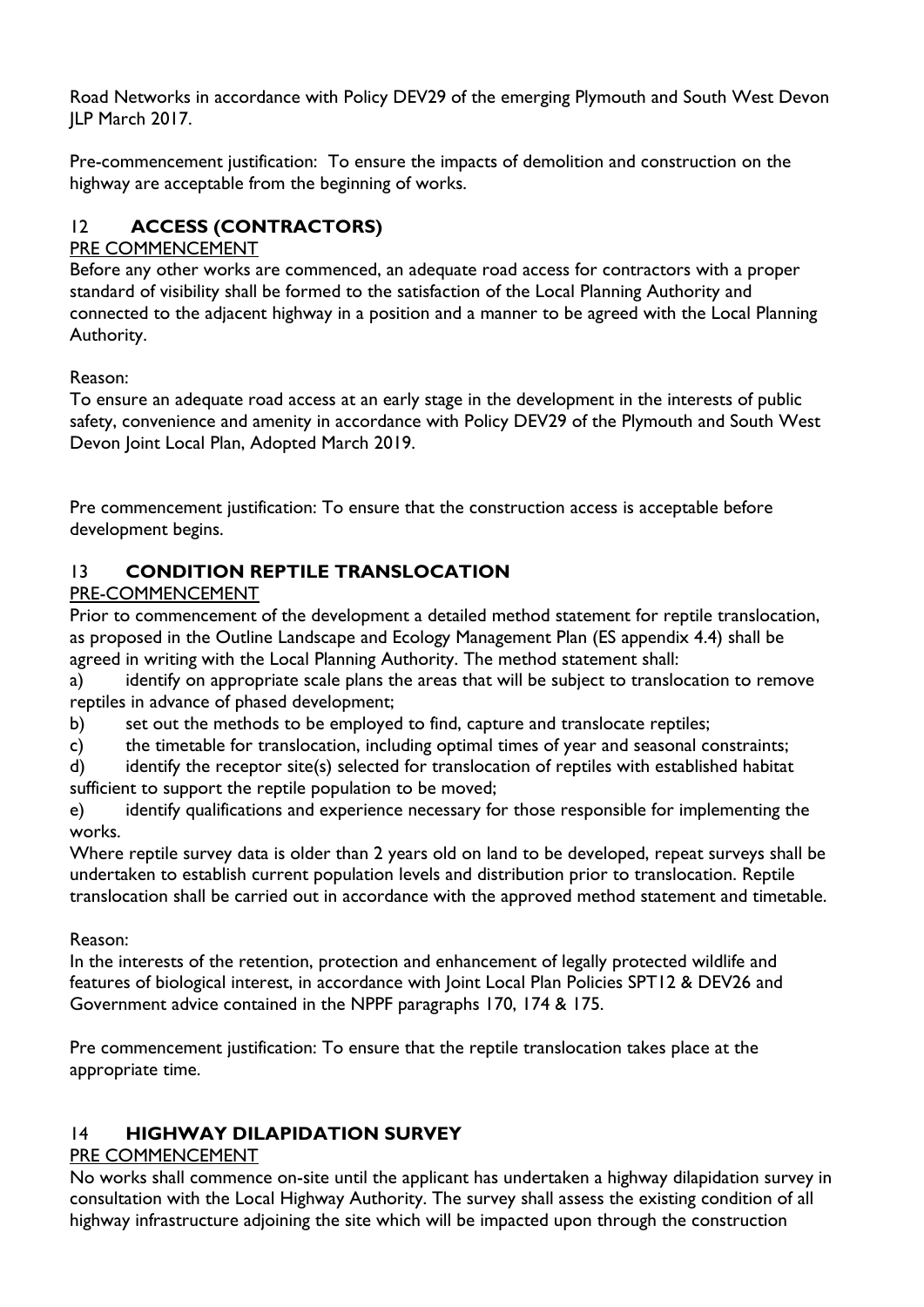activities associated with the development hereby approved. This shall also include routes to and from the site being used by construction traffic.

#### REASON

To ensure that any damage to the existing highway infrastructure arising from the construction of the proposed development is properly recorded and addressed by the developer on completion of the works in the interests of the safety of all users of the highway in accordance with Policy DEV29 of the Plymouth and South West Devon JLP March 2019.

Pre commencement justification: To ensure that the survey takes place before construction vehicles start entering the site.

#### 15 **CONDITION: DETAILS OF EARTHWORKS AND EARTHWORK STRATEGY** PRE-COMMENCEMENT

No development shall take place until details of earthworks and an earthworks strategy have been submitted to and approved in writing by the Local Planning Authority. These details shall include the proposed grading and modelling of the land areas including the levels and contours to be formed, showing the relationship of the proposed modelling to existing levels and contours, vegetation and surrounding landform.

The Earthworks Strategy shall include:

How the cut-and-fill operations will contribute towards the aim of achieving as close as reasonably practicable to a balance within the site, so as to minimize the net import or export of soil.

- How the works will be phased

Shall incorporate opportunities for advance planting to further reduce visual impacts during construction

- Provide detailed information on how contamination will be dealt with
- Details of the top soil stripping, storage, and where relevant reinstatement
- Details of Storage and Management of spoil

Details of how the Earth Works conform with the Outline Construction Environmental Management Plan.

#### Reason:

To ensure that the works are carried out in accordance with the parameters set out in the ES and the works are carried out in accordance with JLP policies DEV20 and DEV23.

#### 16 **CONDITION: LANDSCPE AND ECOLOGICAL MANAGEMENT PLAN** PRE COMMENCEMENT

Prior to commencement, of development (except Site Preparation Works) an updated outline LEMP shall be submitted to and approved in writing by the LPA. The updated LEMP shall remain the same as the Outline Landscape and Ecological Management Plan dated April 2021 (ES Appendix 4.4) but include:

a) a section on Hard Landscaping;

b) evidence that the development overall will achieve at least a 10% net gain in biodiversity, and;

c) a programme for delivery of each element of the greenspace and ecological mitigation and enhancement.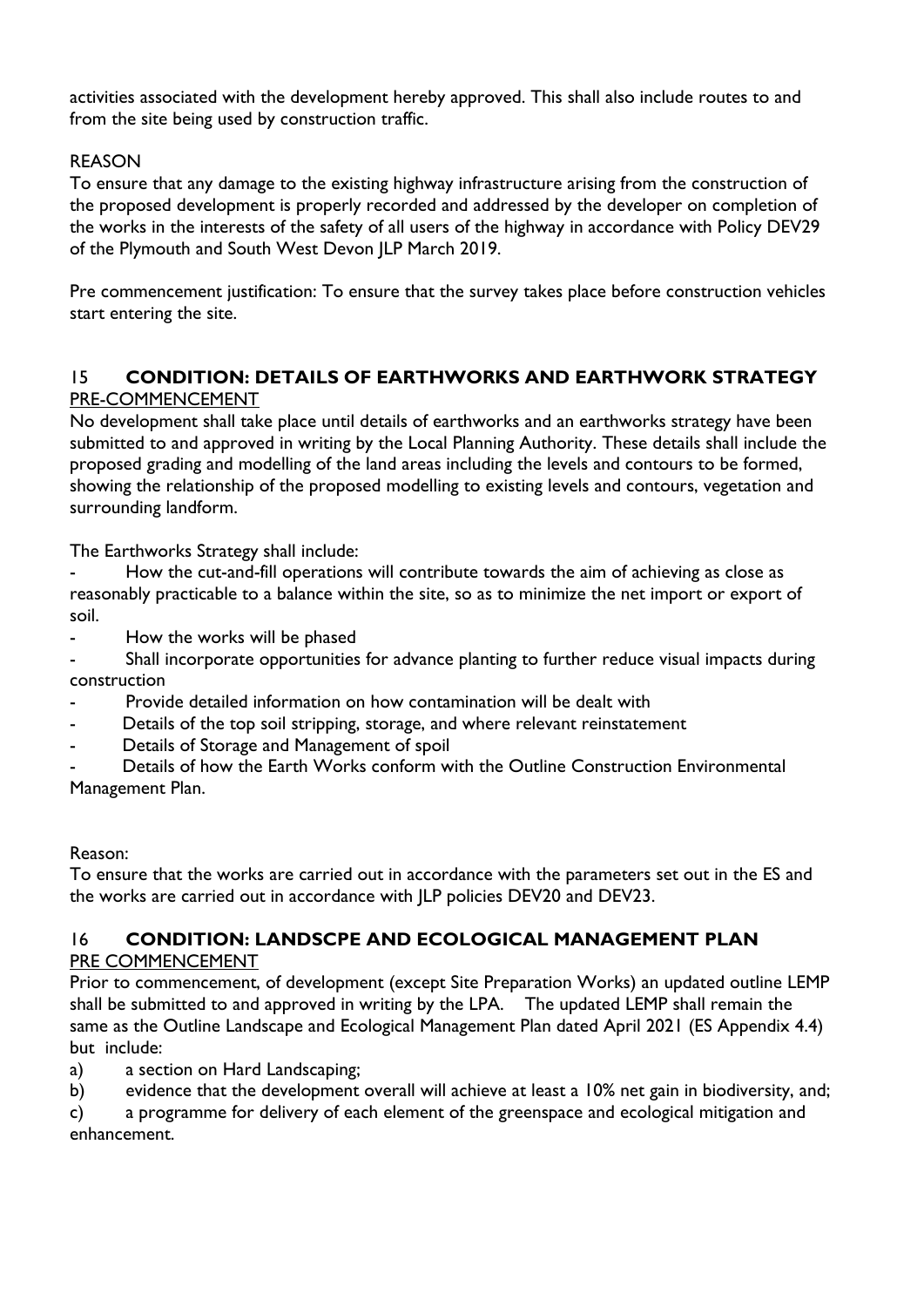#### Reason

In the interests of the retention, protection and enhancement of wildlife and features of biological interest, in accordance with Joint Local Plan Policies SPT11 & DEV26 and Government advice contained in the NPPF paragraphs 170, 175 and 176.

Pre commencement justification: To ensure that the landscape and ecological management is acceptable and in place before development begins.

# 17 **CONDITION: WOODLAND, PUBLIC ACCESS , MANAGEMENT AND DELIVERY PLAN**

#### PRE COMMENCEMENT

No development other than Site Preparations works shall take place until a programme for delivery for the all woodland works including a timeframe for making the woodland accessible to the public have has submitted to and approved in writing by the LPA.

Prior to commencement of development (or any other woodland works) within the Woodland Reserved Matters area, a woodland management plan including details of public access shall be submitted to and approved in writing by the Local Planning Authority. The woodland management plan shall include details of the impact of deer and how this will be mitigated.

The development shall accord with the approved details and the woodland shall remain accessible to the general public in accordance with the approved details thereafter.

Reason: To ensure that satisfactory landscaping and biodiversity works are carried out and the public benefits from the woodland are achieved in accordance with DEV20, DEV23, DEV27, and policy DEV28 of the Plymouth and South West Devon Joint Local Plan and paragraphs 127, 170 and 175 of the National Planning Policy Framework 2019.

Pre commencement justification: To ensure that the programme for woodland delivery is in place at an early stage.

#### 18 **CONDITION: EMPLOYMENT AND SKILLS PLAN**

#### PRE-COMMENCMENT

No development, except Site Preparation Works, shall take place until an ESP has been submitted to and approved in writing by the Local Planning Authority. The ESP should demonstrate how local people will benefit from the development in terms of job opportunities, apprenticeship placements, work experience and other employment and skills priorities. The ESP should cover the construction of the development. The development shall thereafter be carried out in accordance with the approved ESP unless a variation in the plan is agreed in writing in advance by the Local Planning Authority.

Reason:

To ensure employment and skills development in accordance with DEV19 of the Plymouth and South West Devon Joint Local Plan 2019 and the NPPF 2019

Pre commencement justification: To ensure the skills development and job opportunities are available throughout the construction of the development.

## 19 **ACCESS/HIGHWAY IMPROVEMENTS (GRAMPIAN) - COYPOOL ROAD / PLYMOUTH ROAD**

#### PRE COMMENCMENT

No development, except Site Preparation Works, shall commence until details have been submitted to and approved by the LPA in regard to the proposed amendments to the junction of Coypool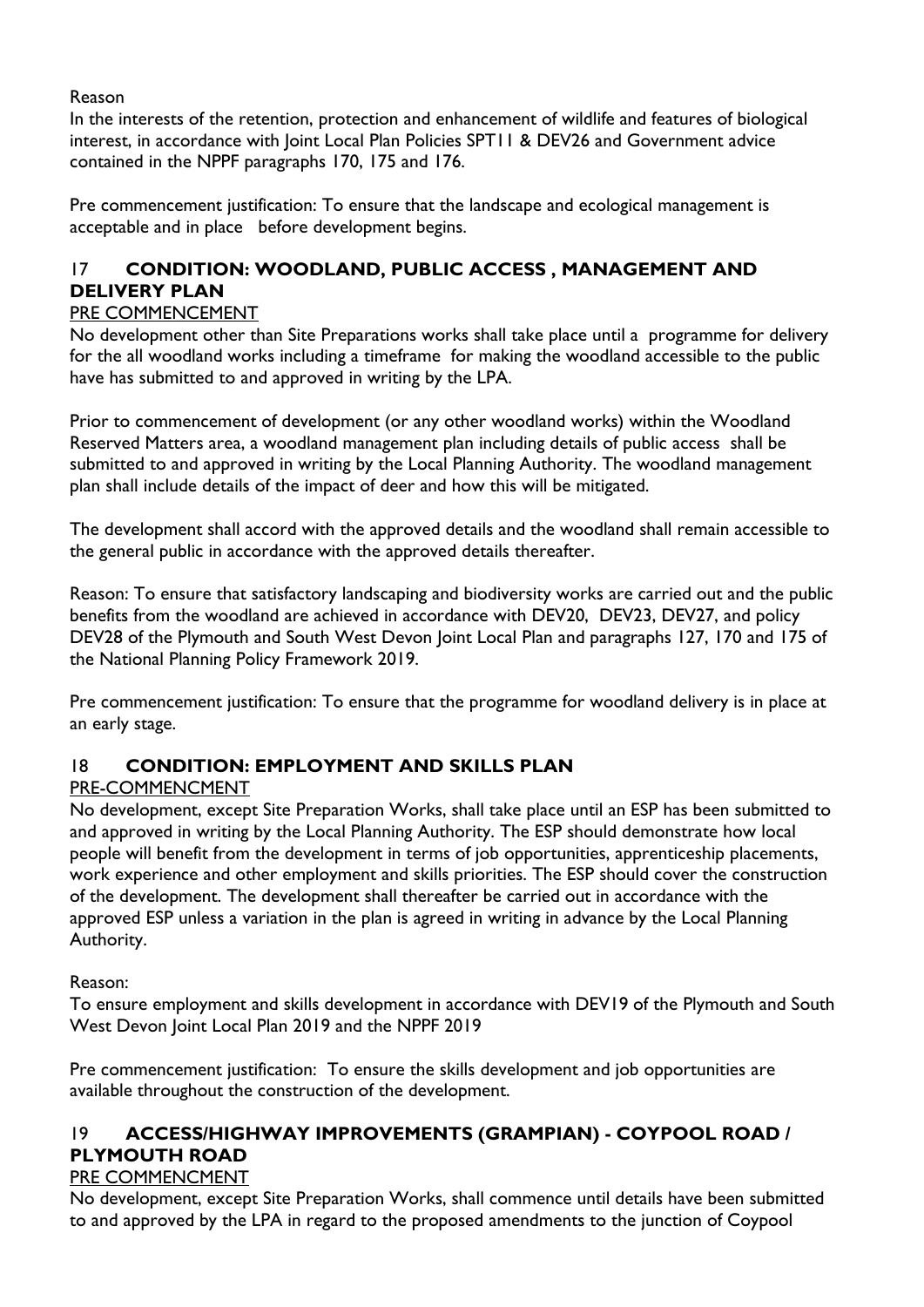Road / Plymouth Road broadly in accordance with drawing number 70031204-CP-0101-C, to the existing highway. The works shall be commenced prior to commencement of the first dwelling and completed by the 40th occupation.

Reason:

In the interests of highway and pedestrian safety in accordance with Policy DEV29 of the Plymouth and South West Devon Joint Local Plan, Adopted March 2019.

Pre commencement justification: To ensure the details are acceptable and can start on commencement of construction of the first dwelling.

## 20 **CONDITION: SURFACE WATER DRAINAGE**

PRE RESERVED MATTERS SUBMISSION

No Reserved Matters applications shall be submitted until full details of a scheme for the provision of surface water management for the site and the phasing there of have been submitted to and approved in writing by the Local Planning Authority. The scheme shall accord with the principles and objectives of the Flood Risk Assessment (appendix 10.1), the updated Outline Construction Environment Management Plan, Design Code, Woodland Strategy, and the Landscape Ecological Management Plan. The development shall be carried out in accordance with the approved details.

Each reserved matters application shall include further details of surface water management within that reserved matters area and will demonstrate compliance and compatibility with the Surface Water Management Scheme for the site approved above. The development shall be carried out in accordance with the approved details.

Reason:

In the interests of amenity, avoid future flooding, and to avoid pollution of the environment and water supply in accordance with DEV35 of the Plymouth and South West Devon Joint Local Plan.

## 21 **CONDITION: FOUL DRAINAGE**

#### PRE RESERVED MATTERS SUBMISSION

No Reserved Matters applications shall be submitted until details of the provision to be made for foul water drainage and the disposal of sewage from the site including the phasing thereof have been submitted to and approved in writing by the Local Planning Authority. The development shall thereafter be implemented in accordance with those agreed details.

Each reserved matters application shall include full details of foul water drainage within that reserved matters area and will demonstrate compliance and compatibility with the details for foul water and disposal of sewage for the site and the phasing approved above. The development shall be carried out in accordance with the approved details.

Reason:

In the interests of amenity and to avoid pollution of the environment and water supply in accordance with policy DEV 2 and DEV35 of the Plymouth and South West Devon Joint Local Plan.

Pre commencement justification: To ensure that the foul water drainage provision is acceptable before development begins.

## 22 **BUS TURNING PROVISION**

#### PRE COMMENCMENT IN RESERVED MATTERS AREA

No development shall take place in a Reserved Matters Area until details of bus access, bus stops and appropriate turning provision for that Reserved Matters Area have been submitted to and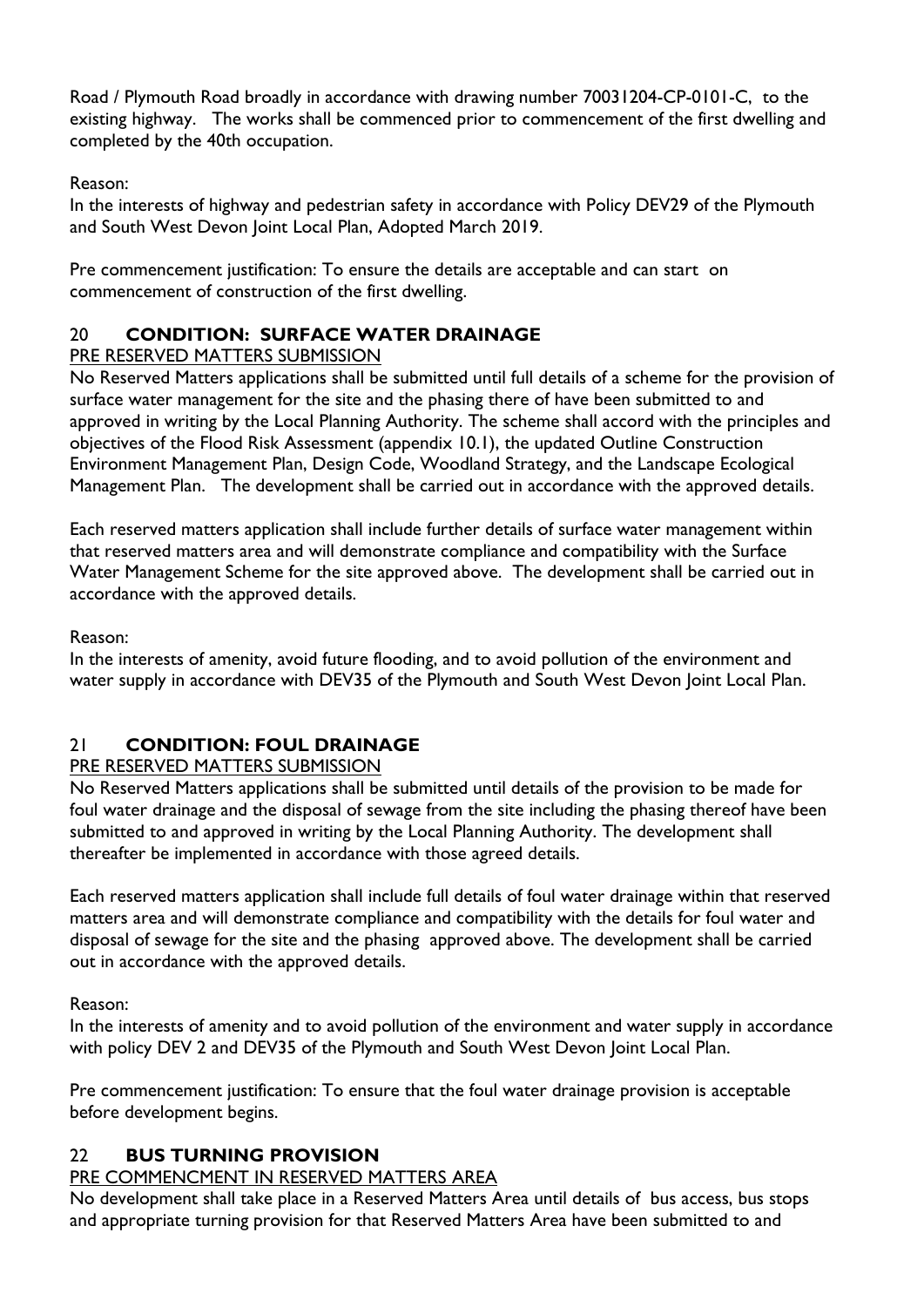approved in writing by the Local Planning Authority. The details shall include a timeframe for its implementation. The bus infrastructure shall be implemented in accordance with the approved details.

Reason:

To enable buses to operate safely in accordance with Policy DEV29 of the Plymouth and South West Devon Joint Local Plan, Adopted March 2019.

## 23 **CONDITION: DETAILED LEMPS**

#### PRE COMMENCEMENT IN RESERVED MATTERS AREA

Prior to commencement of development in each reserved matters area a detailed LEMP for the relevant reserved matters area shall be submitted to and approved in writing by the Local Planning Authority. Each detailed LEMP shall be in accordance with the principles and objectives of the approved Updated Outline LEMP.

Each Detailed LEMP shall specify all works necessary to achieve and deliver the biodiversity objectives, as set out in Section 4 of the Outline LEMP and that are applicable to that reserved matters area. Specifications and works shall be undertaken in accordance with the following plans and documents:

- a) Green Infrastructure (GI) Parameter Plan (Figure 4.3 Ref 6052\_P\_004)
- b) Access and Movement Parameter Plan (Figure 4.1 Ref 6052 P 002)
- c) Proposed Habitats Plan (Figure 7.2 Ref G5810.70.069E)
- d) Wildlife Mitigation Strategy Overview (Figure 7.4 Ref G5810.70.071C
- e) Woodland Strategy

The detailed LEMP shall also include a programme for delivery of the works.

Development in each Reserved Matters Area shall be carried out in accordance with the approved Detailed LEMP and delivery programme.

#### Reason

In the interests of the retention, protection and enhancement of wildlife and features of biological interest, in accordance with Joint Local Plan Policies SPT11 & DEV26 and Government advice contained in the NPPF paragraphs 170, 175 and 176.

## 24 **CONDITION: STREET DETAILS**

#### PRE COMMENCEMENT IN RESERVED MATTERS AREA

No development shall take place in a reserved matters area until details of the design, layout, levels, gradients, materials and method of construction and drainage of all roads and footways forming part of the development in that reserved matters area have been submitted to and approved in writing by the Local Planning Authority. No dwelling shall be occupied in the reserved matters area until that part of the service road which provides access to it has been constructed in accordance with the approved details.

All roads and footways forming part of the development hereby permitted shall be completed in accordance with the details approved above before the first occupation of the penultimate dwelling.

#### Reason:

To provide a road and footpath pattern that secures a safe and convenient environment and to a satisfactory standard in accordance with Policy DEV29 of the Plymouth and South West Devon Joint Local Plan, Adopted March 2019.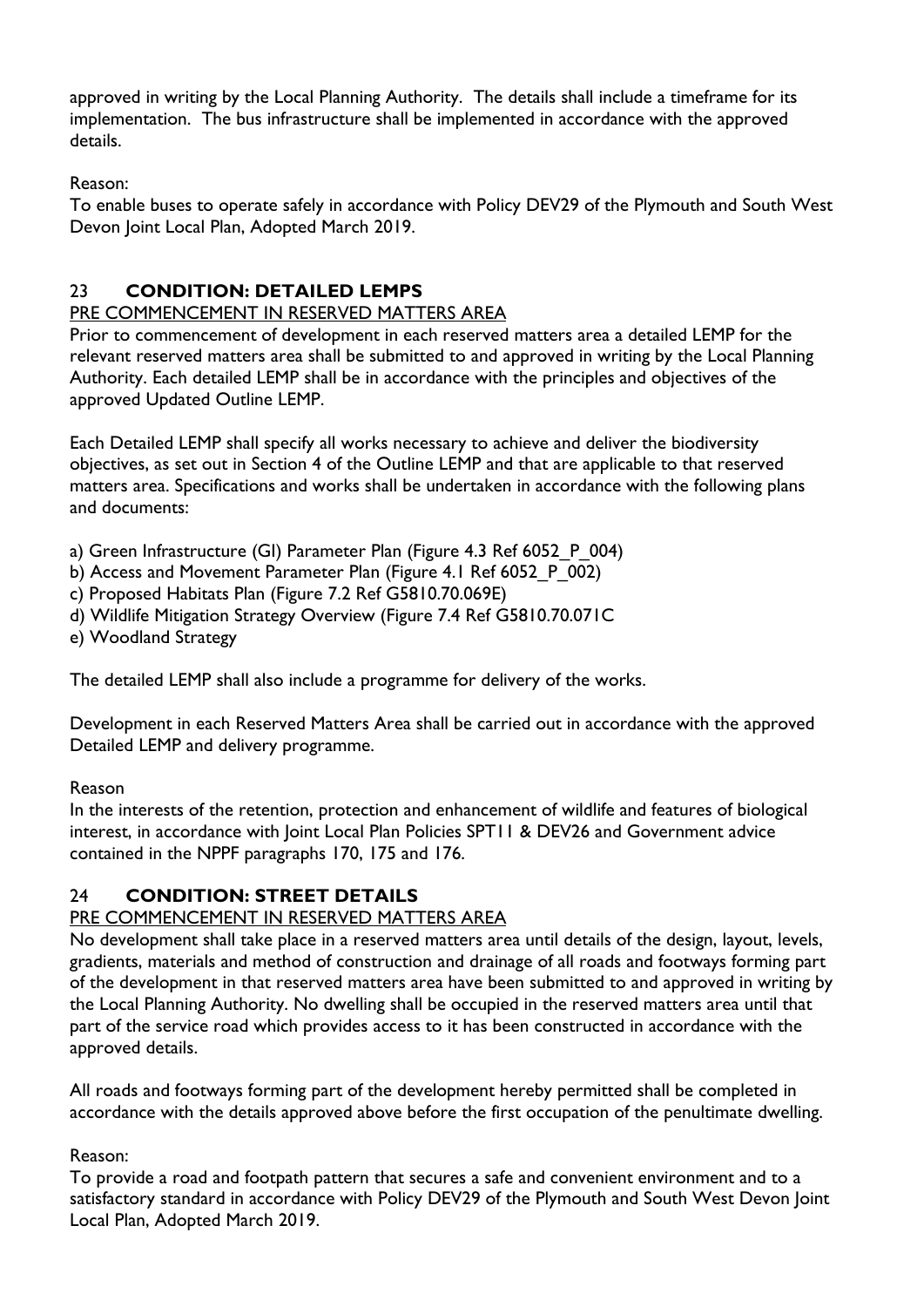## 25 **CONDITION: LANDSCAPE DETAILS**

#### PRE COMMENCEMENT IN RESERVED MATTERS AREA

() No development shall take place in any reserved matters area until the details of the landscape works for that Reserved Matters Area have been submitted to and approved in writing by the local planning authority. The landscape works shall accord with the following approved drawings and reports:

- The relevant approved reserved matters LEMP
- Woodland Strategy,
- Green Infrastructure Parameter Plan
- Design Code
- Drainage Strategy.

The landscape works shall include:

o Soft landscape details:

o Full soft landscape specification; plant species and size (to HTA standards), soil/roof build-up details, planting spec and establishment care.

o The arrangement of proposed soft landscape elements and soil layouts/elevations (min 1:200 scale). Plans should include a planting schedule for reference.

o Planting details (1:20 scale or as appropriate) including (but not limited to) tree pit details.

o Hard Landscape Details: to provide:

o Drawings identifying the arrangement of proposed hard landscape elements including (but not limited to) paving materials, planters, street furniture and boundary treatment materials (min 1:200 scale)

o Plans should include a specification of the hard landscape materials (e.g. paving materials), street furniture, any applicable play equipment and any applicable boundary treatments.

o Boundary treatment details (1:20 scale or as appropriate)

All landscape works shall be carried out in accordance with the approved details. The works shall be carried out prior to the occupation of any part of the development within that reserved matters area. Any dead or defective planting shall be replaced with a period of 5 years.

#### Reason:

To ensure that satisfactory landscaping works are carried out in accordance with JLP policy DEV20 and DEV23 and Paragraph 127 of the National Planning Policy Framework 2019.

#### 26 **CONDITION: FURTHER DETAILS - LINK TO WOODFORD AVENUE** PRE DPC

No development shall take place above damp proof course level until details of the Pedestrian / cycle link to Woodford Avenue have been submitted to and approved in writing by the Local Planning Authority, including details of preventative measures to prevent vehicular access. Details of emergency access must be submitted and footway re-instatement on Woodford Avenue. The details shall be in general accordance with drawing number 12991/CRH/ZZ/XX/SK/C/4005/P2.

The works shall conform to the approved details and be completed prior to first occupation. The link shall at no time be used as a vehicular access apart from in accordance with the approved emergency access details.

#### Reason:

To ensure that these further details are acceptable to the Local Planning Authority and that they are in keeping with the standards of the vicinity in accordance with Policy DEV29 of the Plymouth and South West Devon Joint Local Plan, Adopted March 2019.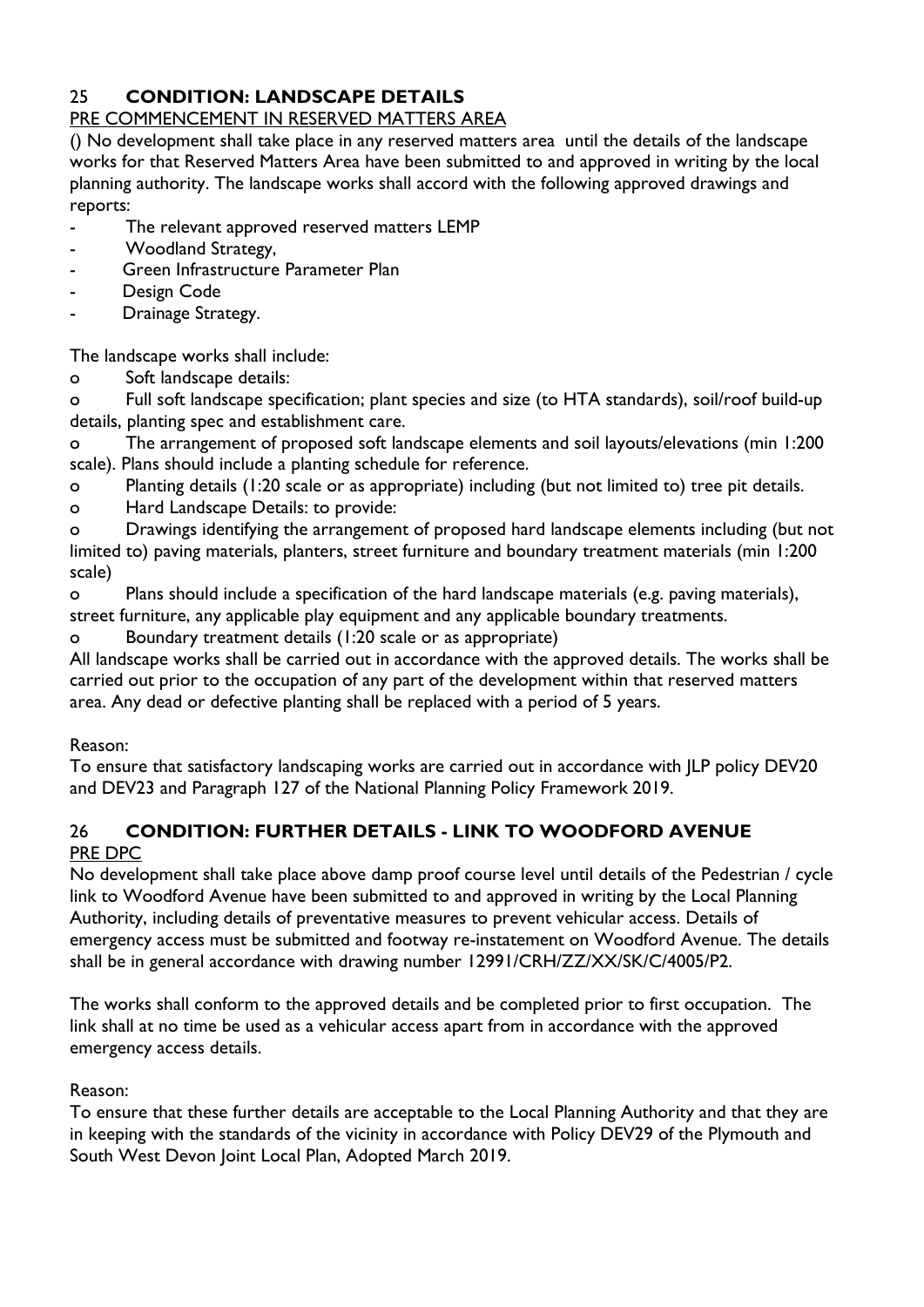## 27 **DETAILS OF MAIN ACCESS- COYPOOL ROAD**

## PRE DPC

No development shall take place above DPC level until full details of the junction between the proposed service road and the highway have been approved in writing by the Local Planning Authority; The details shall be in broad accordance with drawing 12991/CRH/Z1/00/DR/D/4030/P5.

No dwelling hereby approved shall be occupied until that junction has been constructed in accordance with the approved details.

#### Reason:

To ensure that an appropriate and safe access is provided in the interests of public safety, convenience and amenity in accordance with Policy DEV29 of the Plymouth and South West Devon Joint Local Plan, Adopted March 2019.

## 28 **ACCESS/HIGHWAY IMPROVEMENTS (GRAMPIAN) - COYPOOL ROAD ON SLIP**

#### PRE DPC

No development shall take place above DPC until details have been submitted to and approved by the LPA of the proposed access and improvements to the existing highway (including bus gate, associated signals, carriageway widening, bus lane and associated Traffic Orders), The details shall be in accordance with drawing number 12991/CRH/XX/XX/DR/D/6075/P6, The works shall be completed prior to first occupation.

#### Reason:

In the interests of highway and pedestrian safety in accordance with Policy DEV29 of the Plymouth and South West Devon Joint Local Plan, Adopted March 2019.

# 29 **CONDITION: FURTHER DETAILS - LINK T0 NCN ROUTE 27**

#### PRE DPC

No development shall take place above DPC until details of the following aspects of the development have been submitted to and approved in writing by the Local Planning Authority, viz: Pedestrian /Cycle link, including underpass and ramped access between the development site and the National Cycle Network. The details shall also include a timeframe for its delivery. The works shall conform to the approved details.

Reason:

To ensure that these further details are acceptable to the Local Planning Authority and that they are in keeping with the standards of the vicinity in accordance with Policy DEV29 of the Plymouth and South West Devon Joint Local Plan, Adopted March 2019.

# 30 **ACCESS/HIGHWAY IMPROVEMENTS (GRAMPIAN) - LANDSCAPING AND ACCESS AT COYPOOL ROAD**

#### PRE DPC

o development shall take place above DPC until details of the proposed access and improvements (including landscaping, footway/cycleway widening, foot/cyclepath connection and associated localised improvements at the former rail crossing and adjacent land on Coypool Road), to the existing highway and adjacent land, have been submitted to and approved in writing by the LPA,. The details shall be in accordance with drawing 6052-SK040, The works shall be completed in accordance with the approved details prior to the occupation of any dwellings hereby approved.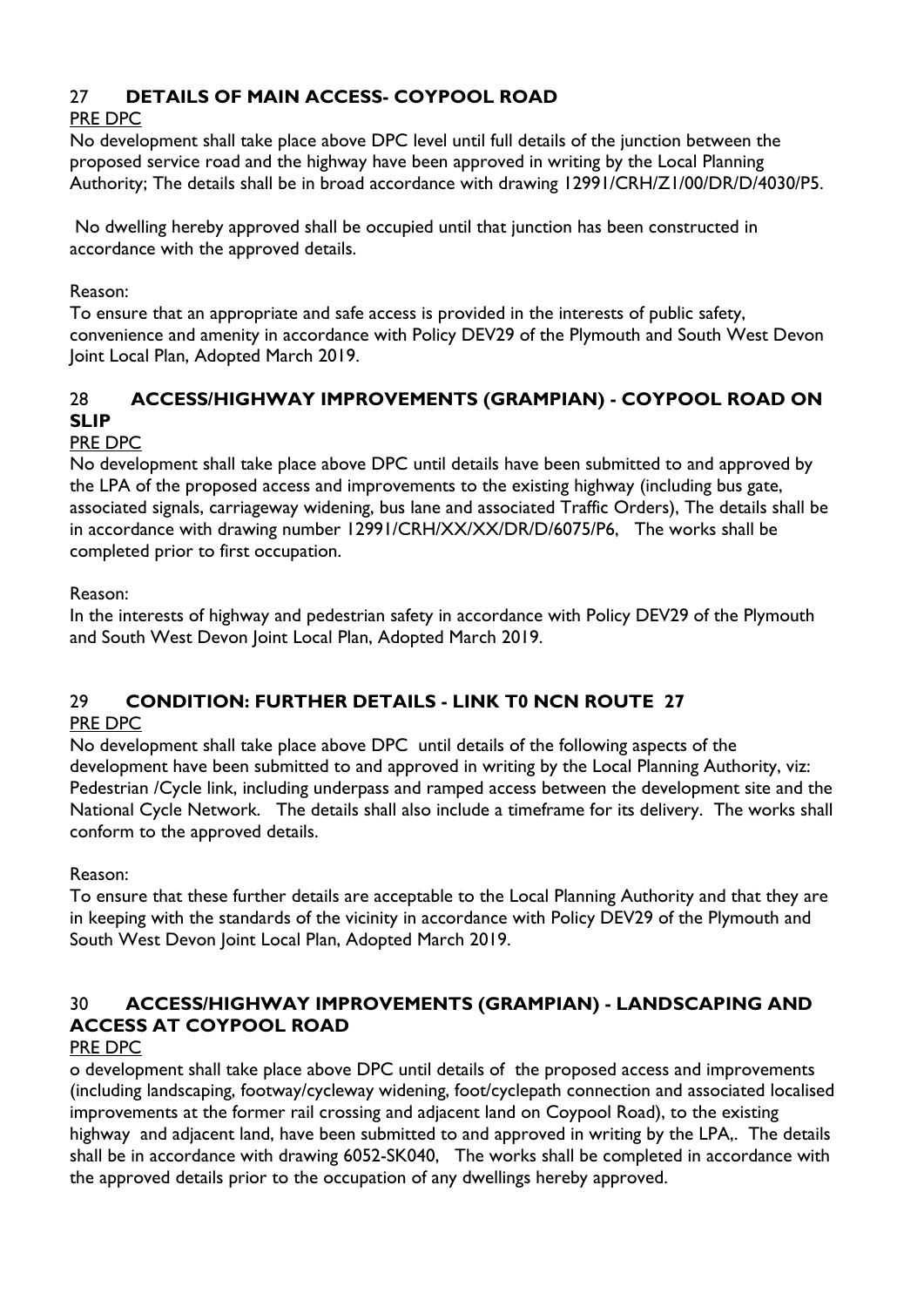Reason:

In the interests of highway and pedestrian safety in accordance with Policy DEV29 of the Plymouth and South West Devon Joint Local Plan, Adopted March 2019

#### 31 **CONDITION: DARK AREAS LIGHTING DESIGN STRATEGY** RE DPC

No development shall take place above DPC level until a Dark Areas Lighting Design Strategy has been submitted to and approved in writing by the local planning authority. The strategy shall provide:

- a) a 'Dark Areas Map' to show where light levels will be maintained at no greater than 0.5 lux;
- b) an evidence-based assessment of all proposed artificial lighting on site, consisting of a report and accompanying drawings of the site with the levels of predicted illuminance and light spill in and adjacent to the 'Dark Areas' (shown by appropriate isolines);
- c) evidence to demonstrate that a light spill no higher than 0.5 lux will be achieved within the 'Dark Areas'.

The lighting and design strategy shall be implemented and maintained in accordance with the approved details.

Reason: To ensure that there are no adverse effects arising from new artificial light spill that could otherwise disturb commuting and foraging bats and other nocturnal wildlife using areas of greenspace through and adjacent to new development in accordance with policy DEV26 of the Joint Local Plan.

## 32 **COMMUNITY HUB/RETAIL - LOADING AND UNLOADING PROVISION - COMMERCIAL/NON RESIDENTIAL**

#### RE OCCUPATION

Before the community hub/retail provision hereby permitted is first brought into use, adequate provision shall be made to enable goods vehicles to be loaded and unloaded within the site in accordance with details previously submitted to and approved in writing by the Local Planning Authority. The land indicated on the approved plans for the loading and unloading of vehicles shall not be used for any other purposes unless an alternative and equivalent area of land within the curtilage of the site is provided for loading and unloading with the prior consent in writing of the Local Planning Authority

#### Reason:

To enable such vehicles to be loaded and unloaded off the public highway so as to avoid:- (i) damage to amenity; (ii) prejudice to public safety and convenience; and (iii) interference with the free flow of traffic on the highway; in accordance with Policy DEV29 of the Plymouth and South West Devon Joint Local Plan, Adopted March 2019.

## 33 **CONDITION: PLAY AREAS: DELIVERY**

## PRE OCCUPATION

No occupation in Phase 1 shall take place until Play Space 1 has been delivered and a satisfactory management plan has been submitted to and approved in writing by the LPA. No occupation in Phase 2 shall take place until Play Spaces 2 and 3 have been delivered and satisfactory management plans have been submitted to and approved in writing by the LPA. The playspaces shall be managed in accordance with the approved details.

#### Reason:

To ensure that satisfactory play spaces are provided in accordance with policy DEV27 of the Plymouth and South West Devon Joint Local Plan and the NPPF..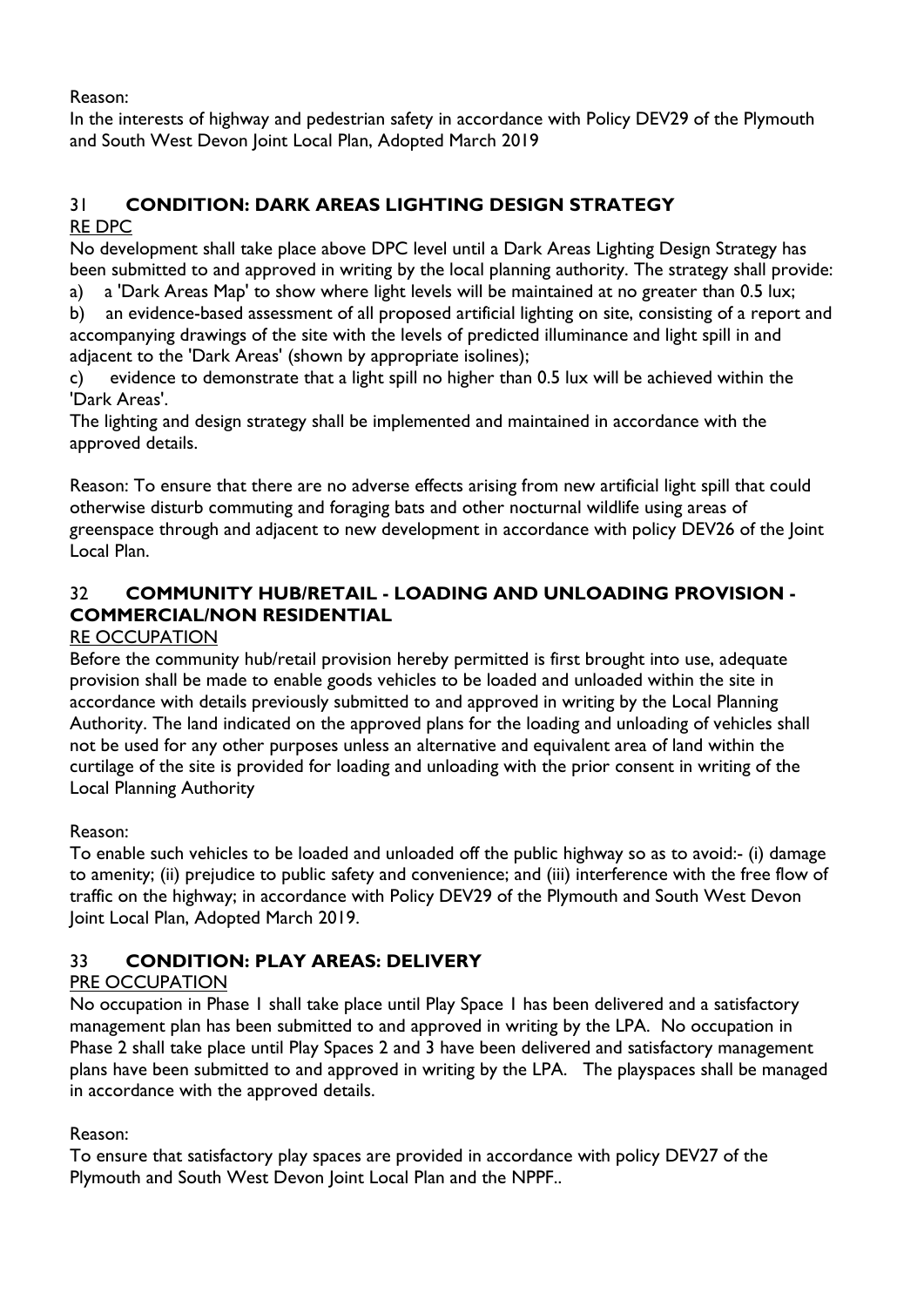## 34 **CONDITION TRAVEL PLAN**

## PRE OCCUPATION

No occupation shall take place until Travel Plan has been submitted to and approved in writing by the Local Planning Authority. The said Travel Plan will be in broad accordance with the approved outline travel plan and shall seek to encourage staff and all site users to use modes of transport other than the private car to get to and from the premises. It shall also include measures to control the use of the permitted car parking areas; arrangements for monitoring the use of provisions available through the operation of the Travel Plan; and the name, position and contact telephone number of the person responsible for its implementation.

The Travel Plan shall include as a minimum the following elements:

- identification of targets for trip reduction and modal shift
- practical methods to encourage modes of transport other than the private car such as:
- the Government Cycle to Work Scheme
- provision or subsidy of travel passes
- promotion of car sharing

establishment or use of car clubs

- the provision of secure and convenient cycle parking facilities
- provision of shower and changing facilities for staff
- householder welcome packs and travel passes
- measures to regulate the management and use of permitted car parking areas
- mechanisms for monitoring and review

- the appointment of a Travel Plan Coordinator and notification to the Local Planning Authority of their contact details

- measures for enforcement of the Travel Plan, should agreed objectives and targets not be met
- a timescale for implementation of the agreed measures.

#### Reason:

The Local Planning Authority considers that such measures need to be taken in order to reduce reliance on the use of private cars (particularly single occupancy journeys) and to assist in the promotion of more sustainable travel choices in accordance with Policy DEV29 of the Plymouth and South West Devon Joint Local Plan, Adopted March 2019. The applicant should contact Plymouth Transport and Infrastructure for site-specific advice prior to preparing the Travel Plan.

## 35 **CONDITION: PUBLIC ACCESS DEFIBRILLATOR**

#### PRE OCCUPATION

Prior to the occupation of the development within phase 2 hereby approved a Public Access Defibrillator (PAD) and associated signage shall be installed on an external surface of the community hub or other appropriate location in accordance with details which shall first be submitted to and approved in writing by to the satisfaction of the Local Planning Authority. The PAD shall be registered with the South Western Ambulance Service NHS Foundation Trust (SWASFT) (or any subsequent body responsible for registration) and monitored and maintained in accordance with their registration requirements thereafter unless otherwise agreed in writing by the Local Planning Authority.

#### Reason:

To safeguard employees, visitors and the local community in accordance with DEV1 and SPT2 of the Joint Local Plan, the NPPF and NPPG and guidance found within Joint Local Plan SPD.

## 36 **CONDITION: CYCLE PROVISION**

#### PRE OCCUPATION

Each reserved matters application will include details of cycle storage for the dwellings or other buildings within that reserved matters area.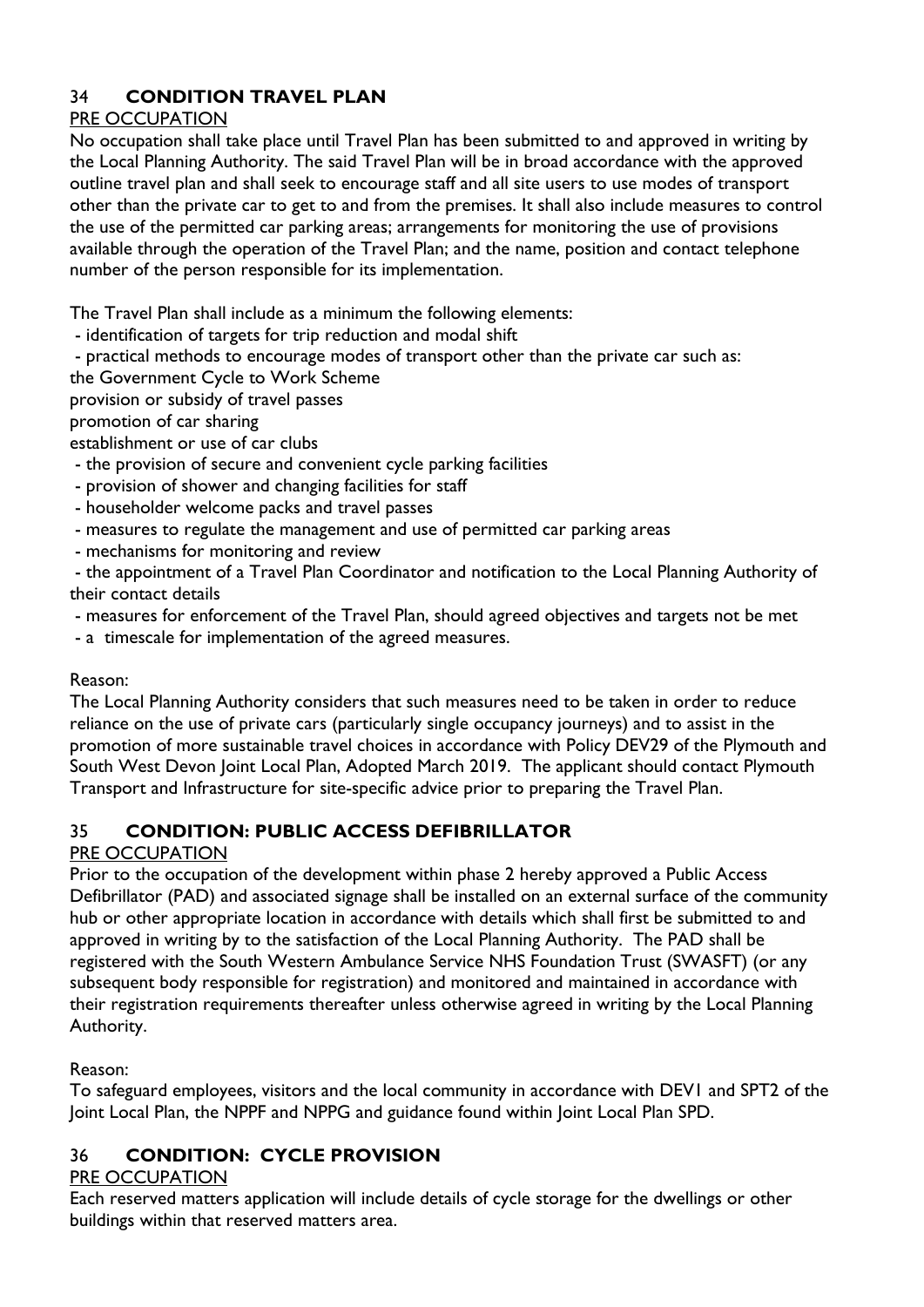No dwelling or building here by approved shall be occupied until space has been laid out within the site in accordance with details previously submitted to and approved in writing by the Local Planning Authority for bicycles to be securely parked. The secure area for storing bicycles shown on the approved plan shall remain available for its intended purpose and shall not be used for any other purpose without the prior consent of the Local Planning Authority.

The level of cycle parking/storage shall meet or exceed the minimum indicative standards as identified within the City Council Development Guidelines SPD at one-space per bedroom for dwellings and 25% of the indicative car parking provision for all other uses or one space per 8 employees, whichever is greater.

#### Reason:

In order to promote cycling as an alternative to the use of private cars in accordance with Policy DEV29 of the Plymouth and South West Devon Joint Local Plan, Adopted March 2019.

## 37 **CONDITION: BIN STORAGE**

#### PRE OCCUPATION

Each reserved matters application will include details of bin storage for the dwellings or other buildings within that reserved matters area.

No dwelling or building here by approved shall be occupied until bin storage has been provided in accordance with details previously submitted to and approved in writing by the Local Planning Authority . The bin storage shown on the approved plans shall remain available for its intended purpose and shall not be used for any other purpose without the prior consent of the Local Planning Authority.

Reason:

To ensure bin storage is available and fit for purpose in accordance with policies DEV1 and DEV20 of the Plymouth and South West Devon Joint Local Plan and NPPF.

#### 38 **CONDITION: NORTHERN ACCESS ROAD**

#### PRE OCCUPATION

Prior to any occupation a programme for the delivery of the road providing access to the land located to the north of the site (allocated under PLX of the JLP60(11)) shall be submitted and agreed in writing by the Local Planning Authority.

The road shall then implemented in accordance with details to be submitted and approved in writing by the Local Planning Authority and in accordance with the aforementioned approved programme for delivery.

Reason:

To ensure the road providing access to the land to the north is acceptable and delivered when required in accordance with policies PLY53, DEV26, and DEV28 of the Plymouth and South West Devon Joint Local Plan 2019.

#### 39 **CONDITION: ACCOMMODATION MANAGEMENT**

#### PRE OCCUPATION

None of the of the older persons units hereby permitted shall be occupied until details of the arrangements by which the accommodation is to be managed have been submitted to and approved in writing by the Local Planning Authority. Thereafter, the property shall continue to be managed permanently in accordance with the approved management arrangements, unless the Local Planning Authority gives written approval to any variation of the arrangements.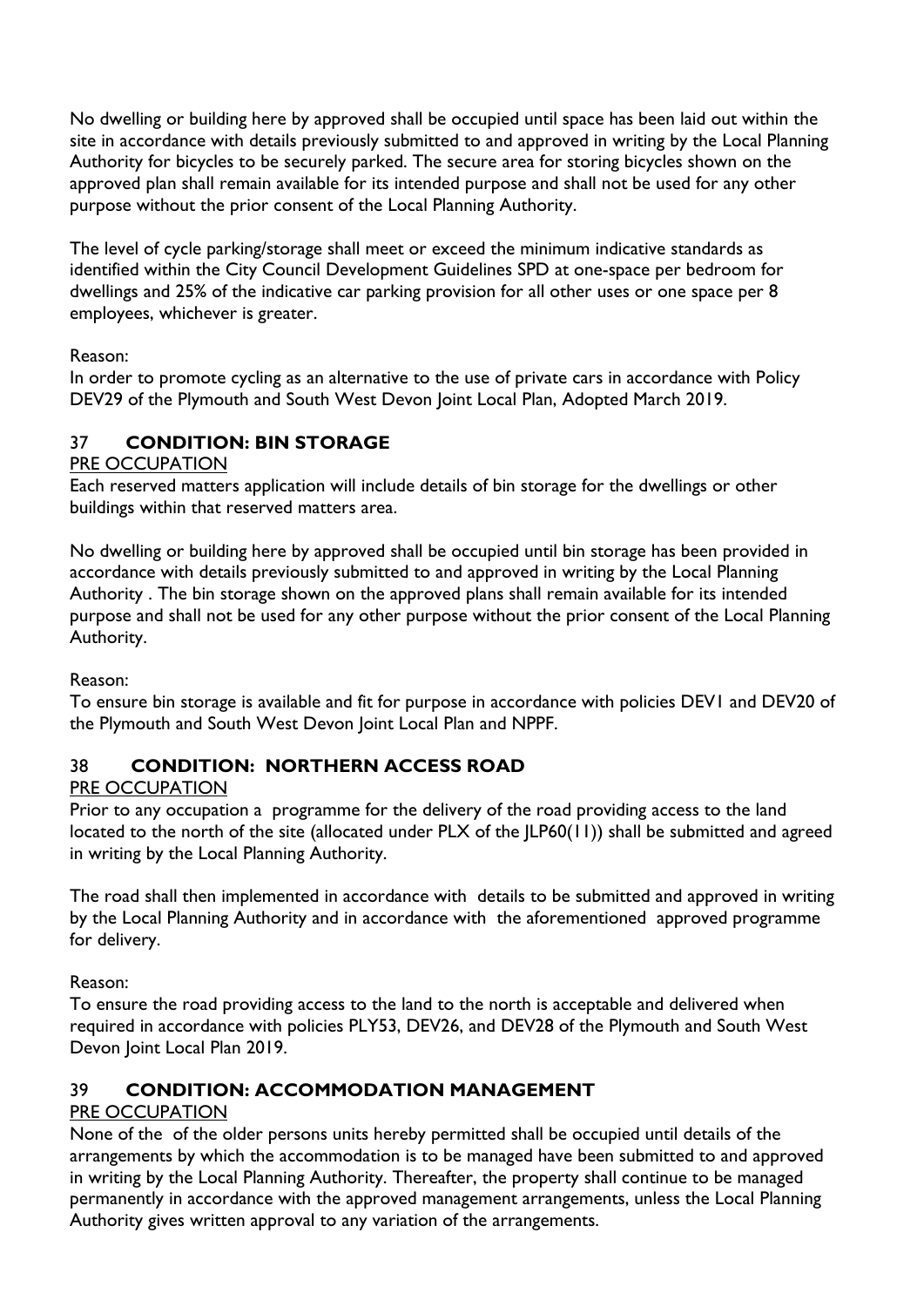Reason:

To assist in protecting the residential amenities of the area, in accordance with policy DEV01 of the Plymouth and South West Devon Joint Local Plan.

#### 40 **CONDITION: CAR PARKING PROVISION - RETAIL AND COMMUNITY HUB** PRE OCCUPATION

The Community Hub building/Retail Unit(s) hereby permitted shall not be occupied until space has been laid out within the site in accordance with details previously submitted to and approved in writing by the Local Planning Authority for cars to be parked and for vehicles to turn so that they may enter and leave the site in forward gear.

The level of parking shall not exceed the indicative standards as identified within the City Council Development Guidelines SPD of one space per 22 sqm of floor space. Furthermore the parking provision shall include Electric Vehicle Charging infrastructure for 25% of all bays, with 50% of all other spaces serviced with passive wiring for future connection.

Reason:

In the opinion of the Local Planning Authority, although some provision needs to be made, the level of car parking provision should be limited in order to assist the promotion of sustainable travel choices in accordance with Policy DEV29 of the Plymouth and South West Devon Joint Local Plan, Adopted March 2019.

## 41 **CONDITION: MAXIMUM CAR PARKING PROVISION - OLDER PERSONS UNITS**

#### PRE OCCUPATION

No older persons unit shall be occupied until car parking has been provided in accordance with details previously submitted to and approved in writing by the Local Planning Authority. The level of parking shall not exceed the indicative standards as identified within the City Council Development Guidelines SPD of one space per two dwellings plus one space per warden. The parking provision shall include Electric Vehicle Charging infrastructure for 25% of all bays, with 50% of all other spaces serviced with passive wiring for future connection.

Reason:

In the opinion of the Local Planning Authority, although some provision needs to be made, the level of car parking provision should be limited in order to assist the promotion of sustainable travel choices in accordance with Policy DEV29 of the Plymouth and South West Devon Joint Local Plan, Adopted March 2019

#### 42 **CONDITION: SECURE BY DESIGN**

Each reserved matters application for the development shall include details for approval of a scheme detailing how the principles and practices of the 'Secured By Design' scheme are to be incorporated into the development. The scheme shall demonstrate how the development shall aim to achieve at least silver star standard and ensure that all gates to private pathways and gates to the rear of properties shall have locks with key access. The development in each reserved matters area shall be carried out in accordance with the approved details, unless otherwise agreed in writing by the Local Planning Authority.

Reason:

In the interests of creating safer and sustainable communities in accordance with policies DEV10 and DEV20 of the Plymouth and South West Devon Joint Local Plan and of the NPPF.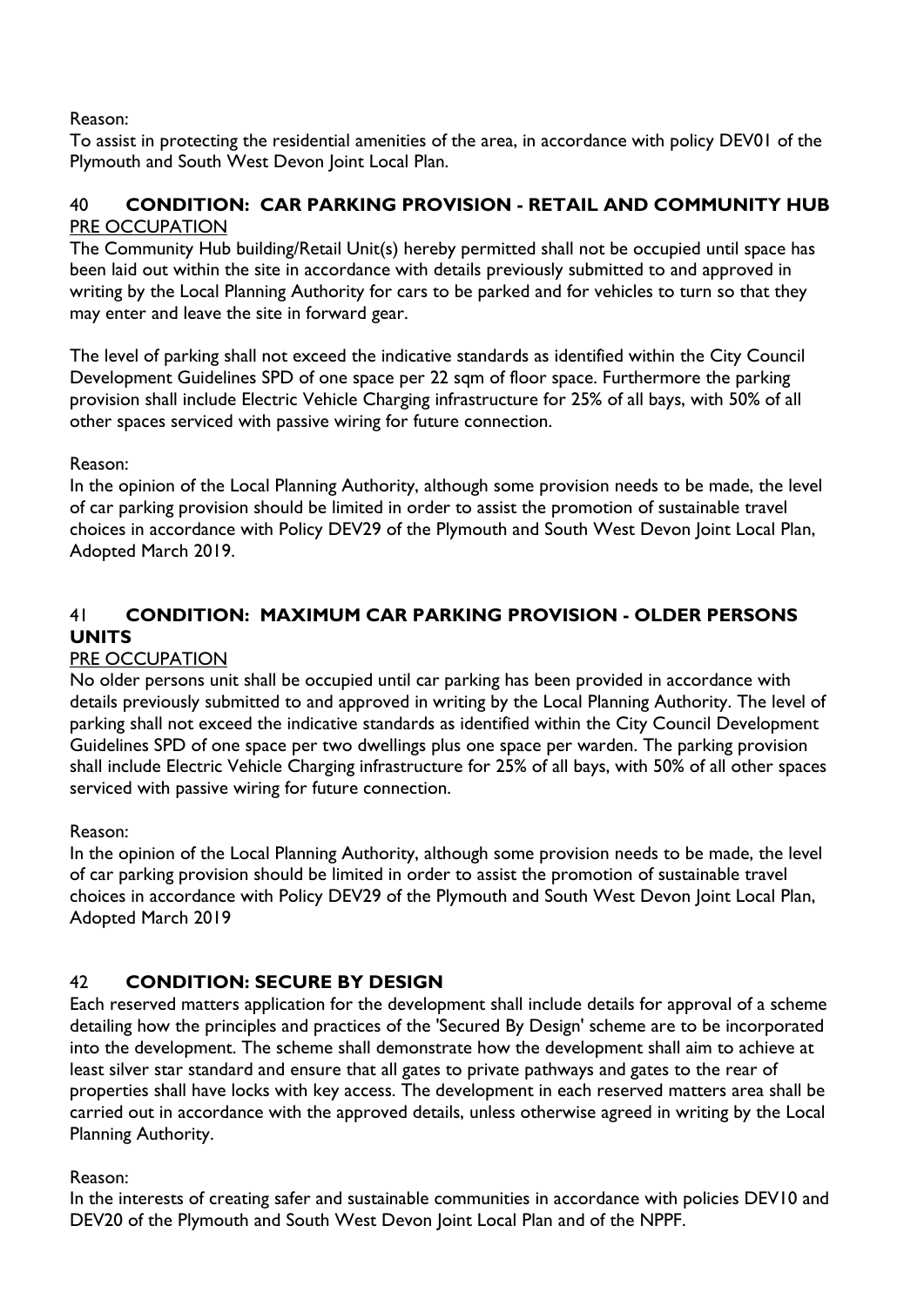## 43 **CONDITION: ENERGY STATEMENT AND SUSTAINABILITY**

Each Reserved Matters shall include an Energy Statement and Sustainability statement for approval demonstrating the approach, technologies selected to deliver a low carbon development. The statement should be in general accordance with the Low Carbon and Energy Strategy and Sustainability Statement and include the following details:

-how the development has taken into account climate change

-the development has responded to the 'energy hierarchy'

- a solar master plan to show how access to natural light has been optimised in the development, aiming to achieve a minimum daylight standard of 27 per cent Vertical Sky Component and 10 per cent Winter Probable Sunlight Hours.

- the development will incorporate low carbon or renewable energy generation to achieve regulated carbon emissions levels of 20 per

cent less than that required to comply with Building Regulations Part L.

The development shall be carried out in accordance with the approved details.

Reason:

To ensure that carbon emissions are reduced in accordance with policy DEV32 of the Plymouth and South West Devon Joint Local Plan 2019 and the NPPF.

#### 44 **CONDITION: DRIVEWAY GRADIENT**

The driveway to the dwelling(s) hereby permitted shall not be steeper than 1 in 10 at any point.

Reason:

To ensure that safe and usable off street parking facilities are provided in accordance with Policies CS28 and CS34 of the Plymouth Local Development Framework Core Strategy (2006-2021) 2007 and the National Planning Policy Framework 2019.

#### 45 **CONDITION: EXISTING TREE/HEDGEROWS TO BE RETAINED/PROTECTED**

In this condition "retained tree or hedgerow" means an existing tree or hedgerow which is to be retained in accordance with the approved plans and particulars; and paragraphs (a) and (b) below shall have effect until the expiration of 5 years from the commencement of development. A: No retained tree or hedgerow shall be cut down, uprooted or destroyed, nor shall any tree be pruned other than in accordance with the approved plans and particulars, without the written approval of the Local Planning Authority. Any pruning approved shall be carried out in accordance with BS 3998: 2010 Tree Work Recommendations.

B: If any retained tree or hedgerow is removed, uprooted or destroyed or dies, or pruned in breach of (a) above in a manner which, in the opinion of the Local Planning Authority, leaves it in such a poor condition that it is unlikely to recover and/or attain its previous amenity value, another tree or hedgerow shall be planted at the same place and that tree or hedgerow shall be of such size and species, and shall be planted at such time, as may be specified in writing by the Local Planning Authority.

C: The erection of barriers and ground protection for any retained tree or hedgerow shall be undertaken in accordance with the approved plans in accordance with Section 6.2 of BS 5837:2012 Trees in Relation to Design, Demolition and Construction - Recommendations before any equipment, machinery or materials are brought onto the site for the purposes of the development, and shall be maintained until all equipment, machinery and surplus materials have been removed from the site. Nothing shall be stored or placed in any area fenced in accordance with this condition and the ground levels within those areas shall not be altered, nor shall any excavation be made, without the written consent of the Local Planning Authority.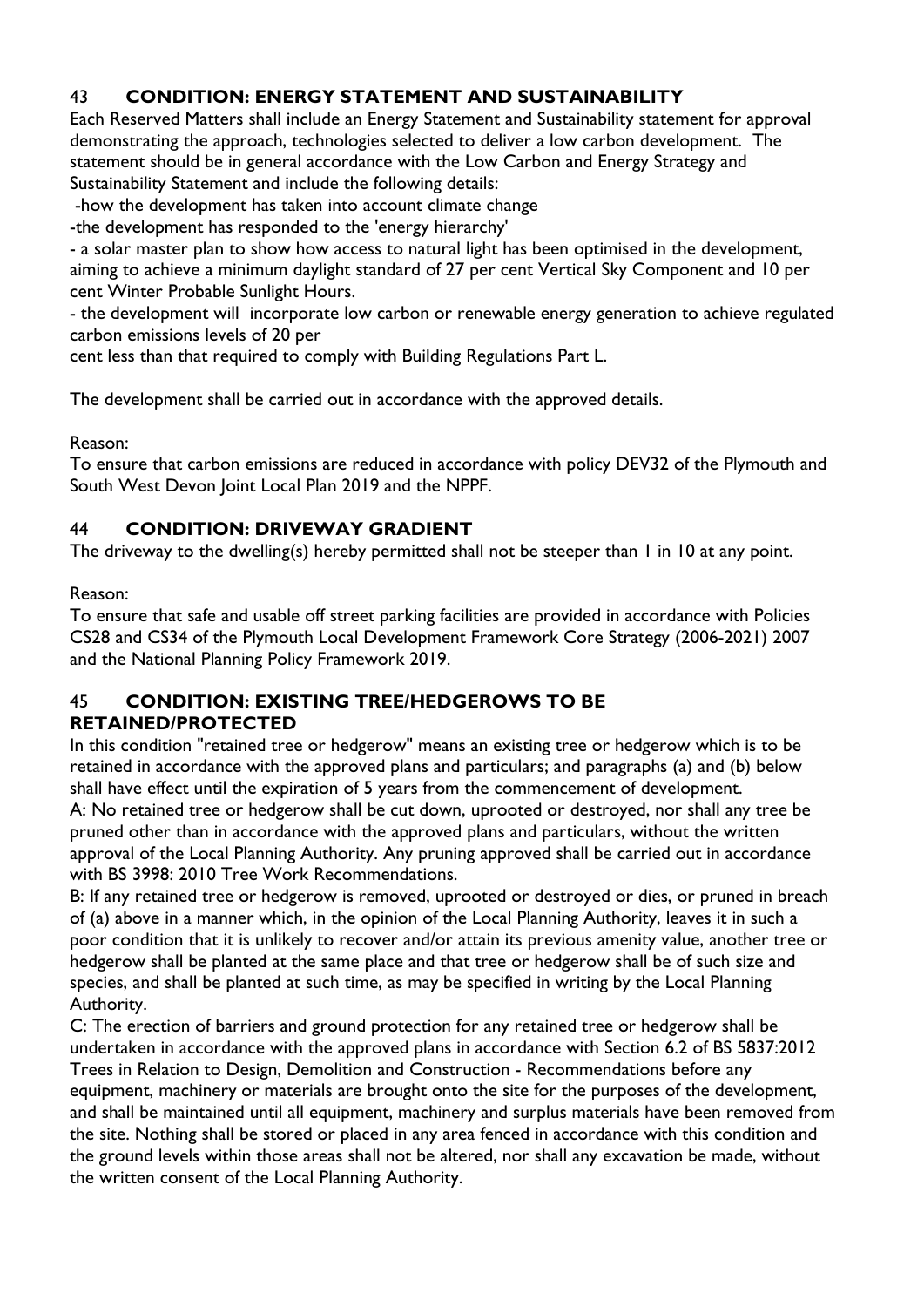Reason: To ensure that the trees on site are protected during construction work in accordance with policy DEV28 of the Plymouth and South West Devon Joint Local Plan and paragraphs 127, 170 and 175 of the National Planning Policy Framework 2019.

## 46 **CONDITION: OPENING HOURS**

The 'Community Hub' (any of the uses therein) and retail space hereby permitted and shall not be open to customers/users between the following times: 22:00 and 07:00.

#### Reason:

To protect the residential and general amenity of the area from any harmfully polluting effects, including noise and disturbance likely to be caused by persons arriving at and leaving the premises, and avoid conflict with Policy DEV1 of the Plymouth and South West Joint Local Plan.

## 47 **CONDITION: COMMUNITY HUB/RETAIL: DELIVERY/COLLECTION HOURS**

No deliveries or refuse collections shall be taken at or dispatched from the community hub or retail space outside the following hours; 07.00 until 22.00hrs Monday to Saturday; 08:00 until 18:00 on Sunday, including Bank or Public Holidays, unless agreed in writing by the Local Planning Authority.

Reason:

To protect the residential and general amenity of the area from any harmfully polluting effects, such as noise and to comply with policies DEV1 and DEV2 of the Plymouth and South West Devon Joint Local Plan and the NPPF.

## 48 **CONDITION: USE RESTRICTION -COMMUNITY HUB AND RETAIL**

The community hub hereby approved shall have a maximum of 700 sqm floor space in Use Classes A3 and/or B1 and/or D1.

The development shall have a maximum of 400sqm of retail floor space in use class A1.

Reason:

To ensure that the scale and type of the uses are appropriate in accordance with policies DEV16 and DEV17 of the Plymouth and South West Devon Joint Local Plan the National Planning Policy Framework 2018.

## 49 **CONDITION: USE RESTRICTION - OLDER PERSONS UNITs**

The older persons units hereby permitted shall be limited to occupation by persons no younger than 55 years of age and shall be used for no other purposes (including any other purpose in Class C3 of the Schedule to the Town and Country Planning (Use Classes) Order

1987, or in any provision equivalent to that Class in any statutory instrument revoking and reenacting that Order with or without modification). There shall be no more than 60 units.

Reason:

The Local Planning Authority considers that, in the particular circumstances of the case, the use of the premises for the purpose specified is appropriate but that a proposal to use the building for any other purposes would need to be made the subject of a separate application to be considered on its merits in accordance with the policies of the Plymouth and South West Devon Joint Local Plan and NPPF.

## 50 **CONDITION: NOISE**

AII dwellings shall be constructed in accordance with BS8233:2014 so as to provide sound insulation against externally generated noise. The levels as described in Table 4 of the guidance shall be applied, meaning there must be no more than 35 dB LAeq for living rooms and bedrooms (0700 to 2300 daytime) and 30 dB LAeq for bedrooms (2300 to 0700 night-time), with windows shut and other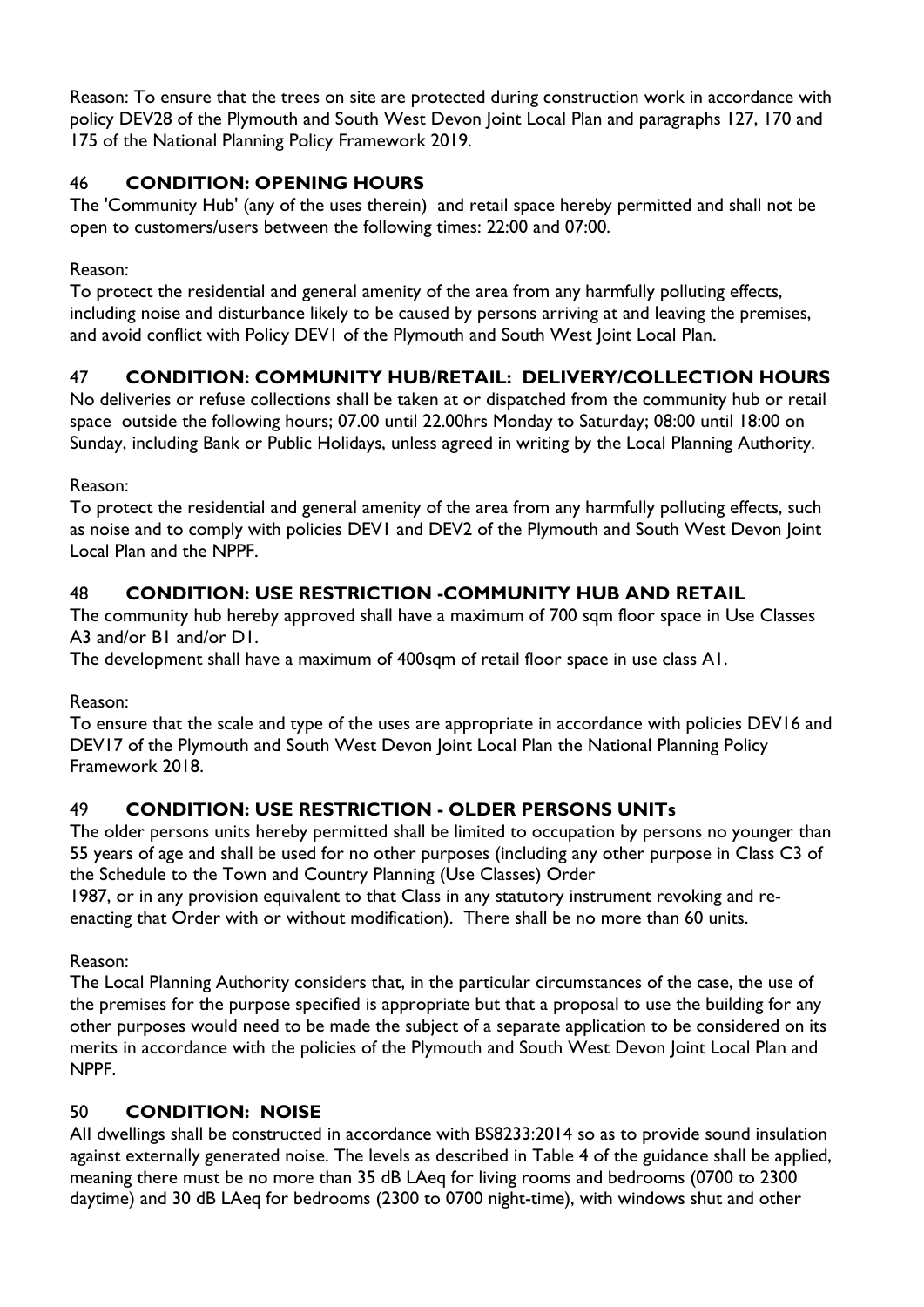means of ventilation provided. Levels of 45 dB LAf.max shall not be exceeded in bedrooms (2300 to 0700 night-time).

As per the same Standard external private amenity areas (including balconies) shall where practical meet a level of 50dB LAeq (0700 to 2300); where this is not achievable the design should aim to meet the best achievable level possible and relevant evidence and justification should be included in the verification report.

#### **Verification**

Prior to occupation of dwellings in any Reserved Matters area the developer shall submit, for written approval by the LPA, a verification report proving that the dwellings meet the aforementioned criteria.

#### Reason:

To ensure that the proposed dwellings hereby permitted achieve a satisfactory living standard and do not experience unacceptable levels of noise disturbance to comply with policies DEV1 and DEV2 of the Plymouth and South West Devon Joint Local Plan.

#### 51 **CONDITION: PROVISION OF PARKING AREA**

#### PRE-OCCUPATION

Each parking space shown on the approved plans shall be constructed, drained, surfaced and made available for use before the unit of accommodation that it serves is first occupied and thereafter that space shall not be used for any purpose other than the parking of vehicles unless agreed in writing by the Local Planning Authority.

#### Reason:

To enable vehicles used by occupiers or visitors to be parked off the public highway so as to avoid damage to amenity and interference with the free flow of traffic on the highway in accordance with Policy DEV29 of the Plymouth and South West Devon Joint Local Plan and the National Planning Policy Framework.

#### 52 **CONDITION: ACCESSIBLE HOMES**

At least 18% of the dwellings hereby approved, where practicable, shall meet national standards for accessibility and adaptability (Category M4(2) of Building Regulations). At least 2 per cent of the dwellings (in addition to the 18% category M4(2) hereby approved shall meet national standards for wheelchair user homes (Category M4(3) of Building Regulations).

#### Reason:

To ensure that a mix of accessible houses are brought into the housing market in accordance with policy DEV 9 of the Plymouth and South West Devon Joint Local Plan 2019 and the NPPF 2019.

#### 53 **CONDITION: INSTALLATION OF INTEGRAL BIRD BOXES**

For each Reserved Matters application, a plan for the selection, siting and installation of integral bird nest boxes shall be submitted to and approved in writing by the LPA. The installation plan shall be informed by the details set out in Informative X and in accordance with the requirements of BS 42021:2021 Design and installation of integral bird nest boxes - Specification. As such, the number of integral nest boxes shall equal, as a minimum, the total number of dwellings.

All integral nest boxes are to be installed as approved in the plan and retained thereafter. A photographic log of the installed boxes shall be submitted to the LPA prior to the discharge of this condition.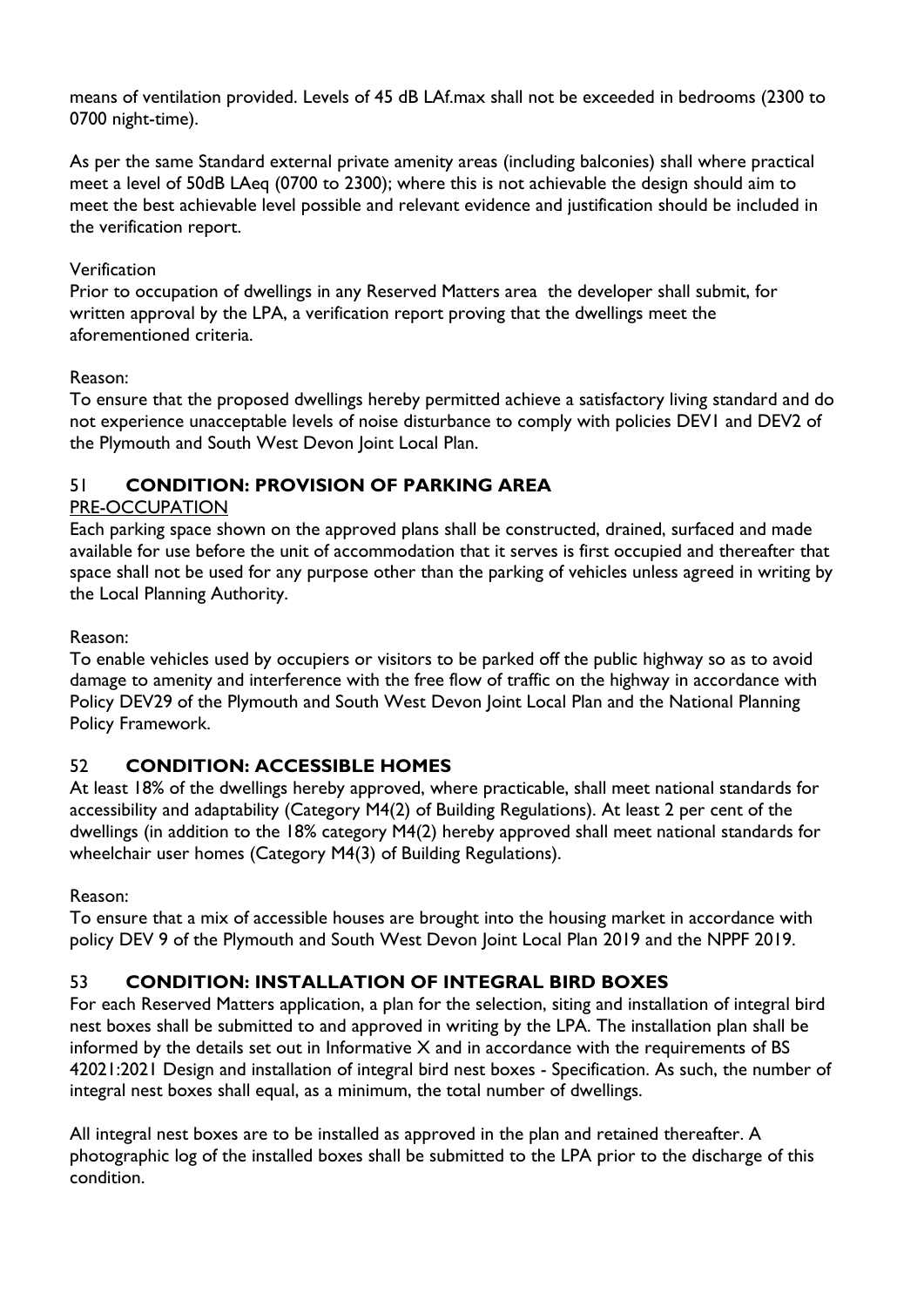Reason:

To contribute to overall biodiversity enhancements and to provide new and enhanced opportunities for bird nesting throughout the development, in accordance with DEV26.5 of the Plymouth and South West Devon Joint Local Plan and paragraph 174(b) of the National Planning Policy Framework 2020.

# 54 **CONDITION: MAXIMUM CAR PARKING PROVISION**

Car parking shall be provided, prior to occupation of the dwelling it thereby serves, in accordance with details previously submitted to and approved in writing by the Local Planning Authority. The level of parking shall not exceed the indicative standards as identified within the City Council Development Guidelines SPD of one space per 1-bedroom dwelling, two spaces per 2 or 3-bedroom dwelling and three spaces per 4-bedroom dwelling. Furthermore the parking provision shall include Electric Vehicle Charging infrastructure for each and every dwelling with a garage or driveway and at 25% of all other bays, with 50% of all other spaces serviced with passive wiring for future connection.

Reason:

In the opinion of the Local Planning Authority, although some provision needs to be made, the level of car parking provision should be limited in order to assist the promotion of sustainable travel choices in accordance with Policy DEV29 of the Plymouth and South West Devon Joint Local Plan, Adopted March 2019.

## 55 **CONDITION: TREE INFORMATION**

ll reserved matters applications shall include tree information including: Tree survey; Tree retention/removal plan; Retained trees and root protection areas (RPA's) shown on proposed layout; Arboricultural Impact Assessment (AIA); Location of new tree planting and a Tree Protection plan. The detailed AIA will need to discuss/address the impact of the deer population on the tree population and how proposed mitigation planting will be successfully established.

Reason:

To ensure the impact on trees and tree mitigation is acceptable in accordance with policy DEV28 of the Plymouth and South West Devon Joint Local Plan 2019.

# 56 **CONDITION: DELIVERY OF COMMUNITY HUB AND RETAIL**

#### PRE OCCUPATION

Prior to any occupation a programme for delivery of the community hub and retail provision hereby approved shall be delivered in accordance with the plans approved under the relevant reserved matters application(s).

#### Reason:

To ensure the benefits of the community hub and retail provision are delivered at an appropriate time in accordance with policy DEV1 and DEV20 of the Plymouth and South West Devon Joint Local Plan.

#### 57 **CONDITION: NEW BAT HOUSE**

Demolition of Building B7 (as shown on Plan 2991-GIS003-D) shall not commence until:

a) the design and location of a new bat compensation house has been agreed in writing with the local planning authority and has been constructed to replace the existing bat roosts in building B7, and;

b) the local planning authority has been provided with a copy of an EPS licence issued by Natural England pursuant to Regulation X of the Habitat and Species Regulations (20XX) approving the demolition of Building B7 and the detailed design of the appropriate mitigation features in the new bat house.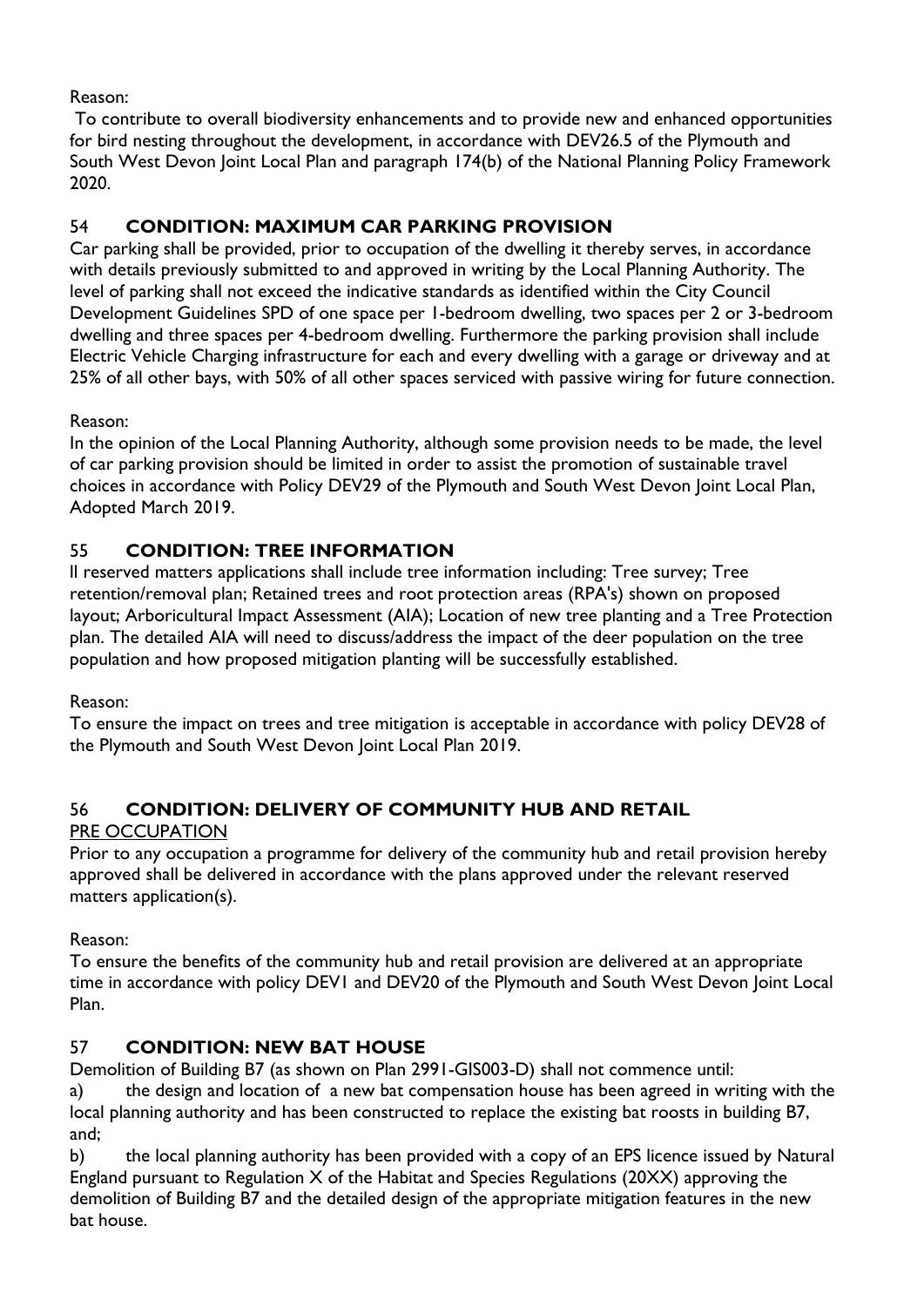Reason:

To discharge the local planning authority's obligations under Regulation 9 of the Habitat and Species Regulations 2017 (as amended) as necessary to conserve and protect the breeding sites and resting places of European protected species and to comply with policy DEV26 of the Plymouth and South West Devon Joint Local Plan.

## 58 **CONDITION: DELIVERY OF ENVIRONMENT MITIGATION, ENHANCEMENT AND PLAY SPACE**

All works undertaken to deliver environmental mitigation and enhancement, and children's play space, on that land shall be carried out strictly in accordance with one or more methods statements previously submitted to and agreed in writing with the LPA. The content of the method statement(s) shall include the:

- a) purpose and objectives for the proposed works;
- b) review of site constraints and opportunities relating to the work;
- c) detailed design(s), working method(s) and quality of workmanship necessary to achieve stated objectives;
- d) type and source of materials to be use where relevant;
- e) extent and location of proposed works shown on appropriate scale maps and plans;

f) timetable for implementation demonstrating that works are aligned with the proposed phasing of development and/or transfer of the land;

- g) persons responsible for implementing the works;
- h) initial aftercare and long-term maintenance (where relevant);
- i) disposal of any wastes arising from works.

Reason: To ensure that environmental measures and play space are implemented to adequate standards and capable of delivering fully the benefits and amenity intended, and upon which the grant of planning consent was conditioned and agreed in accordance with policies DEV26 and DEV27 of the Joint Local Plan.

## 59 **CONDITION: HIGHWAYS ENGLAND PLYMOUTH RD/COYPOOL ROAD**

No more than 40 dwellings of the development hereby permitted shall be constructed or brought into use unless improvement works at the B3416 Plymouth Road/ Coypool Road junction, as shown in WSP drawing SK059 ('Plymouth Road/ Coypool Road Junction Option: 2 (3.5m) Lanes on Coypool Road with Refuge Island Public Consultation') and including provision of a system of MOVA signal control, have been implemented in full and are open to traffic.

#### Reason:

In the interest of the safe and efficient operation of the A38 trunk road, by mitigating the traffic impacts of the development in accordance with policy DEV29 of the Plymouth and South West Devon Joint Local Plan and NPPF..

#### 60 **CONDITON: HIGHWAYS ENGLAND -MOVA**

No more than 75 dwellings of the development hereby permitted shall be occupied or brought into use until a system of MOVA signal-control has been installed and is operational at the A38 Marsh Mills roundabout.

#### Reason:

in the interests of the safe and efficient operation of the A38 trunk road, by mitigating the traffic impacts of the development in accordance with policy DEV29 of the Plymouth and South West Devon Joint Local Plan and NPPF.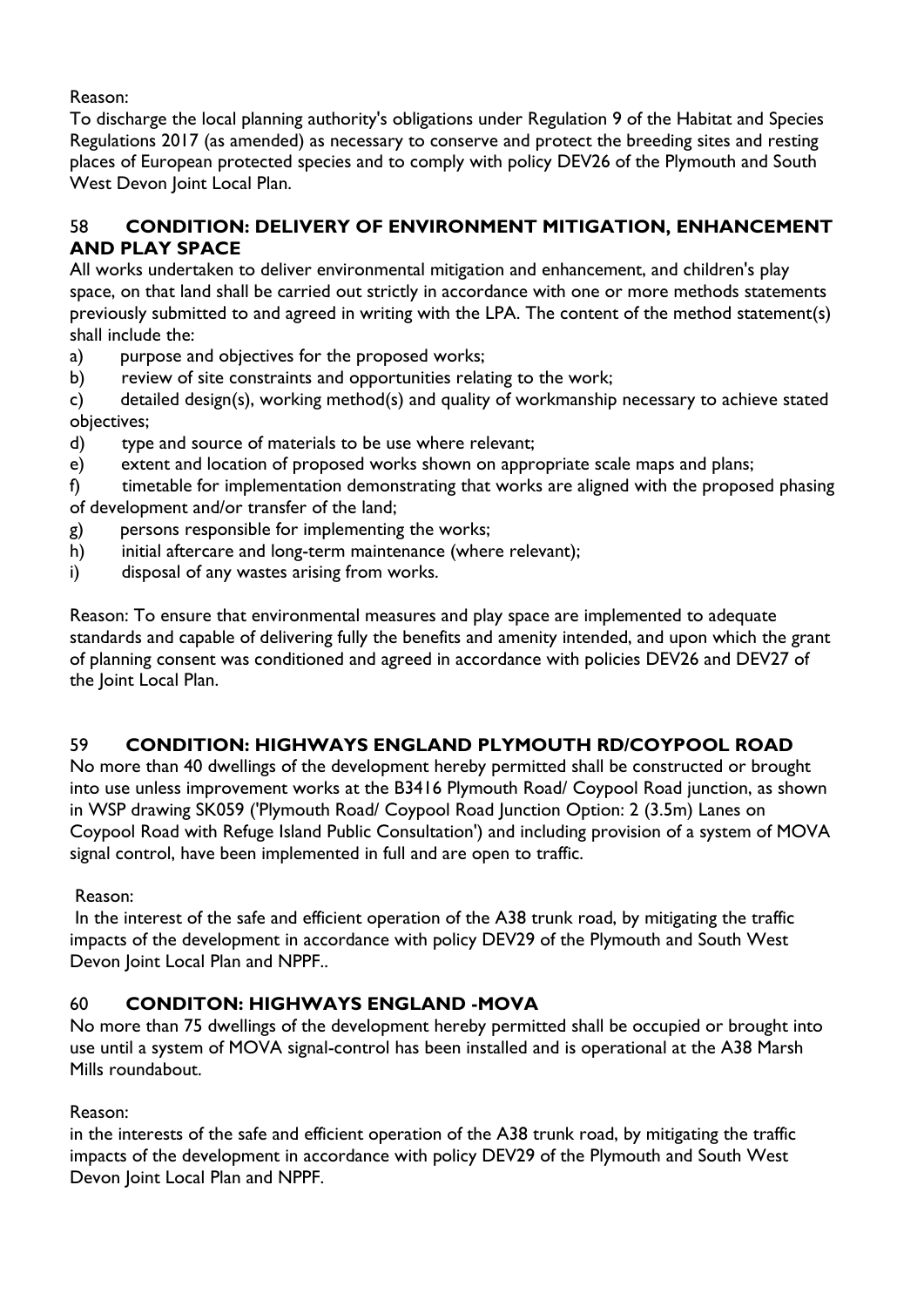#### **INFORMATIVES**

#### 1 **INFORMATIVE: (CIL LIABLE) DEVELOPMENT LIABLE FOR COMMUNITY INFRASTRUCTURE CONTRIBUTION**

The Local Planning Authority has assessed that this development will attract an obligation to pay a financial levy under the Community Infrastructure Levy Regulations 2010 (as amended). Details of the process can be found on our website at www.plymouth.gov.uk/CIL. You can contact the Local Planning Authority at any point to discuss your liability calculation; however a formal Liability Notice will only be issued by the Local Planning Authority once "planning permission first permits development" as defined by the CIL Regulations. You must ensure that you submit any relevant forms and get any pre-commencement details agreed before commencing work. Failure to do so may result in surcharges or enforcement action.

Further information on CIL can be found on our website here:

https://www.plymouth.gov.uk/planninganddevelopment/planningapplications/communityinfrastructur elevy

More information and CIL Forms can be accessed via the Planning Portal: https://www.planningportal.co.uk/info/200126/applications/70/community\_infrastructure\_levy/5

More detailed information on CIL including process flow charts, published by the Ministry of Housing, Local Communities and Government can also be found here: https://www.gov.uk/guidance/community-infrastructure-levy

#### 2 **INFORMATIVE: CONDITIONAL APPROVAL (NEGOTIATION)**

In accordance with the requirements of Article 31 of the Town and Country Planning (Development Management Procedure) (England) Order 2010 and the National Planning Policy Framework 2019, the Council has worked in a positive and pro-active way with the Applicant [including pre-application discussions] and has negotiated amendments to the application to enable the grant of planning permission.

#### 3 **INFORMATIVE: SUPPORTING DOCUMENTS**

The following supporting documents have been considered in relation to this application:

Planning Statement, including statements on Affordable Housing and Accessible & Adaptable Homes (LDA Design, July 2019) Draft Section 106 Heads of Terms (LDA Design, July 2019) Statement of Community Involvement (LDA Design, July 2019) Viability Report (Avison Young, July 2019) Design and Access Statement (LDA Design, July 2019) Design Code (LDA Design, November 2020) Woodland Strategy (LDA Design, January 2020) Arboricultural Impact Assessment and Tree Survey (TEP, July 2019) Habitats Regulations Assessment Shadow Report (TEP, July 2019) Air Quality Assessment (Accon UK, July 2019) Noise Assessment (Accon UK, July 2019) Utilities Assessment Report (Campbell Reith, July 2019) Retail Sequential Test (LDA Design, July 2019) Transport Technical Note 03.06.21

Environmental Statement (ES) (LDA Design, July 2019) and accompanying figures ES Appendices: Appendix 2.1 Schedule 4 Part 1 and Part 2 of the EIA Regulations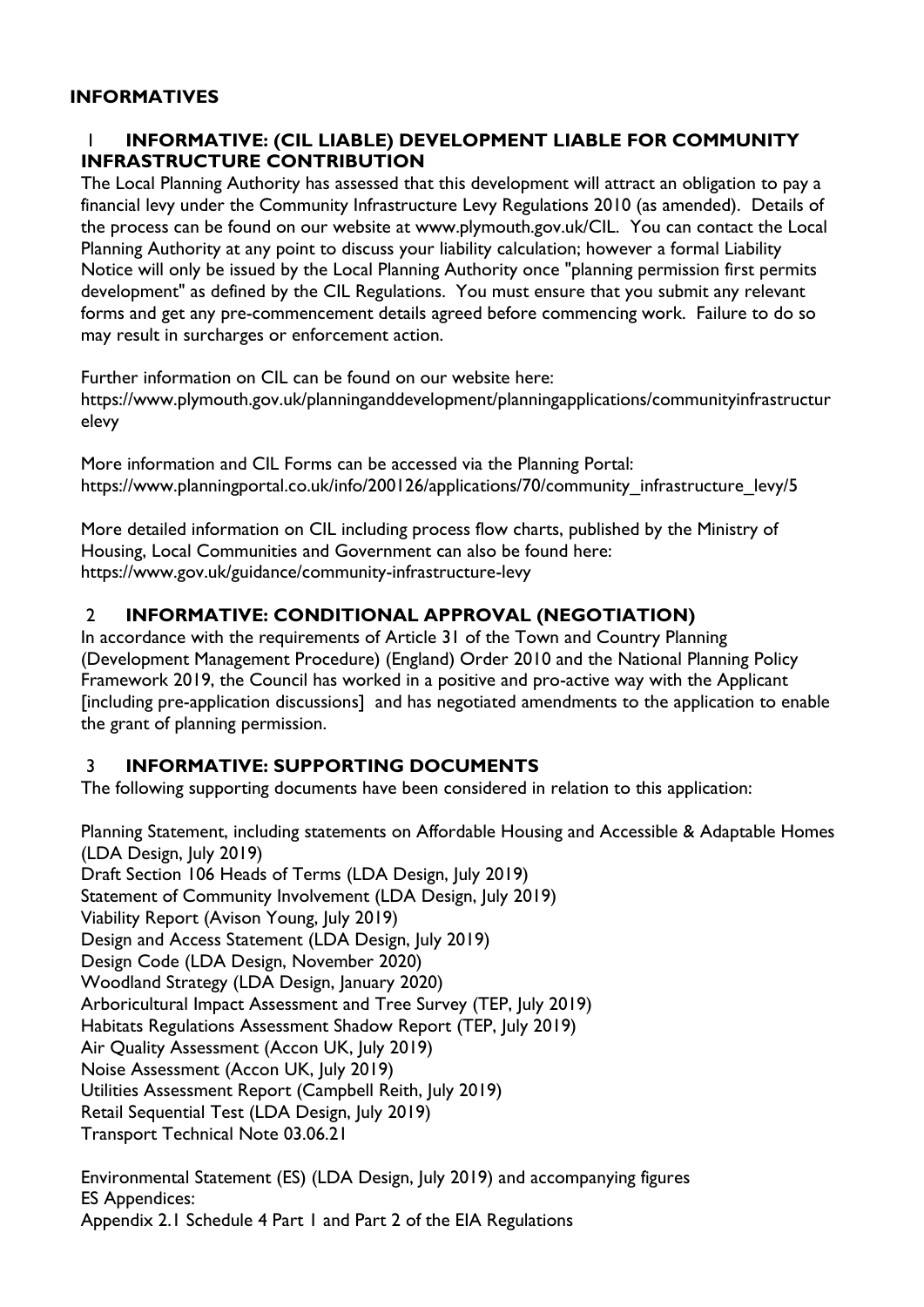Appendix 2.2 EIA Scoping Report Appendix 2.3 EIA Scoping Opinion Appendix 2.4 EIA Scoping Response Tables Appendix 2.5 List of Consultees Appendix 4.1 Sustainability Statement Appendix 4.2 Low Carbon and Energy Statement Appendix 4.5 Framework Site West Management Plan Appendix 5.1 Summary of Legislation and National Planning Policy Appendix 5.2 Summary of Local Planning Policy Appendix 5.3 Study Area and Viewpoint Agreement Appendix 5.4 LVIA Methodology Appendix 5.5 Visualisations and ZTV Studies Methodology Appendix 5.6 Extracts from Landscape Character Assessments Appendix 6.1 Summary of Planning Policy Appendix 6.2 Heritage Impact Assessment Appendix 7.1 Ecological Desk-based Assessment Appendix 7.2 Habitat Survey Appendix 7.3 Bats in Buildings Report Appendix 7.4 Bats in Trees Report Appendix 7.5 Bat Activity Report Appendix 7.6 Hazel Dormouse Survey Appendix 7.7 Reptile Survey Appendix 7.8 Badger Survey Appendix 7.9 Great Crested Newt and eDNA Survey Appendix 7.10 Invertebrate Survey Appendix 7.11 Birds Survey Appendix 7.12 Ecological Mitigation Assessment: Evaluation and Defining Significance Appendix 7.13 Biodiversity Net Gain Calculator Appendix 7.14 Lighting Impact Assessment Appendix 8.1 Transport Assessment

Appendix 8.2 Travel Plan

Appendix 9.1 Land Quality Statement and Remediation Strategy

Appendix 10.1 Flood Risk Assessment

Appendix 11.1 Health Impact Assessment

Environmental Statement (ES) Addendum I (Dec 2019 ) and accompanying figures.

ES Appendices:

Appendix 7.5 Bat Activity Report (TEP, August 2019)

Appendix 8.3 Transport Assessment Addendum (CampbellReith, December 2019)

Environmental Statement Non-Technical Summary (ES NTS) (LDA Design, December 2019)

Environmental Statement (ES) Addendum II (2021) and accompanying figures.

ES Appendices

Appendix 4.3 - Outline Construction Environmental Management Plan (LDA Design, April 2021)

Appendix 4.4 - Landscape and Ecology Management Plan (LDA Design, April 2021)

Appendix 7.2 - Ecological Technical Report, Habitats (TEP, April 2021)

Appendix 7.13 - Biodiversity Change Assessment (TEP, April 2021)

Appendix 9.2 - Network Rail Land Due Diligence Ground Investigation - Technical Note (CampbellReith, April 2021)

Environmental Statement Non-Technical Summary (ES NTS) (LDA Design, April 2021)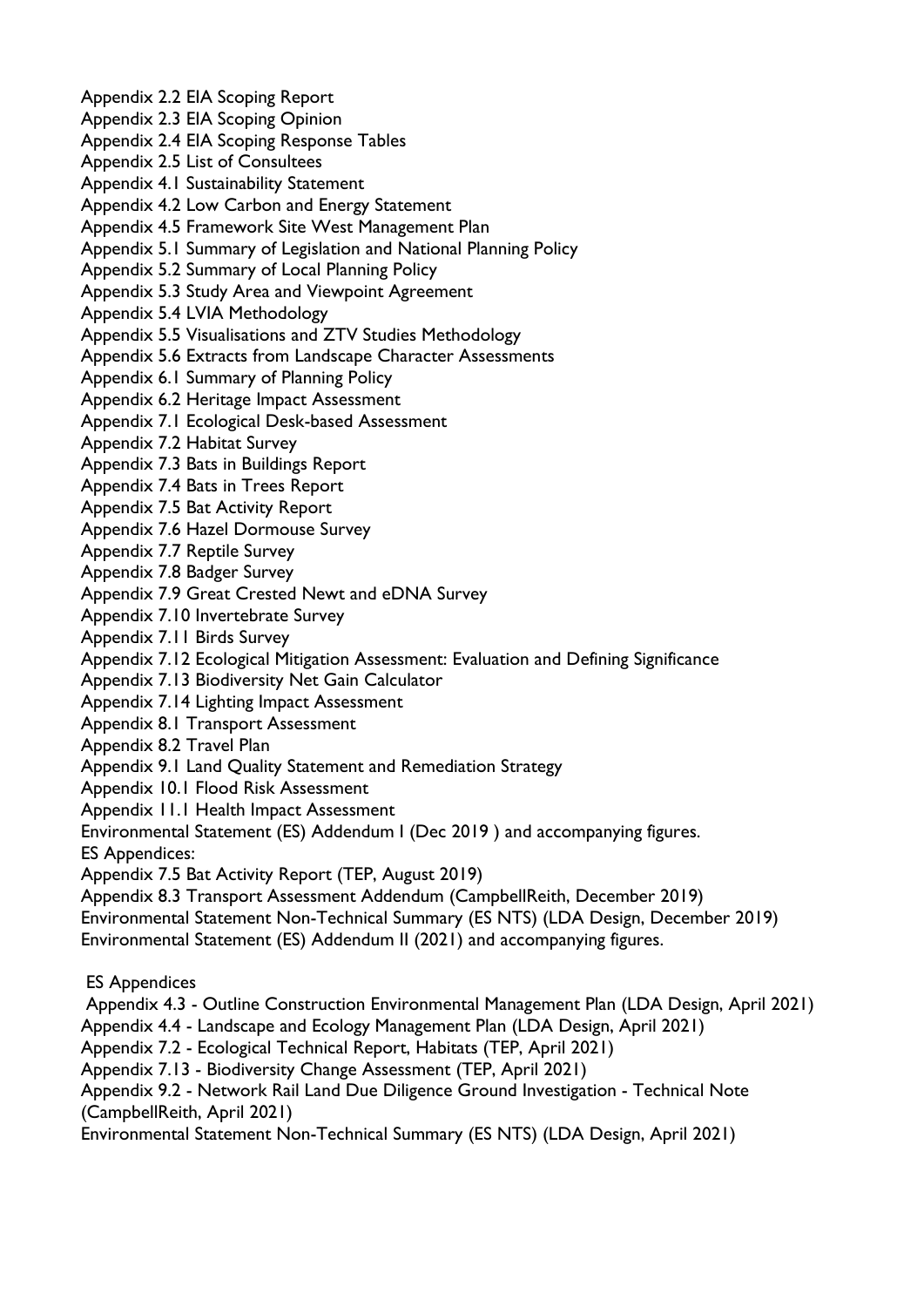## 4 **INFORMATIVE: EA ADVICE: WASTE CODE OF PRACTICE**

The CL:AIRE Definition of Waste: Development Industry Code of Practice (version 2) provides operators with a framework for determining whether or not excavated material arising from site during remediation and/ or land development works is waste or has ceased to be waste. Under the Code of Practice:

- excavated materials that are recovered via a treatment operation can be re-used on-site providing they are treated to a standard such that they fit for purpose and unlikely to cause pollution

- treated materials can be transferred between sites as part of a hub and cluster project
- some naturally occurring clean material can be transferred directly between sites

Developers should ensure that all contaminated materials are adequately characterised both chemically and physically, and that the permitting status of any proposed on-site operations are clear. If in doubt, the Environment Agency should be contacted for advice at an early stage to avoid any delays.

The Environment agency recommends that developers should refer to:

- the position statement on the Definition of Waste: Development Industry Code of Practice -The waste management page on gov.uk

#### 5 **INFORMATIVE: DRAINAGE**

Surface water drainage details submitted to address condition 20 should demonstrates that the proposed drainage system, including any attenuation, can provide a 1% AEP standard of protection plus a 40% allowance for climate change. Calculations and modelling results should be produced in support of any drainage design, including infiltration test results to support the chosen drainage strategy. Details are required of all proposed drainage features.

For infiltration drainage systems a ground investigation study should be completed, including an assessment of the underlying geology to assess and confirm the anticipated path the water will take having been discharged to the proposed soakaway. This is to confirm that water will not follow a pathway that ultimately impacts upon third party land or property. The ground investigation should also confirm there is no risk of groundwater pollution from contaminated land.

Any proposed works in or near an ordinary watercourse may require a Flood Defence Consent application, as required by the Land Drainage Act (1991). Consultation with the Lead Local Flood Authority should be undertaken to determine if an application is required. This includes erosion control or bank strengthening.

#### 6 **INFORMATIVE: ENERGY STATEMENT AND SUSTAINABILITY**

The Energy and Sustainability statements required by condition 43 should re-explore some of the discounted options found with in the outline Energy Statement and should explore whether there are any opportunities for shared off-site heat and power.

#### 7 **INFORMATIVE: INTEGRAL BIRD BOX CONDITION**

Condition 53 requires the developer to submit a plan for the selection and installation of integral bird boxes in accordance with BS42021. The plan must include details of:

- a) the bird species likely to benefit from the proposed integral nest boxes;
- b) the type of integral nest boxes to be installed;

c) the specific buildings on the development into which boxes are to be installed, shown on appropriate scale drawings;

d) the location on each building where boxes are to be installed, shown on appropriate building plans and elevations;

e) details of materials, methods and workmanship necessary to install each box;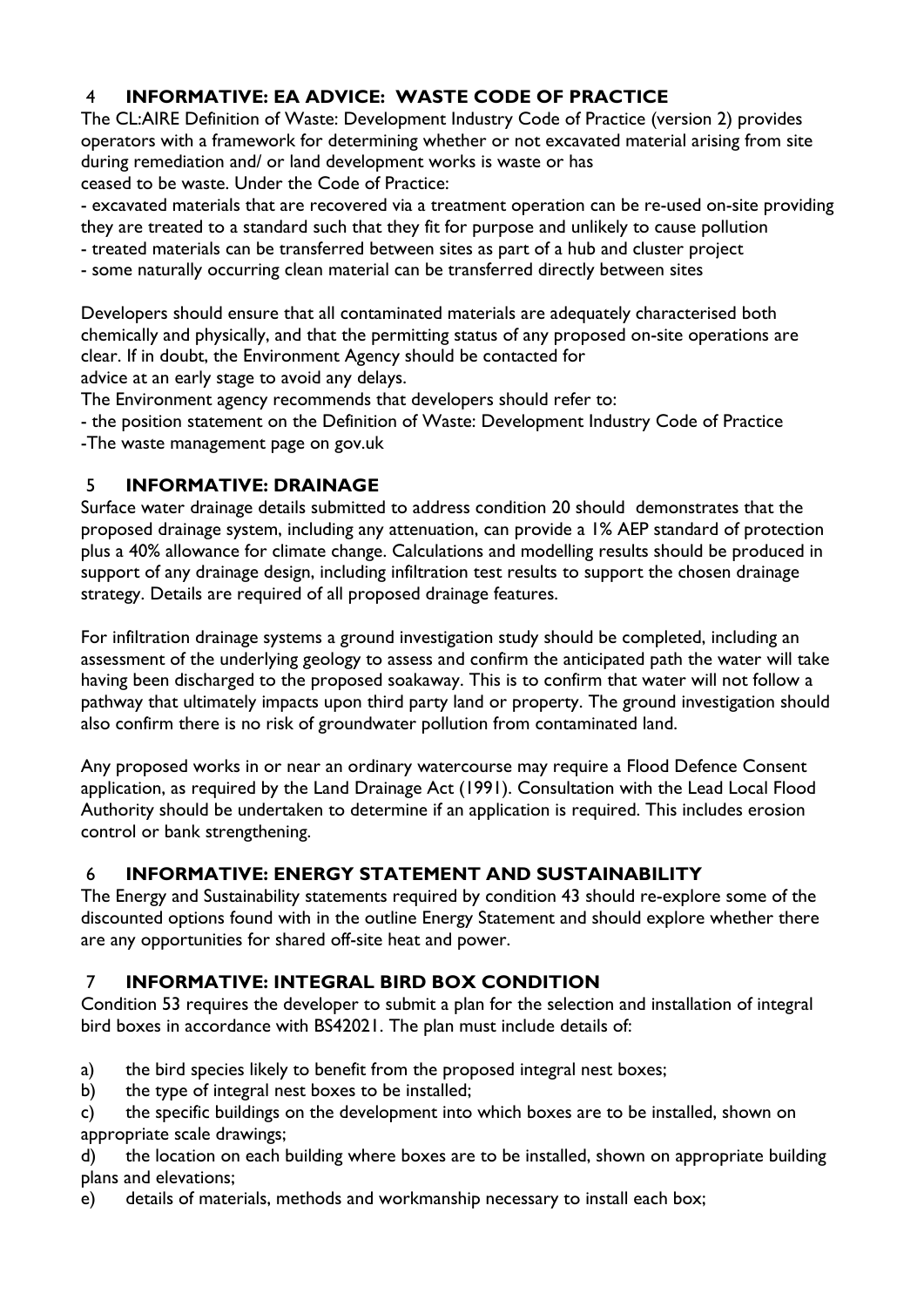f) details of how the siting of bird boxes within the development fits within the green infrastructure provided, demonstrating how nesting birds will have access to food, water and nesting materials in nearby suitable habitat.

g) The means by which a photographic log of the installed boxes shall be prepared and submitted to the LPA prior to the discharge of the condition.

## 8 **INFORMATIVE: PUBLIC HIGHWAY APPROVAL**

This planning permission does not authorise the applicant to carry out works within the publicly maintained highway. The applicant should contact Plymouth Highways for the necessary approval. Precise details of all works within the public highway must be agreed with the Highway Authority and an appropriate Permit must be obtained before works commence.

# 9 **INFORMATIVE: CONSTRUCTION TRAFFIC MANAGEMENT PLAN**

The management plan shall be based upon the Council's Code of Practice for Construction and Demolition Sites which can be viewed on the Council's web pages, and shall include sections on the following:

a. Site management arrangements including site office, developer contact number in event of any construction/demolition related problems, and site security information;

b. Proposed hours of operation of construction activities and of deliveries, expected numbers per day and types of all construction vehicles and deliveries, routes of construction traffic to and from the site (including local access arrangements, timing of lorry movements, and weight limitations on routes), Highway Dilapidation survey of roads to assess rate of wear and extent of repairs required at end of construction/demolition stage, location of wheel wash facilities, access points, location of car parking for contractors, construction traffic parking, details of turning facilities within the site for site traffic and HGVs, and a scheme to encourage public transport use by contractors; and c. Hours of site operation, dust suppression measures and noise limitation measures.

d. Construction Workers Travel Plan.

## 10 **INFORMATIVE: SITE PREPARATION WORKS**

For the purposes of the relevant conditions Site Preparation Works includes the following enabling work required to prepare the site for development provided any required permissions or licences are in place:

- site clearance works
- investigations for the purpose of assessing ground conditions
- remedial work in respect of any contamination or other adverse ground conditions
- bulk earthworks reprofiling
- creation of SUDs attenuation ponds
- demolition work
- archaeological investigations
- diversion and laying of services
- erection of any temporary means of enclosure
- the temporary display of site notices or advertisements

#### 11 **INFORMATIVE: ROADWORKS**

Any of the roadworks included in the application for adoption as highways maintainable at public expense will require further approval of the highway engineering details prior to inclusion in an Agreement under Section 38 of the Highways Act 1980. The applicant should contact Plymouth Highways for the necessary approval.

#### 12 **INFORMATIVE: CEMP- BIODIVERSITY ISSUES**

Condition 9 requires the submission of CEMP to control and mitigate impacts during construction. With regard to biodiversity, in accordance with BS42020:2013 Clause 10 and Annex D.4.1, the CEMP must include: